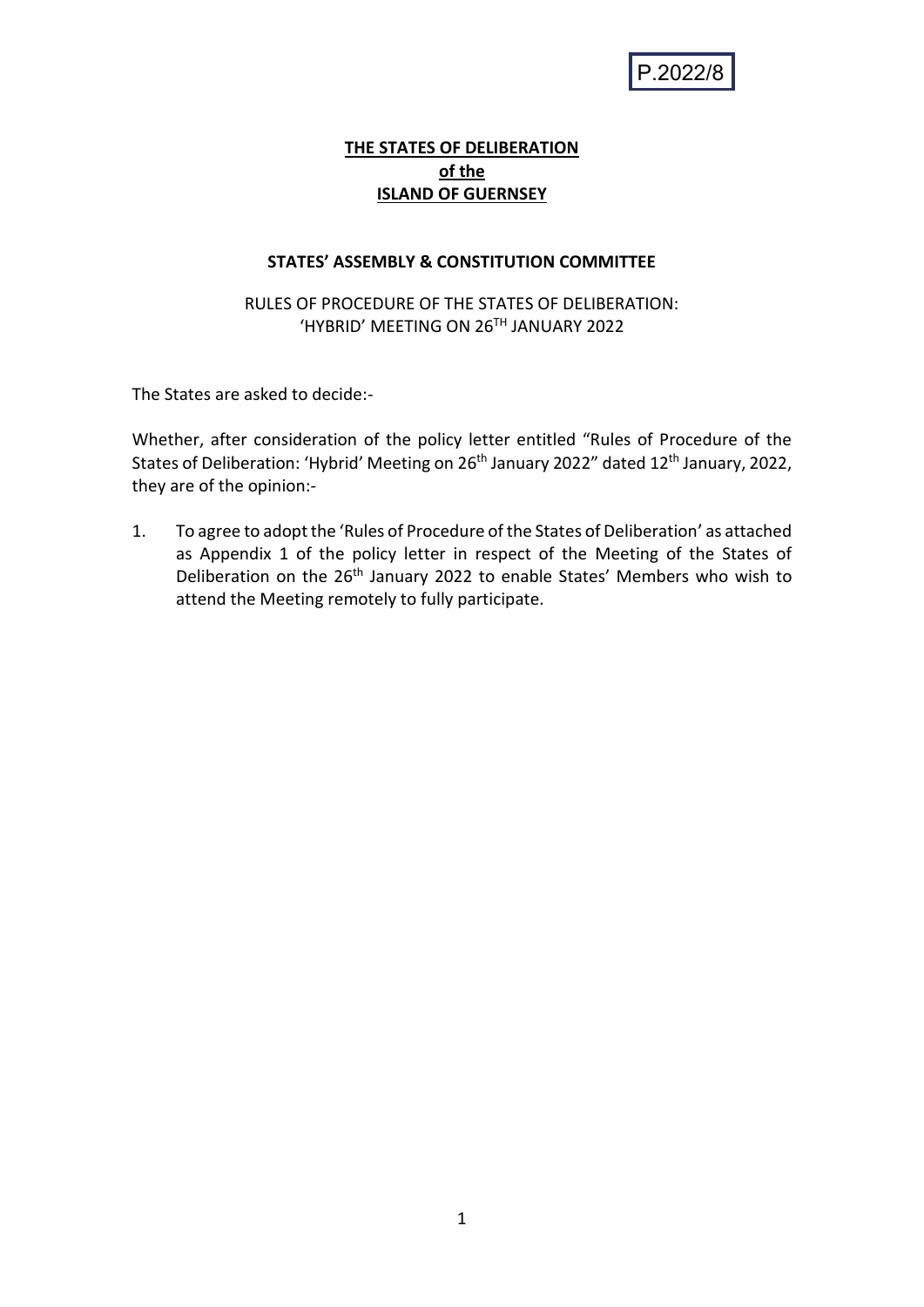## **THE STATES OF DELIBERATION of the ISLAND OF GUERNSEY**

#### **STATES' ASSEMBLY & CONSTITUTION COMMITTEE**

RULES OF PROCEDURE OF THE STATES OF DELIBERATION: 'HYBRID' MEETING ON 26TH JANUARY 2022

The Presiding Officer States of Guernsey Royal Court House St Peter Port

12th January 2022

Dear Sir

#### **1 Executive Summary**

1.1 Appendix 1 contains the 'Rules of Procedure of the States of Deliberation' ("The Rules") for the Meeting on 26<sup>th</sup> January 2022. The proposition, if approved, will enable States' Members who wish to attend the Meeting remotely to fully participate.

#### **2 Proposal**

- 2.1 The Committee is submitting this proposition and policy letter with a request that, under the provision of Rule 2(4), the Presiding Officer considers instructing the States' Greffier to include the proposition and policy letter in an additional Billet d'État for the Meeting on 26<sup>th</sup> January 2022.
- 2.2 The Rules attached as Appendix 1 are identical to those agreed on 24<sup>th</sup> November and 15<sup>th</sup> December 2021. It is important to highlight that the Meeting must be quorate to proceed i.e. at least 21 Members will have to physically attend the Meeting on 26<sup>th</sup> January, and that only those Members physically attending, or who are entitled to arrange for their vote to be cast by another Member acting as a proxy, will be able to vote on the proposition attached to this policy letter.
- 2.3 A motion will be moved by the President of the Committee at the start of the Meeting requesting the order of business be changed to enable the proposition to be considered as the first item at the Meeting.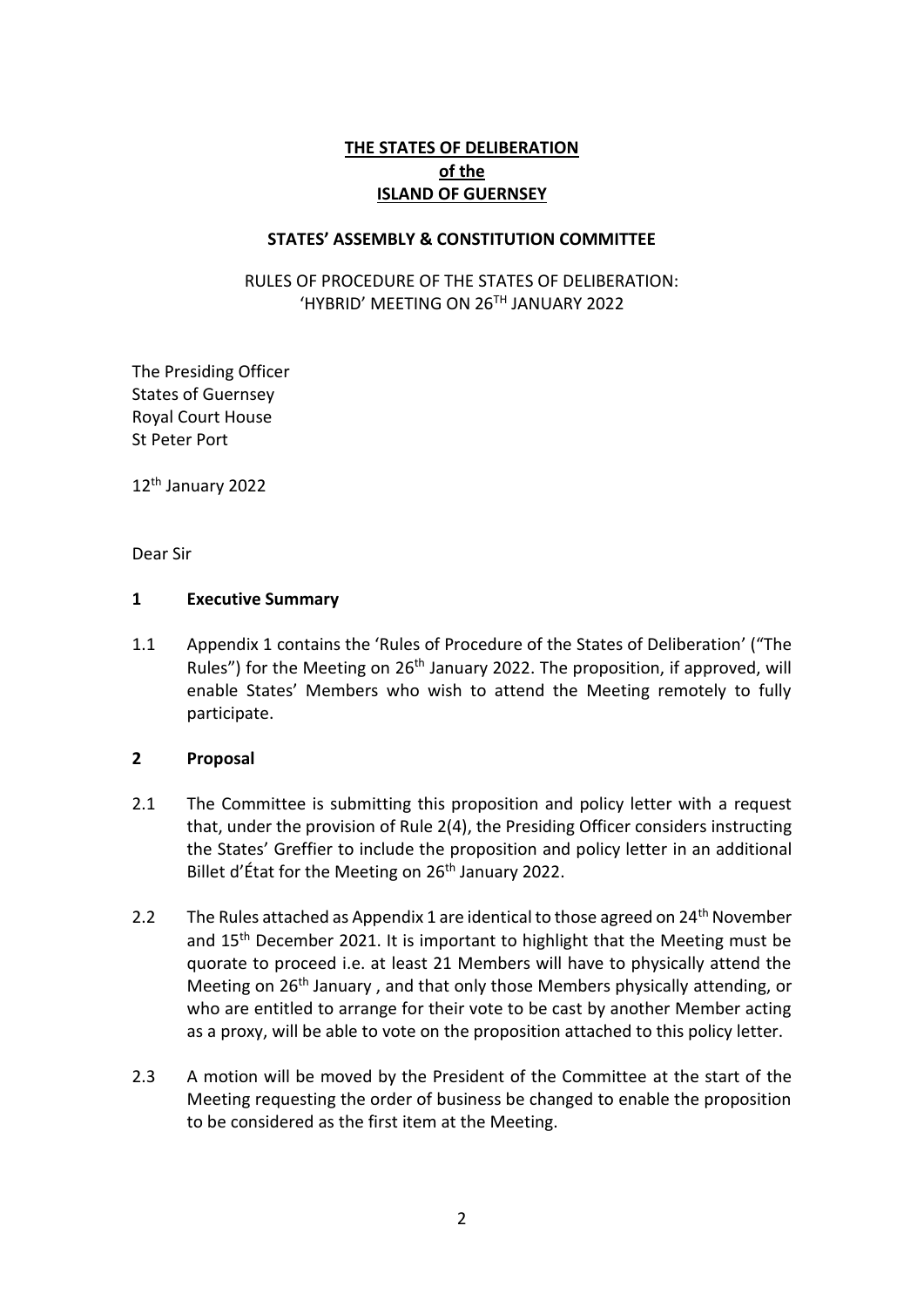2.4 It is also important to highlight that, as is the case with purely physical or remote Meetings of the States, the Roll Call of Members will be called at the commencement of each day of a Meeting, should the Meeting be adjourned from the first day to the following day etc. Under the Rules, the Meeting must be quorate (i.e. at least 21 Members must be physically present) to proceed on each day of the Meeting, in order for a Member who wishes to attend remotely to request to be relevé(e) in line with Rule 7(6).

#### **3 Compliance with Rule 4**

- 3.1 Rule 4 of the Rules of Procedure of the States of Deliberation and their Committees sets out the information which must be included in, or appended to, motions laid before the States.
- 3.2 In accordance with Rule 4(1):
	- (a) The proposition does not contribute to States' objectives and policy plans.
	- (b) The Committee previously consulted with the Presiding Officer, HM Procureur and the States' Greffier regarding the draft Rules of Procedure for the States of Deliberation at Appendix I and the proposition.
	- (c) The proposition has been submitted to Her Majesty's Procureur for advice on any legal or constitutional implications.
	- (d) The cost of the Meeting on 26<sup>th</sup> January 2022 can be accommodated from within the Royal Court budget.
- 3.3 In accordance with Rule 4.(2):
	- (a) The Propositions relate to the duties of the Committee to develop and implement policies in relation to "the procedures and practices of the States of Deliberation and committees of the States".
	- (b) It is confirmed that the Proposition accompanying this Policy Letter to introduce Rules that will facilitate a 'hybrid' Meeting on the 26<sup>th</sup> January only are supported unanimously by the States' Assembly & Constitution Committee.

Yours faithfully

Deputy C.P. Meerveld President

Deputy L.C. Queripel Vice-President

Deputy S.P. Fairclough Deputy J.A.B. Gollop Deputy L.J. McKenna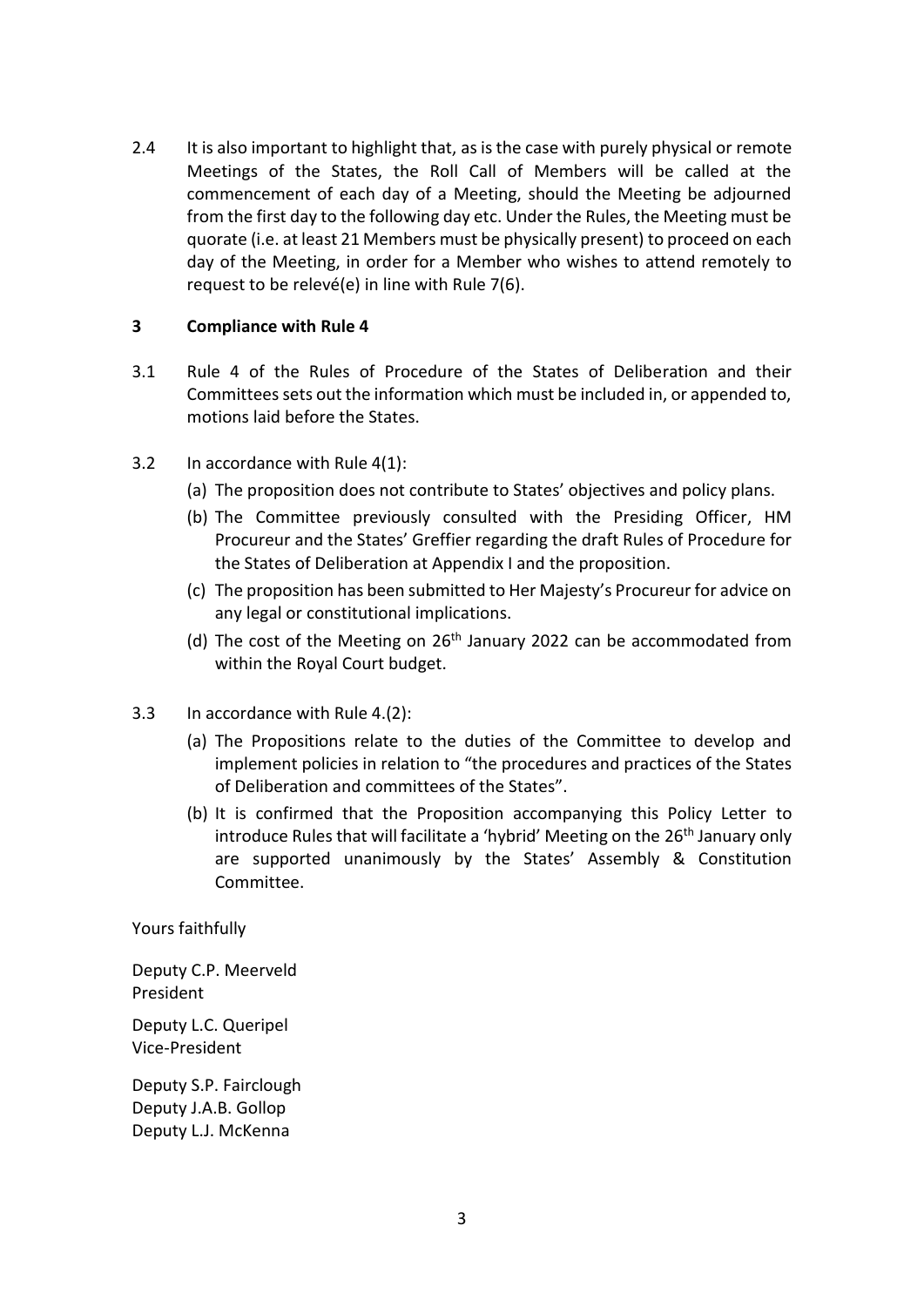

# **THE RULES OF PROCEDURE OF THE STATES OF DELIBERATION AND THEIR COMMITTEES**

**\_\_\_\_\_\_\_\_\_\_\_\_\_\_\_**

**As prescribed by Resolutions of the States of the 27th of November, 2015, the 17th of March, 2016, the 7th September, 2016, the 7th June, 2017, th June, 2018, 20th July, 2018, 26th October, 2018, 12th June, 2019, 27th June, 2019, th July, 2019, 26th September, 2019, 17th October, 2019, 27th November, 2019, th February, 2020, 18th March 2020, 22nd May, 2020, 25th August, 2020, 24th March, 2021 th March, 2021, 15th July, 2021 and 23rd July, 2021**

> **Made under The Reform (Guernsey) Law, 1948, as amended, and The States Committees (Constitution and Amendment) (Guernsey) Law, 1991, and The States Reform (Guernsey) Law, 2015.**

> > **\_\_\_\_\_\_\_\_\_\_\_\_\_\_\_\_\_**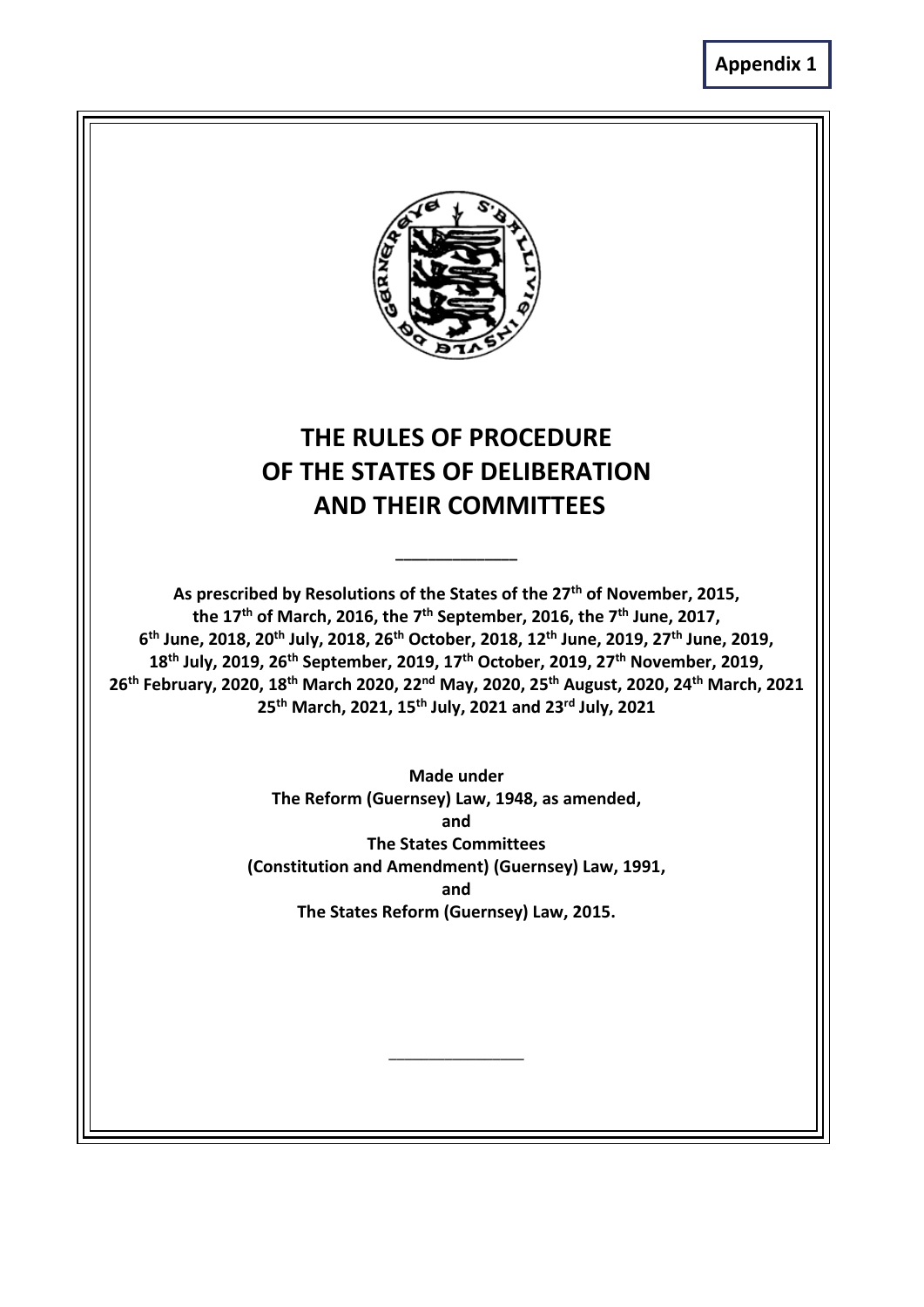## **THE STATES OF DELIBERATION AND THEIR COMMITTEES**

#### **RULES**

**THE STATES**, in pursuance of their Resolutions of 27 November, 2015**<sup>1</sup>** , and in exercise of the powers conferred on them by Article 7 of the Reform (Guernsey) Law, 1948**<sup>2</sup>** , the States Committees (Constitution and Amendment) (Guernsey) Law, 1991 and the States Reform (Guernsey) Law, 2015<sup>3</sup> **,** hereby resolve that the following shall be the Rules of Procedure in and in relation to assemblies of the States of Deliberation.

#### Preamble

These States' Rules contain two sections:

- Section 1 Rules of Procedure (procedures to be followed before and during States' Meetings generally)
- Section 2 Committee Rules (which govern the operation of Committees of the States)
- Appendix A The mandates of all the Committees of the States and several nongovernmental bodies.

These Rules should also be read in conjunction with the following pieces of legislation:

- The Reform (Guernsey) Law, 1948, as amended
- The States (Reform) (Guernsey) Law, 2015
- The States Committees (Constitution and Amendment) (Guernsey) Law, 1991

In particular:

The Reform (Guernsey) Law, 1948, as amended, sets out:

- That there shall be 40 Members of the States 38 People's Deputies in Guernsey and two Alderney Representatives;
- The functions of the Legislation Review Panel and the Policy & Resources Committee when the latter is making urgent Ordinances.

The States (Reform) (Guernsey) Law, 2015 sets out:

The rules for a Committee delegating its functions to a member(s) of the Committee; The rules for a Committee assigning functions to another Committee.

<sup>1</sup> on Article 1 of Billet d'État No. XXII of 2015

<sup>2</sup> Ordres en Conseil Vol. XII, p. 288

<sup>3</sup> on Article 3 of Billet d'État No. XVI of 2015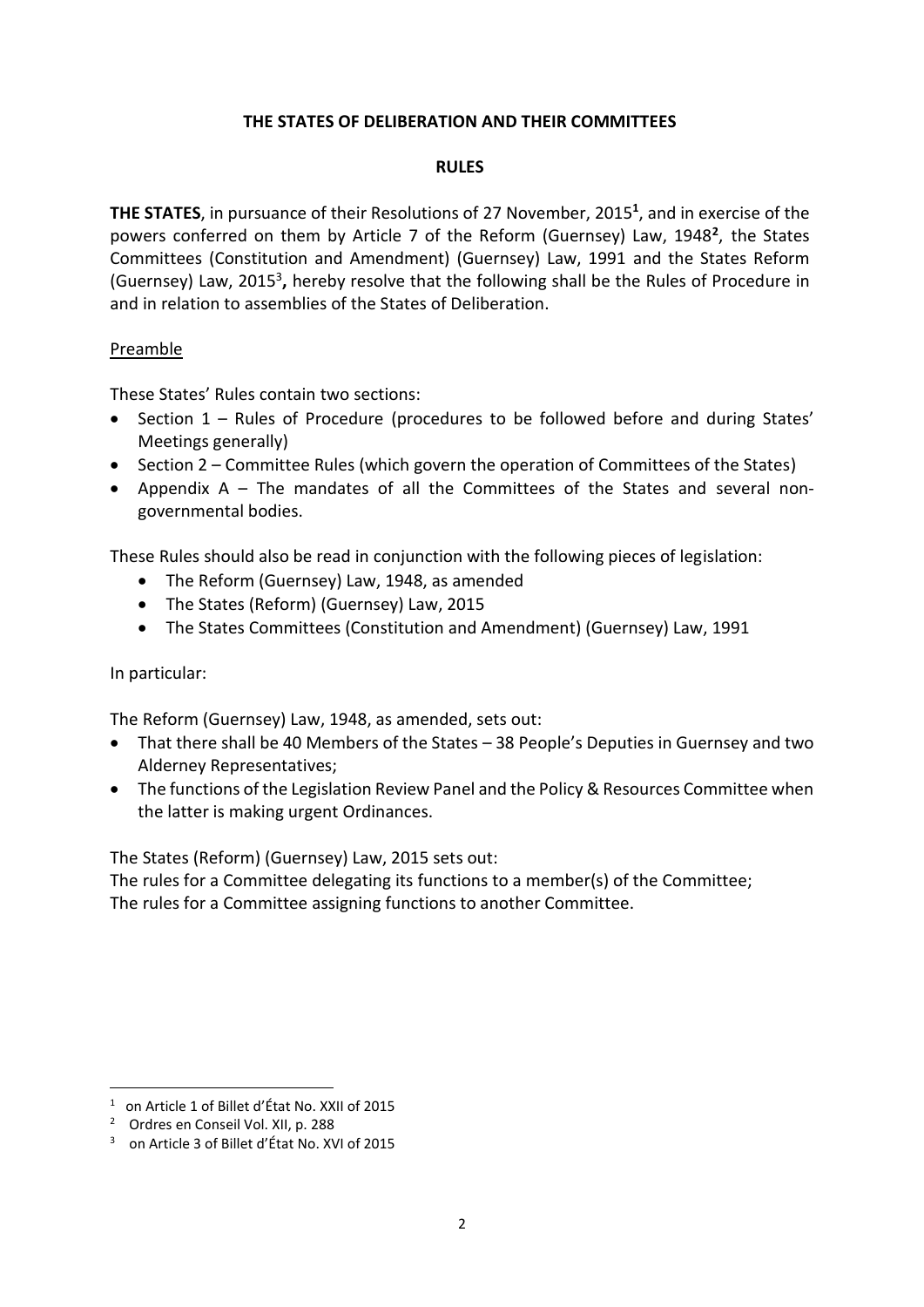#### General Principles

In Guernsey, parliamentary and governing functions are fused in one body, the States of Deliberation. Guernsey is governed not just through its parliament but by its parliament. In practice, most day-to-day functions are carried out by Committees of the States, each of which is independently responsible to the States of Deliberation. Committees of the States – individually or collectively – are in no way analogous to an executive or government. A Committee is in effect an agent of the States of Guernsey exercising functions conferred on it by resolution of, or legislation approved by, the States of Deliberation.

The States of Deliberation:

- o allocate the functions of government;
- o carry out the functions of government which they have retained for example, policy determination;
- o debate and vote upon proposals to enact, amend or repeal legislation;
- o debate and vote upon proposals for taxation and expenditure;
- o scrutinise and hold to account the policies, decisions and administration of those functions of government which they have allocated to their Committees.

It is conducive to effective and efficient governance that matters should be dealt with at their appropriate level.

The States should concern themselves with debating legislation, broad policies and priorities, items of significant expenditure and matters of major public interest, and setting the framework in which the rest of the administration should operate.

The Policy & Resources Committee is the senior Committee of the States. It should concentrate on leadership and co-ordination of the work of the States, fiscal policy and economic affairs, and representing the Island in external relations.

Most policy-making, regulatory and public service functions are delegated to one of six Principal Committees. They should focus on developing policy, advising the States on policy, reviewing performance and budgets, and delivering, or overseeing the delivery of, services with a view to securing improved outcomes for the community.

There are other Committees of the States, which may be designated Authority, Board, Commission or Committee, with responsibilities, *inter alia*, for scrutinising policy, financial affairs and legislation, for specific regulatory functions, for the procedures of the States and their Committees, and for the commercial and trading interests of the States.

The civil service should run public services in accordance with policies set down by the States and their Committees.

Generally the principle of subsidiarity should apply: as far as possible matters ought to be handled by the smallest, lowest or least centralised competent authority.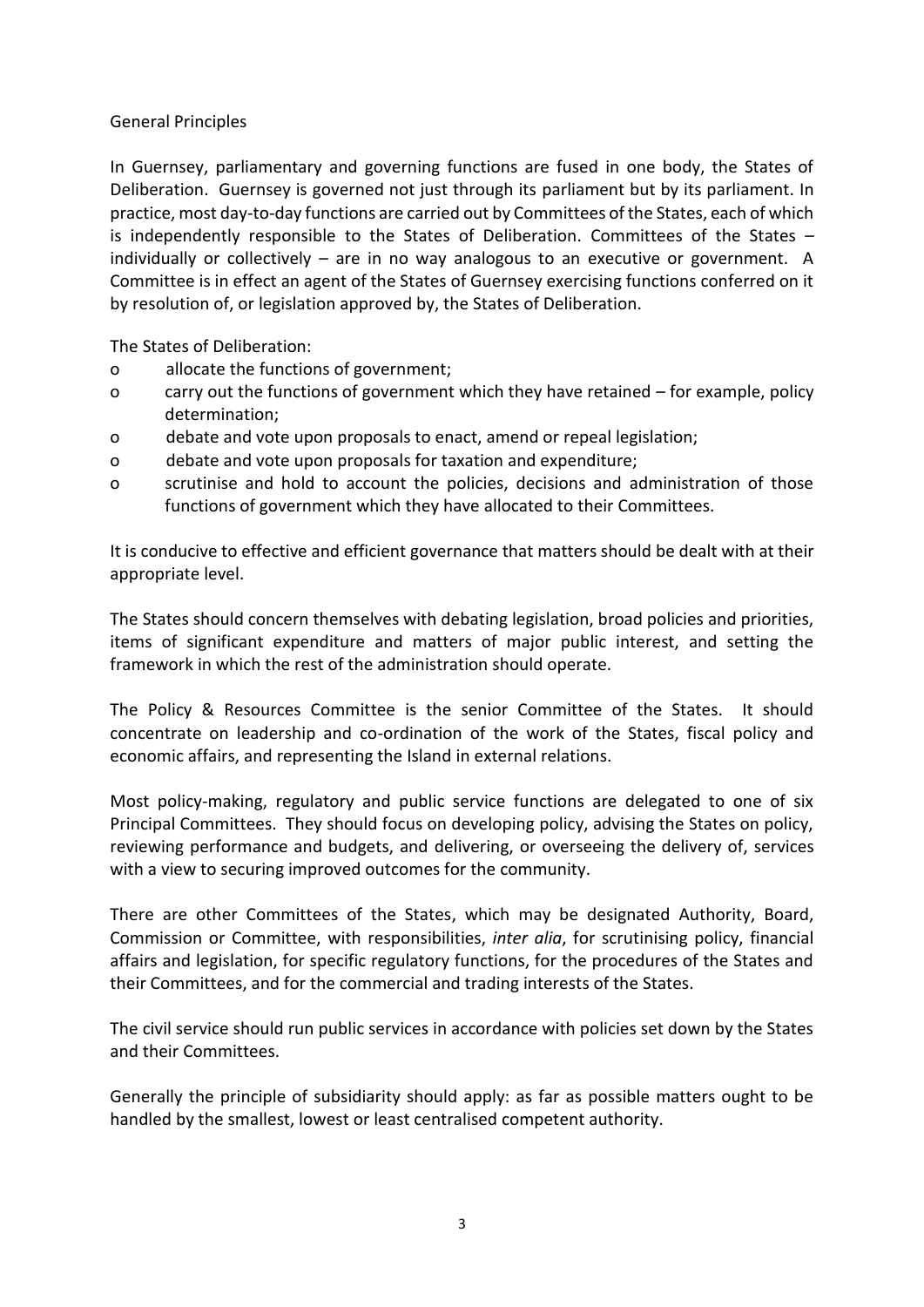## **Section 1: The Rules of Procedure of the States of Deliberation**

| <b>Index</b>                                                             |                                     |
|--------------------------------------------------------------------------|-------------------------------------|
| Accounts                                                                 | Rule<br>1(2), 3(12), 9(3)           |
|                                                                          | 6                                   |
| Adjournments<br>Amendments                                               |                                     |
| to be lodged in advance                                                  | 3, 24                               |
|                                                                          | 24(2)                               |
| which go further than proposition<br>Annulment of Statutory Instruments, | 24(6)                               |
| Ordinances or Appointments laid                                          | 19, 24                              |
| <b>Appendix Reports:</b>                                                 | 3.(3)                               |
| Motion to debate                                                         | 20                                  |
| Appointments laid before the States                                      | 19                                  |
|                                                                          | 7                                   |
| <b>Attendance at Meetings</b>                                            |                                     |
| Billet d'État                                                            | 2                                   |
| <b>Budget Meeting</b>                                                    | $1(2)$ , $3(13)$ , $9(3)$ , $24(2)$ |
| <b>Business of the Meeting</b>                                           | 9                                   |
| <b>Closure of Debate</b>                                                 | 26                                  |
| Committees - Membership                                                  | Reform Law, art.18                  |
| <b>Conduct of Members</b>                                                | 8                                   |
| <b>Convening of Meetings</b>                                             | $\overline{2}$                      |
| Dates of States' Meetings                                                | 1, Schedule 1                       |
| Debate, Rules of                                                         | 17                                  |
| Declaration of Interest at Meetings                                      | 11, 12, 17, Schedule 2              |
| <b>Declaration of Unspent Convictions</b>                                | 29, Schedule 3                      |
| Definitions                                                              | 30(1)                               |
| Directive from Greffier                                                  | 3.(23)                              |
| Disorder                                                                 | 8                                   |
| <b>Divisions</b>                                                         | 26                                  |
| Elections                                                                | 16                                  |
| <b>Emergency Meeting</b>                                                 | 2(4)                                |
| Expenditure proposals                                                    | 4(1)                                |
| <b>Explanation of Statements</b>                                         | 17(11)                              |
| Explanatory memoranda                                                    | 3(21)                               |
| General Principles - debate on                                           | 17(9)                               |
| Give Way Rule                                                            | 17(12)                              |
| Greffier, H.M.                                                           | 2, 3, 7, 14, 19, 20, 24, 28, 29, 30 |
| Hours of sittings                                                        | 6                                   |
|                                                                          |                                     |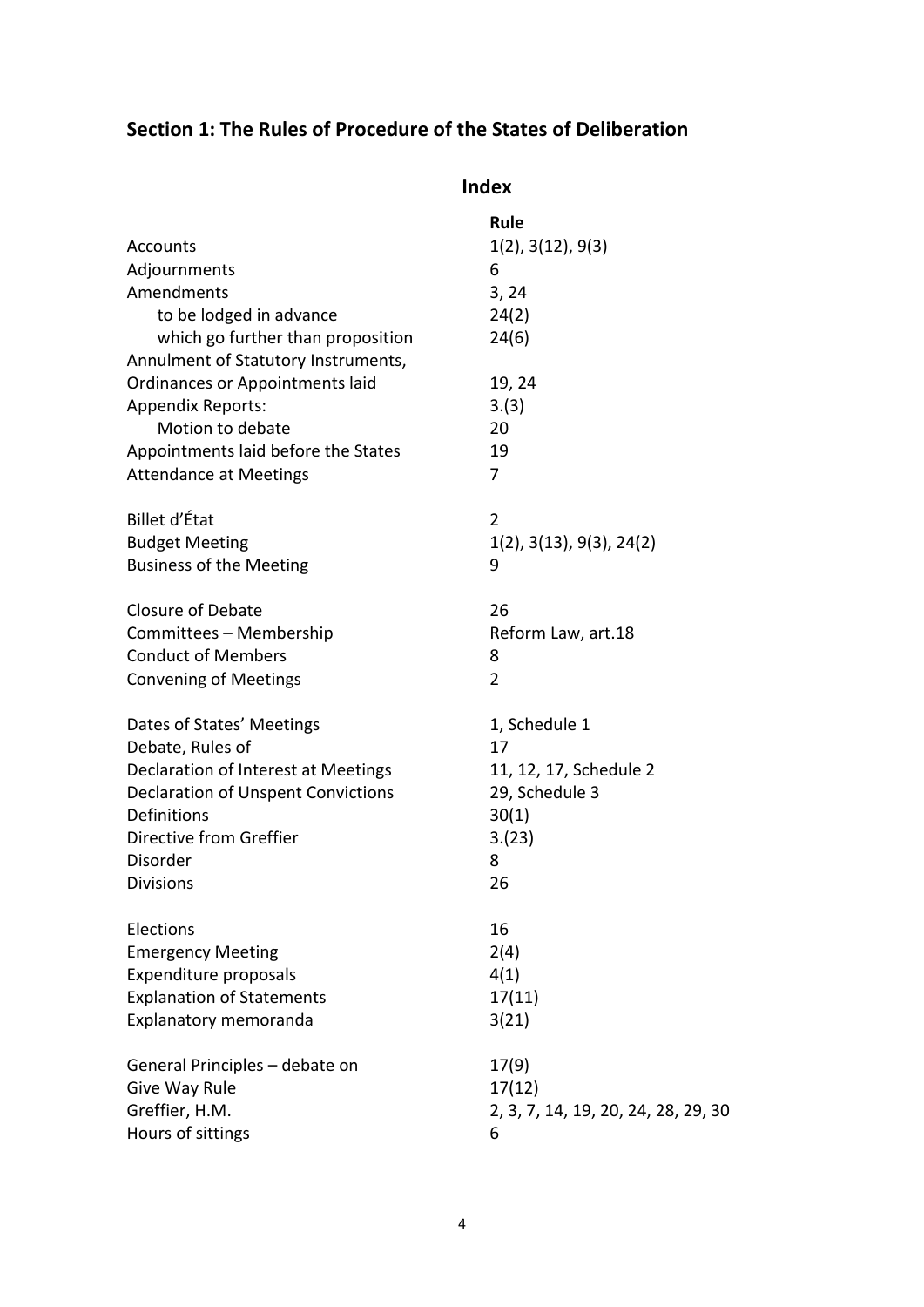| Identification number of submitted items | 3                                   |
|------------------------------------------|-------------------------------------|
| Information to be included               | 4                                   |
| Interpretation                           | 30                                  |
| Interruptions                            | 17.(10) to (14)                     |
| Legislation for approval                 | $3.(11) \& (21), 24.(2)$            |
| Legislation laid before the States       | 3.(21)                              |
| Letters of Comment                       | 3                                   |
| Lieutenant Governor, H.E. the            | $2(4)$ , 7(1)                       |
| Meetings to elect Committees             | 2(3)(b)                             |
| Membership of Committees                 | Reform Law, art. 18                 |
| Minority reports                         | 3(22)                               |
| Motions to annul                         | 19                                  |
| Motions of censure                       | 22                                  |
| Motions of no confidence                 | 21                                  |
| Motions to withdraw                      | 24.(12)                             |
| Note the policy letter; proposition to   | 3(24)                               |
| <b>Opening of Meetings</b>               | 7                                   |
| Order                                    | 8                                   |
| Ordinances, motions to annul             | 19, 24                              |
| <b>Ordinary Meetings</b>                 | 1, 9                                |
| Original propositions                    | 3, 4                                |
| Points of Order                          | 17(10), (11)                        |
| Policy planning and reporting            | 1(2), 9(3), 23                      |
| Policy letters, etc. in Billets d'État   | 3                                   |
| Prayers                                  | 7(2), (3)                           |
| Procureur, H.M.                          | 3(21), 4(1), 11, 12, 14, 18, 19, 20 |
| Propositions, Original                   | 3, 4                                |
| Propositions, Secondary                  | 24                                  |
| Propositions, Urgent                     | 18                                  |
| Questions in the States                  | 11, 12, 13, 15                      |
| Questions for written replies            | 14, 15                              |
| Quorum                                   | Reform Law, art. 3                  |
| Register of Members' Interests           | 29                                  |
| Register of Members' Unspent Convictions | 29                                  |
| Requêtes                                 | 28                                  |
| <b>Roll Call</b>                         | 7(3)                                |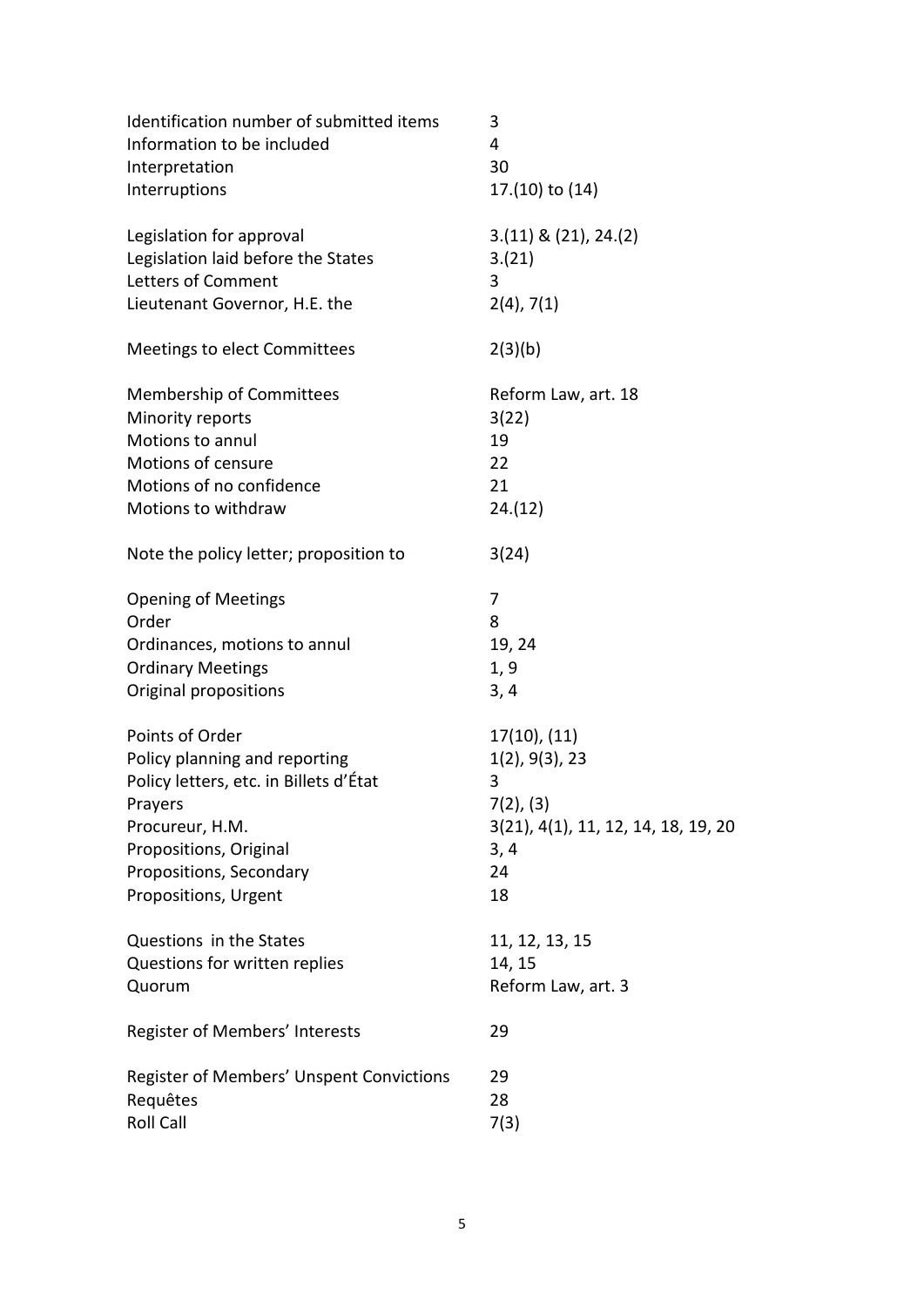| Rules of debate                         | 17 & 26                                                         |
|-----------------------------------------|-----------------------------------------------------------------|
| Rulings of the Presiding Officer        | 8(5)                                                            |
|                                         |                                                                 |
| Schedule for future States' business    | 3(8), (9), (10), (14), (15), (16), (17), (18), (20) and<br>9(1) |
| Seating arrangements                    | 5                                                               |
| Secondary propositions                  | $3(4)$ , 24                                                     |
| Sergeant, H.M.                          | 8,30                                                            |
| Sheriff, H.M.                           | 7, 8, 30                                                        |
| Sittings in committee                   | 25                                                              |
| <b>Special Meetings</b>                 | 2(3), 9(3)                                                      |
| Speeches at Elections                   | 16                                                              |
| <b>Statements</b>                       | 10                                                              |
| Statutory Instruments: motions to annul | 19, 24                                                          |
| Submission of items                     | 3                                                               |
| <b>Supplementary Questions</b>          | 11, 12                                                          |
| <b>Sursis</b><br>Sursis motivé          | 24                                                              |
| Suspension of the Rules                 | Reform Law, art. 7                                              |
|                                         |                                                                 |
| Taxation                                | 27                                                              |
| <b>Urgent Propositions</b>              | 18                                                              |
| Voting, order of                        | 26                                                              |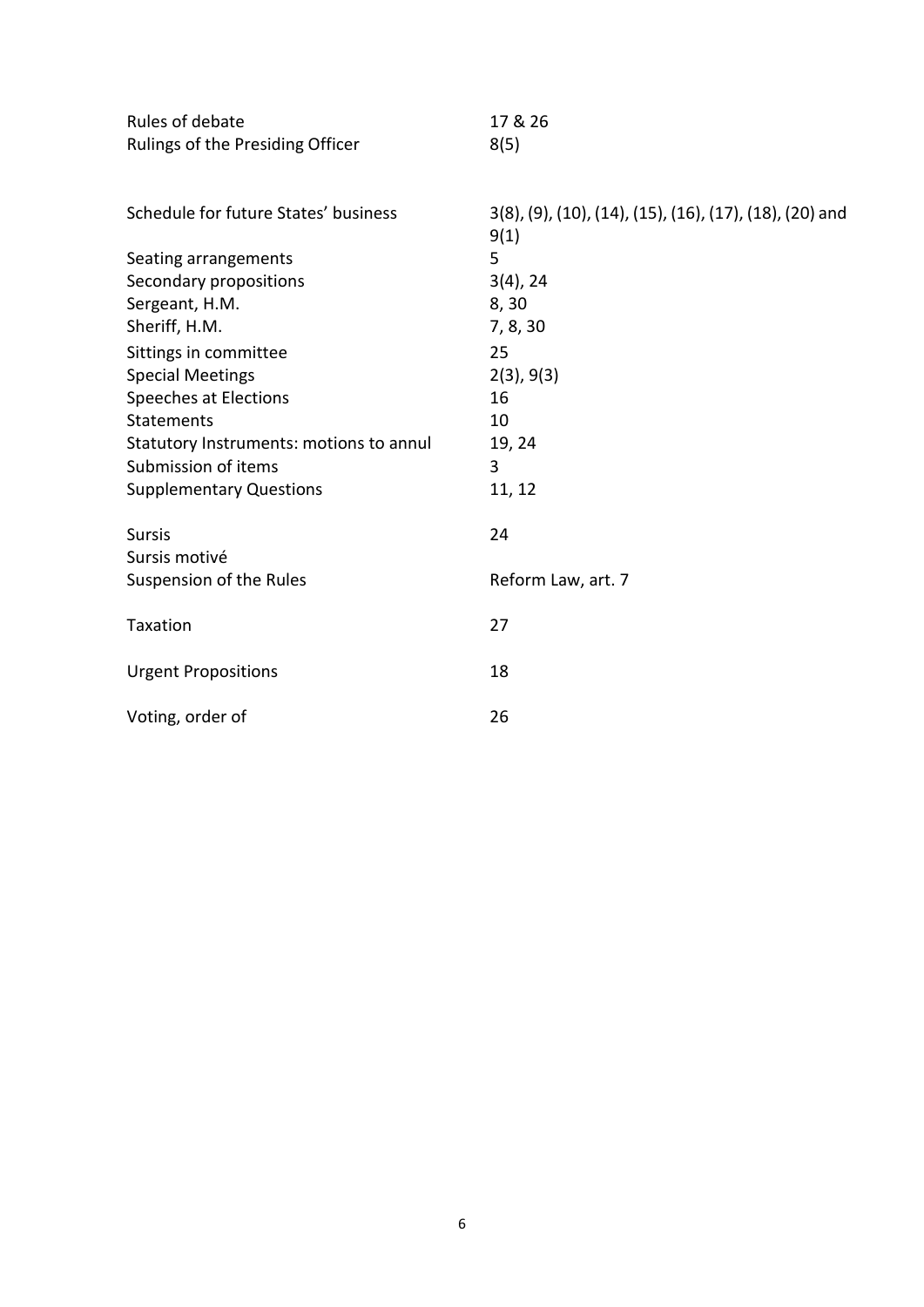#### **Dates of Meetings**

- **1.** (1) The States' Assembly & Constitution Committee shall submit, in the six months prior to a General Election, a policy letter setting out the dates on which it proposes that States' Meetings should be convened during the States' term immediately following that General Election, having first taken into account the dates of school terms and any other information which it considers relevant. The policy letter referred to above shall also include proposals setting out the Committee or Committees whose President or Presidents will be obliged to make statements, and for the States of Alderney statement to be made by one of the Alderney Representatives, under the provisions of Rules 10(4) and (5) at each ordinary Meeting during the said period.
	- (2) Ordinarily the first day of a Meeting shall be a Wednesday, except for the Meetings held to consider the annual Budget of the States and the policy letter of the Committee *for* Employment & Social Security on the uprating of non-contributory benefits which shall begin on the first Tuesday in November, and the Government Work Plan and States' Accounts which shall be considered at the same dedicated Meeting in June which shall begin on a Tuesday except in general election years when they will be considered at a later date in that year.
	- (3) The dates on which States' Meetings shall be convened, in respect of the relevant period set out in paragraph 1, subject to the other provisions of these Rules, shall be as set out in Schedule 1 to these Rules.

## **Convening of Meetings**

- 2. (1) A Meeting of the States shall be convened by the Presiding Officer for each of the dates agreed by the States after consideration of a policy letter submitted under the terms of Rule 1. Each Meeting shall be convened by means of a Billet d'État containing, as determined by the provisions of Rule 3, the titles of original propositions designed to enable the States to make resolutions thereon after being debated at the Meeting.
	- (2) Subject to paragraph (3) below, a Billet d'État shall be issued by the Greffier on behalf of the Presiding Officer as soon as possible after the States' Meeting at which its contents were decided.
	- (3) The Billet d'État for a special Meeting shall be issued by the Greffier on behalf of the Presiding Officer as soon as possible after the original propositions which it will contain have been published.
	- (4) Notwithstanding the provisions of Rule 1 and the other provisions of this Rule the Presiding Officer may, if in his or her opinion circumstances so require, instruct the Greffier to issue an additional Billet d'État in respect of a Meeting for which a Billet d'État has already been issued and any such additional Billet d'État shall contain the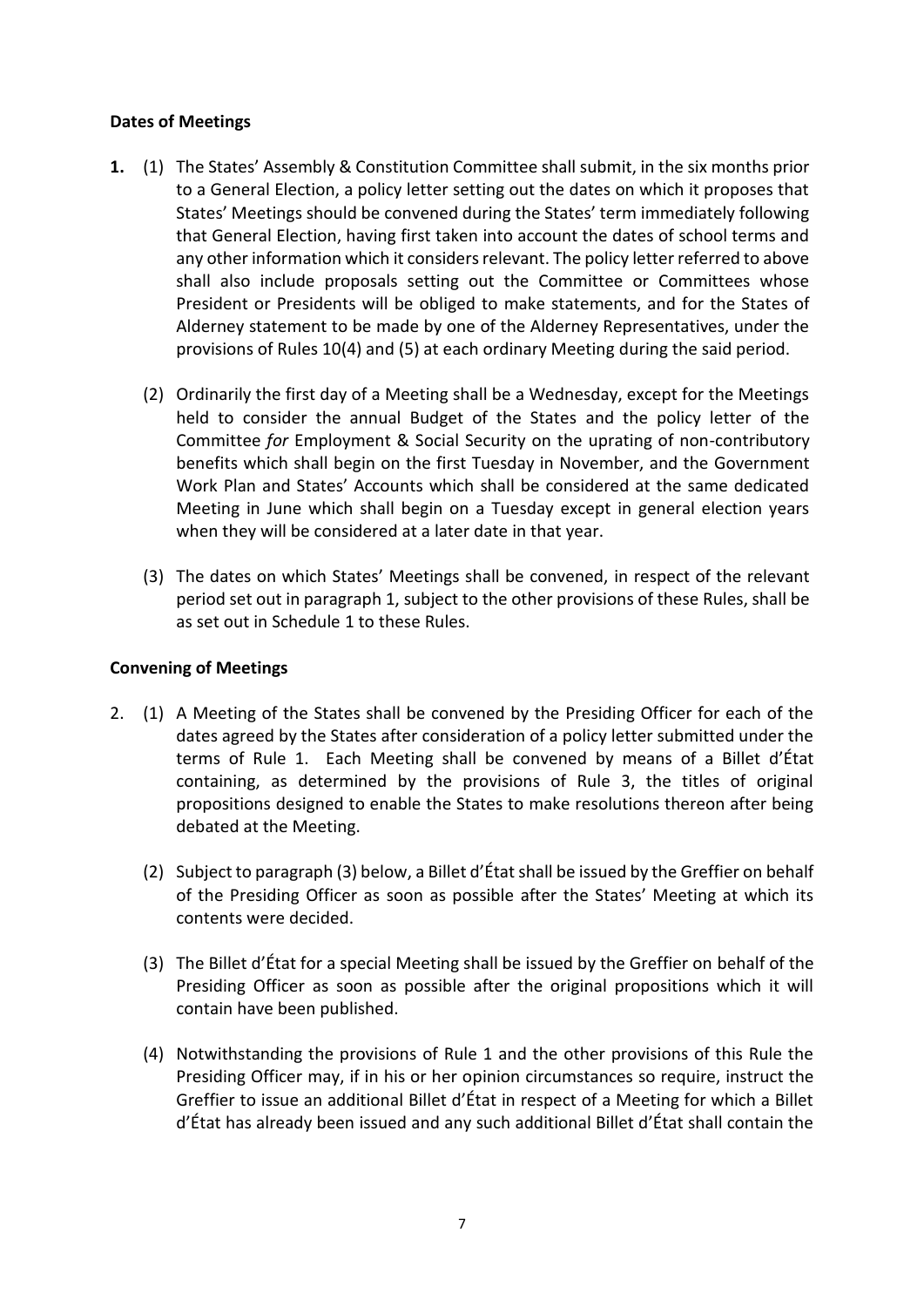titles of original propositions designed to enable the States to make resolutions thereon after being debated at the Meeting.

(5) Notwithstanding the provisions of Rule 1 and the foregoing provisions of this Rule the Presiding Officer may, if in his or her opinion circumstances so require, convene a Meeting in such manner and at such notice for such date as he or she shall decide. Before convening a Meeting under the provisions of this paragraph, the Presiding Officer shall inform His Excellency the Lieutenant Governor and Commander-in-Chief of the date proposed for the Meeting.

## **Submission of items to the States**

- 3. (1) Any supporting policy letter or requête or motion must be attached to the original proposition at the time of submission.
	- (2) Any proposition in respect of an election to a vacant office shall be submitted by the Presiding Officer who alone shall have the right to determine the Billet d'État in which the proposition shall appear.
	- (3) A Committee of the States may submit a report for inclusion as an appendix to a Billet d'État which Committee alone shall have the right to determine the Billet d'État in which the appendix shall appear. The Greffier shall circulate and publish it as set out in paragraph (5) as if it were an original proposition.
	- (4) The submission of secondary propositions shall be subject to the provisions of Rule 24(1).
	- (5) On receipt of an original proposition submitted for consideration by the States the Greffier shall cause it to be published within one working day on the States' website, or as soon as possible thereafter, and in such other form as he or she may determine. The Greffier shall also notify all Members that the item is on the website and send it to them by the method which the Member has chosen. The Greffier shall simultaneously transmit the item to the Presiding Officer and the Policy & Resources Committee and shall also cause a notice of its title to be posted on the noticeboard in the Royal Court building.
	- (6) On receipt of an original proposition or set of original propositions the Greffier shall allocate it an identification number which shall be used in all official references to it. This shall be in the form "P. year / serial number of proposition" (e.g. P. 20XX/1). Any matter relating to the original proposition or set of original propositions, that is to say an amendment, sursis, letter of comment or other motion on it, shall have the same identification number as the principal item with a distinguishing code (e.g. P. 20XX/1 Amdt 1).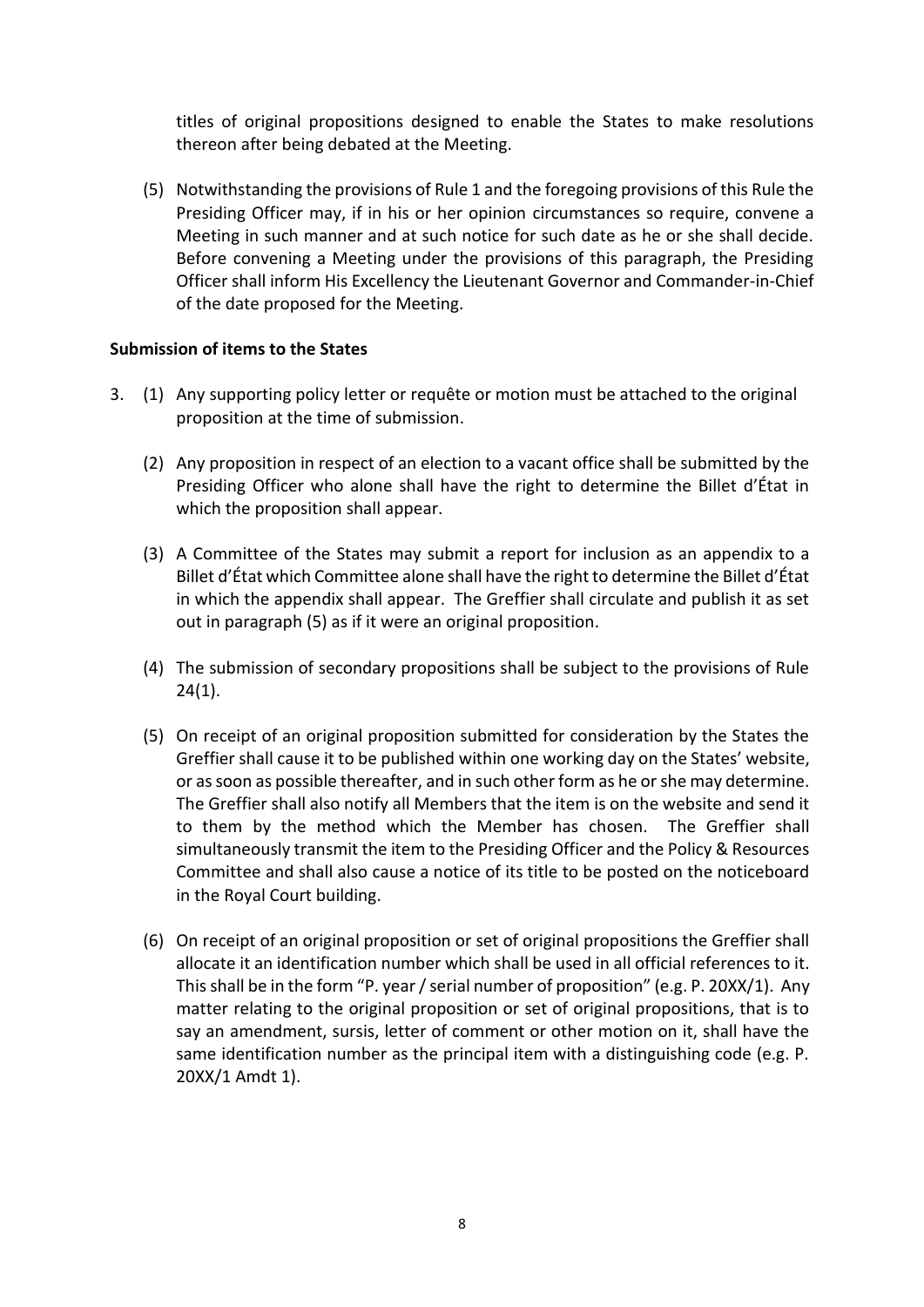- (7) On receipt of a new matter for consideration by the States, the Policy & Resources Committee shall determine the future States' Meeting at which it proposes that the item should be debated and the order of the debate, having taken into account the nature and significance of the item, the volume of the other business already arranged for future Meetings, and any preferred date which might have been expressed by the Committee or group of Members, as the case may be, under the provisions of Rule 4(2).
- (8) The Policy & Resources Committee shall have the right to propose the Meeting and the order of debate within each Meeting in respect of the following categories of business only as listed in Rule 9: Rule 9(1)(g). Amendments under the provisions of paragraph (16) are permitted only in respect of those categories of business or items within them. Those categories of business shall be marked in the Schedule with an asterisk ("\*").
- (9) The Policy & Resources Committee shall propose at an ordinary Meeting only of the States the future Meeting at which it proposes that an item be considered, by means of the inclusion of the item (that is to say the title only of the original propositions concerned) in a Schedule for future States' business.
- (10) Any original proposition which has been submitted to the Greffier before 15.00 on the working day preceding the eleventh clear day (excluding Saturdays, Sundays and public holidays) before an ordinary Meeting shall be included in the Schedule for future States' business considered at that Meeting.
- (11) Any original proposition which proposes the approval of any of:
	- (a) a Projet de Loi or draft Ordinance; or
	- (b) a Government Work Plan; or
	- (c) a draft Strategic Land Use Plan, or any amendment to such a Plan, which is laid before the States pursuant to section 5(3) of the Land Planning and Development (Guernsey) Law, 2005; or
	- (d) any proposals for a Development Plan, Subject Plan or Local Planning Brief or any amendment to such a Plan or Brief, which is laid before the States pursuant to section 9(4) of the Land Planning and Development (Plans) Ordinance, 2007; or
	- (e) any proposals in the annual policy letter of the Committee *for* Employment & Social Security concerning contributory benefit and contribution rates,

shall be published not later than five weeks before the States' Meeting at which they are debated.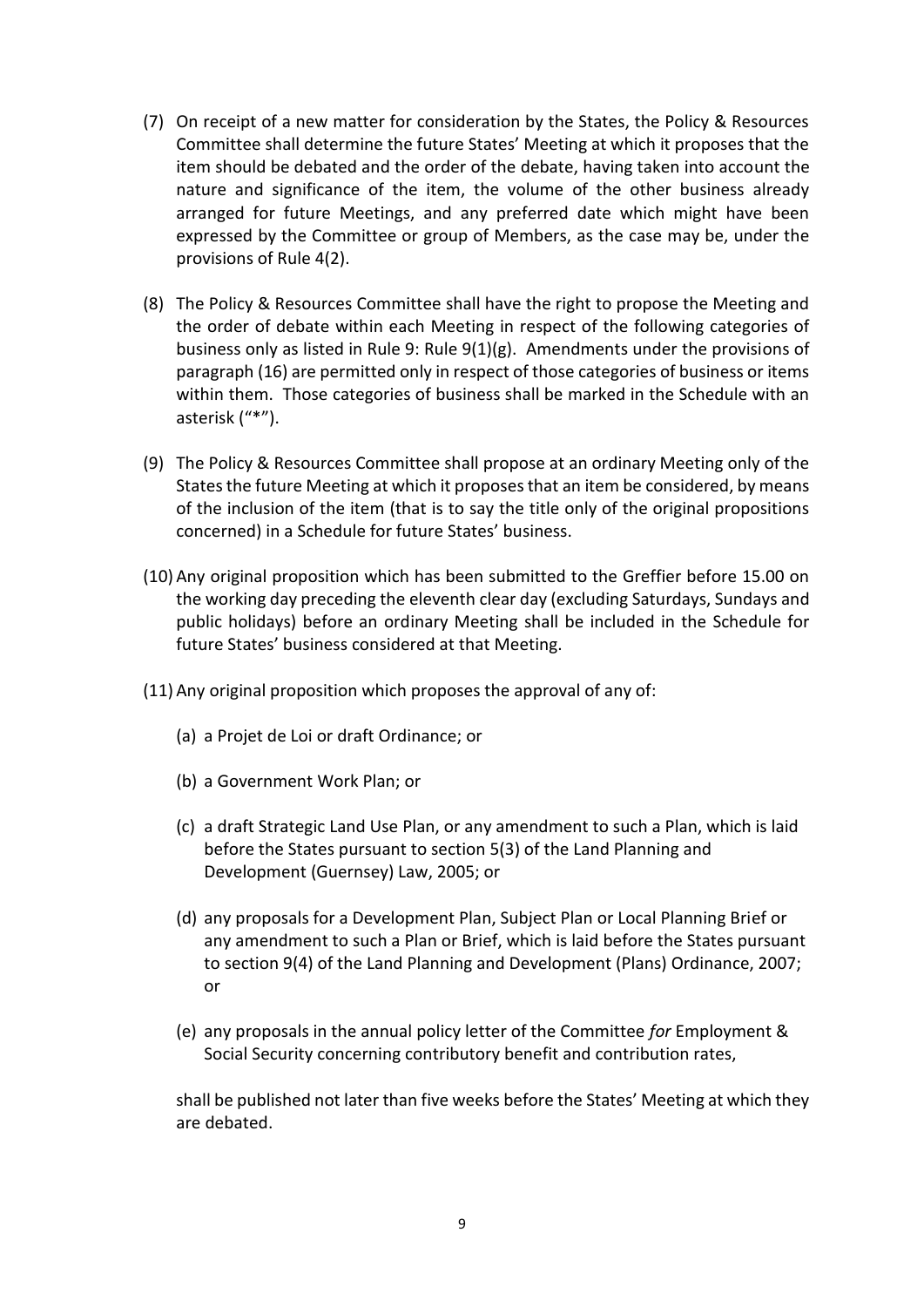- (12)Original propositions in respect of the States' Accounts shall be published not later than three weeks before the States' Meeting at which they are debated.
- (13)Original propositions in respect of the annual Budget of the States and the policy letter of the Committee *for* Employment & Social Security on the uprating of noncontributory benefits shall be published not later than four weeks before the States' Meeting at which they are debated.
- (14) A Schedule for future States' business shall be provided by the Policy & Resources Committee to the Greffier before 15.00 on the day before the second clear day (excluding Saturdays, Sundays and public holidays) before the ordinary Meeting at which its contents will be debated as an item under Rule 9(1)(i) and shall be issued by the Greffier as soon as it is received.
- (15) Any item which was listed for consideration at the Meeting but consideration of which, either in part or in whole, was adjourned or deferred to the next Meeting under the provisions of Rule 6(3)(c) shall be treated as automatically included in the part of the Schedule for future States' business in respect of the next Meeting as an item under Rule 9(1)(f).
- (16) Subject to the provisions of paragraph (8), when the proposal in paragraph (9) is considered, any Member may propose by means of an amendment an alternative Meeting or a different order of business within a Meeting at which the item will be listed for consideration.
- (17) The provisions of Rule 24(2) shall not apply in respect of an amendment laid under the provisions of paragraph (16).
- (18)In respect of an amendment laid under the provisions of paragraph (16), speeches shall be permitted only by the proposer of the amendment, the President of the Committee concerned, or the lead requérant in the case of a requête or the lead Member of the seven Members who have brought a motion under the terms of Rules 21 or 22, and the President of the Policy & Resources Committee and shall be restricted to a maximum of two minutes each and no other debate shall be permitted on the amendment.
- (19) The Policy & Resources Committee shall have the right to submit letters of comment on items submitted for consideration by the States. The Scrutiny Management Committee shall also have the right to submit letters of comment on items submitted for consideration by the States. Any letter of comment shall be submitted to the Greffier for publication and he or she shall cause it to be circulated as if it was an original proposition under the terms of paragraph (5) and it shall be given the same identification number as the principal item with a distinguishing code (e.g. P. 20XX/1 PRC Lett Com or P. 20XX/1 SMC Lett Com).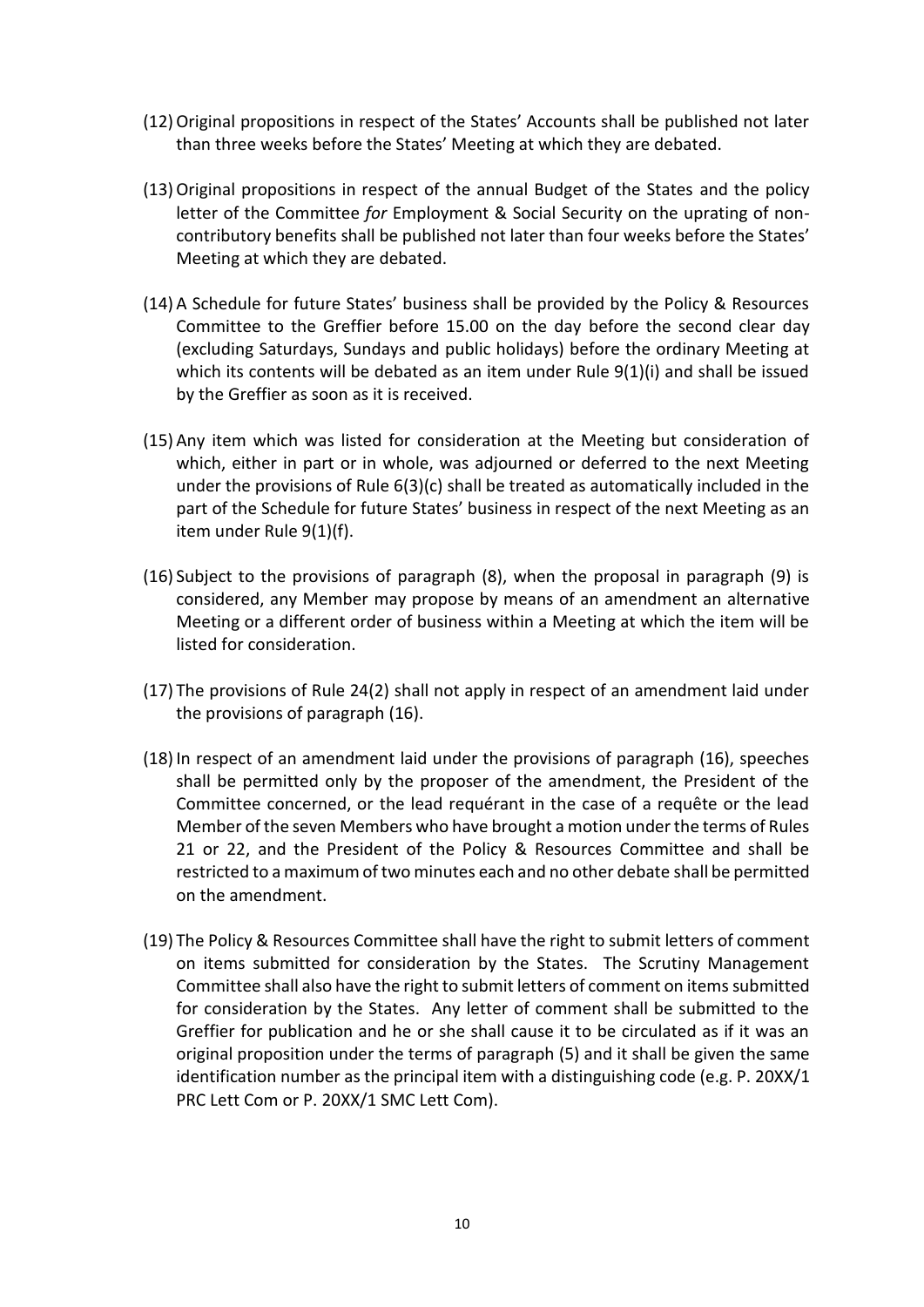- (20) The dates and purpose of special Meetings of the States shall be listed in Schedules for future States' business as soon as the dates on which they will be held have been determined by the States in accordance with the provisions of Rule 1(1). No amendment to their proposed place in the Schedules shall be permitted except by the President of the Policy & Resources Committee.
- (21) Every original proposition for the approval of a Projet de Loi or a draft Ordinance, and every Ordinance or Statutory Instrument laid before the States, shall be accompanied by a brief explanatory memorandum approved by H.M. Procureur.
- (22) Any States' Member of a Committee who dissents from all or some of the original propositions submitted by that Committee may deliver to the Committee a minority report which shall be published as an annex to the policy letter.
- (23) The Greffier, in consultation with the Presiding Officer, shall issue directives setting out the conditions with which the submission of a proposition and any accompanying policy letter or requête or motion must comply, including, but not restricted to, template, font, font size, margins, layout, etc.
- (24) Any proposition the effect of which is to note the contents of an accompanying policy letter shall be construed as a neutral motion, neither implying assent for, nor disapproval of, the contents of the policy letter concerned.
- (25) Any proposition which contains the words "the States" shall be construed (unless defined to the contrary) as meaning the States of Deliberation of the Island of Guernsey.

#### **Information to include in motions laid before the States**

- 4. (1) Every proposition laid before the States shall, other than in the case of a proposition of a type described in paragraph (4), have appended to it a statement explaining or asserting:
	- a) whether the proposition contributes to the States' objectives and policy plans and, where it is asserted that it so does, how;
	- b) what joint working or consultation (if any) has taken place with other Committees or relevant stakeholders in the preparation of the propositions;
	- c) that it has been submitted to Her Majesty's Procureur for advice on any legal or constitutional implications; and
	- d) where there are financial implications to the States, the estimate of the financial implications to the States of carrying the proposal into effect;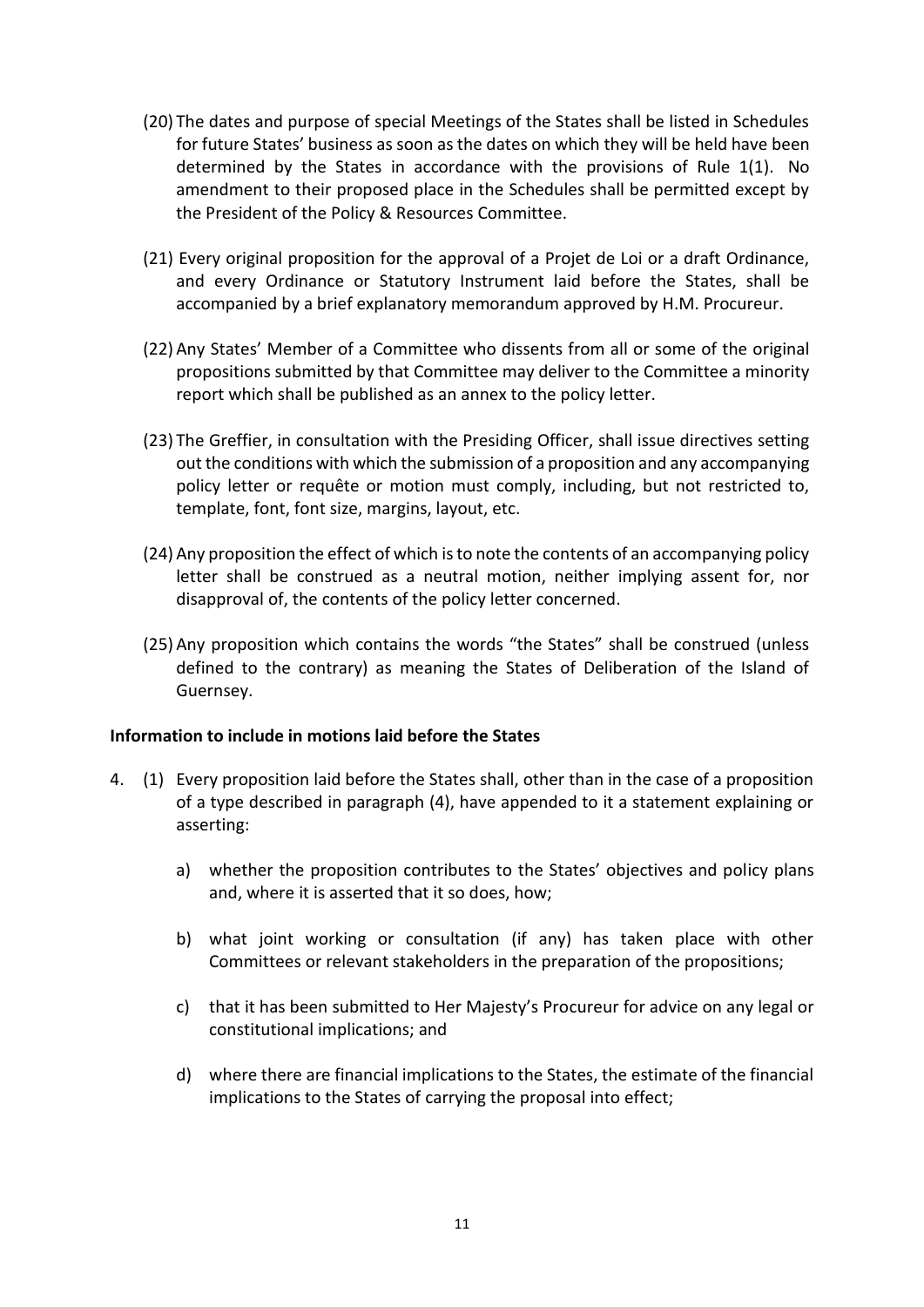provided that:

the proposer(s) of such a proposition may request from any Committee any information required to enable such an estimate to be included or appended and the Committee shall thereupon provide complete and accurate information to enable the proposer(s) to set out the estimate.

- (2) A policy letter accompanying an original proposition shall also include a statement explaining or asserting:
	- a) how the propositions relate to the Committee's purpose and policy responsibilities (Principal Committees) or duties and powers (other Committees); and
	- b) whether each of the propositions is supported unanimously or by a majority of the Committee and, if the latter, which member or members are not in support of which propositions should be identified.
- (3) Every original proposition laid before the States may be accompanied by a statement from the Committee or group of Members, as the case may be, expressing its or their preferred date and an explanation, if required, when the item should be considered by the States.
- (4) For the purposes of paragraph (1) the types of proposition that do not need to have a statement appended to them are:
	- propositions from the Presiding Officer
	- propositions proposing the approval or adoption of legislation
	- motions of no confidence
	- motions of censure
	- propositions in relation to the adoption of the Schedule for future States' business
	- motions to debate an appendix report.

#### **Seating arrangements**

**5.** The Presiding Officer shall determine the seating arrangements in the States' Chamber. Before doing so he or she shall consult the States' Assembly & Constitution Committee on the matter.

## **Hours of sittings, extensions and adjournments**

- **6.** (1) Unless the convening notice specifies otherwise, a Meeting shall ordinarily commence at 09.30**.**
	- (2) Unless the business of a Meeting is previously concluded ordinarily the Meeting shall on each day thereof: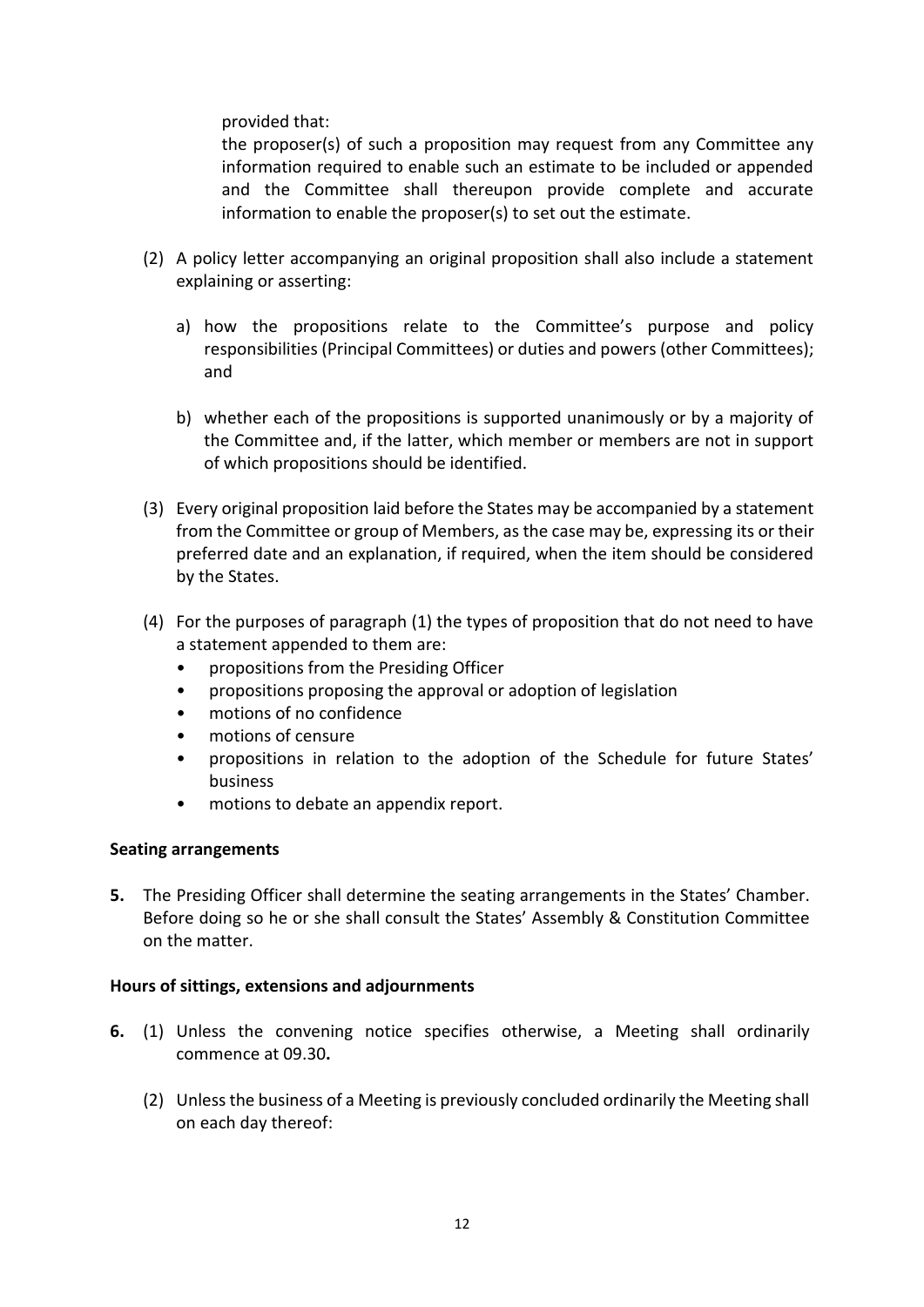- (a) be adjourned by the Presiding Officer as near as may be to 12.30;
- (b) resume at 14.30;
- (c) be adjourned by the Presiding Officer, in accordance with paragraph (3) or (4), as near as may be to 17.30;

Provided that:

the Presiding Officer may propose at any time that the Meeting continues outside those times or is adjourned to another day.

- (3) When a meeting falls to be adjourned under sub-paragraph (2) (c) (or the proviso thereto) the adjournment shall normally be:
	- (a) from the first day of the Meeting, until 09.30 on the following day;
	- (b) from the second day of the Meeting, until 09.30 on the next following day;
	- (c) from the third day of the Meeting, until 09.30 on the next scheduled date of a Meeting.
- (4) If, when an adjournment to a subsequent day is announced, a Member proposes a different date or time for the adjourned Meeting, that proposition may at the discretion of the Presiding Officer be briefly debated, and, if approved, the Meeting shall be adjourned accordingly.

#### **Opening of Meetings, etc.**

- **7.** (1) If His Excellency the Lieutenant Governor decides to attend a Meeting, the Sheriff shall escort him into the States' Chamber and announce him.
	- (2) The Greffier shall recite the Lord's Prayer in French at the commencement of each day of a Meeting, and shall pronounce the Grace in French at its close.
	- (3) The Greffier shall, immediately after the opening prayer, call the roll of Members; and Members present when their names are called shall reply: "Présent(e)".
	- (4) The Greffier shall then read the convening notice contained in the Billet d'État.
	- (5) A Member who is absent when his or her name is called shall not be entitled to speak or vote until he or she has been relevé(e) by the Presiding Officer and his or her presence has been recorded.
	- (6) A Member who wishes to be relevé(e) without attending in person in the States' Chamber may, by means of electronic communications or telecommunications, request that the Presiding Officer record his or her presence and, in similar fashion to paragraph (5), he or she may thereafter be relevé(e) by the Presiding Officer.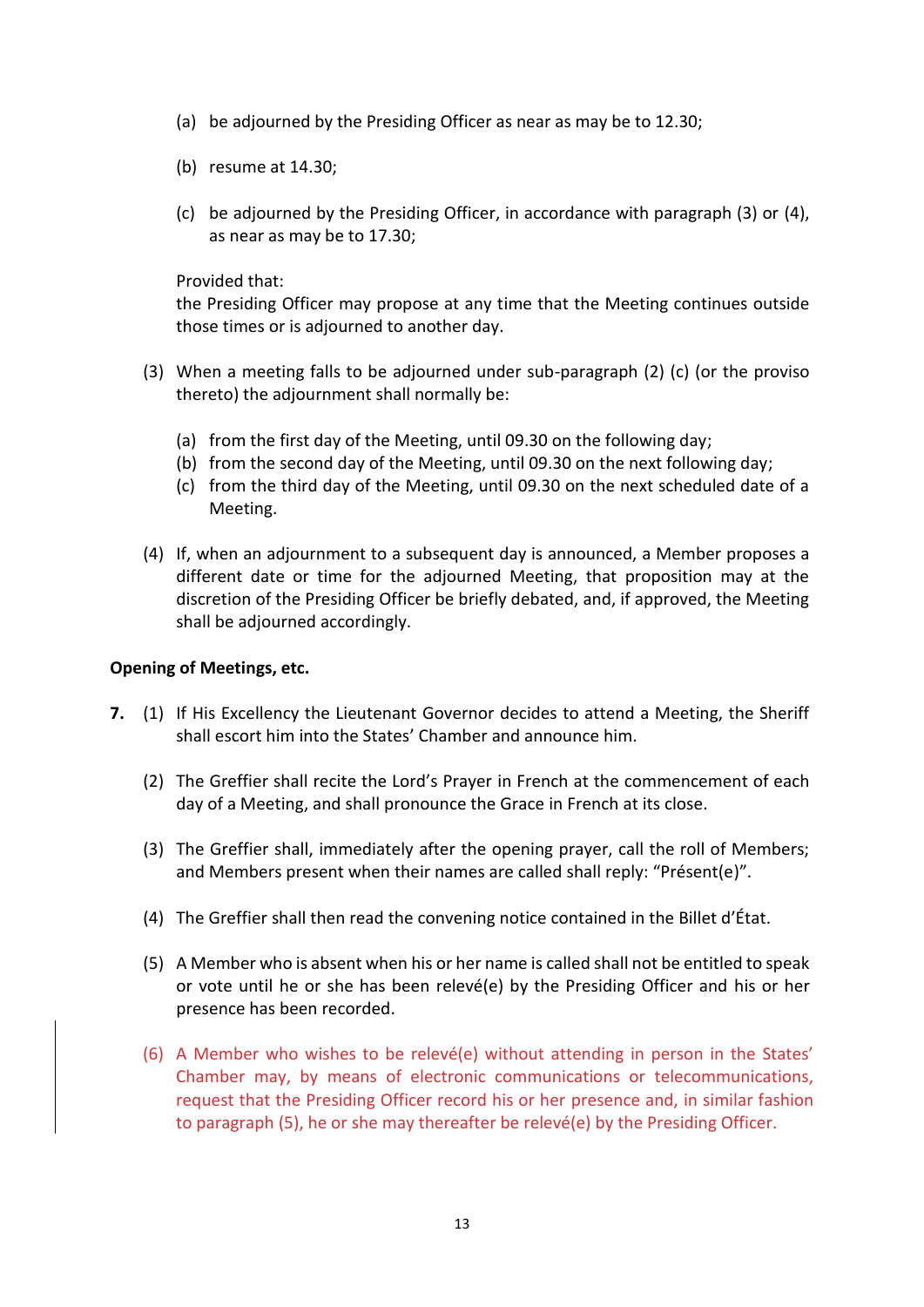- (7) A Member who was present when the Greffier called the roll of Members or who has been relevé(e) by the Presiding Officer, including a Member not attending in person in the States' Chamber, is thereafter permitted to participate in the Meeting otherwise than through being physically present in the Chamber provided that the Presiding Officer is satisfied that a Member not physically present in the Chamber is shown as attending as a participant remotely using the MS Teams platform through which such remote attendance at the Meeting is being facilitated.
- (8) A Member attending the Meeting remotely in accordance with paragraph (7) shall be treated as being counted as a Member who is present for the purposes of the Quorum required by Article 3 of the Reform (Guernsey) Law, 1948.
- (9) Without prejudice to any other modification made to the Rules of Procedure of the States of Deliberation and Their Committees, a Member attending a Meeting in accordance with paragraph (7) shall be permitted, by means of the MS Teams platform being used at the Meeting to:
	- (a) make a statement in accordance with Rule 10;
	- (b) ask or to answer a question, including a supplementary question, pursuant to rule 10, 11 or 12, as the case may be;
	- (c) speak in respect of any proposition; and
	- (d) vote on any proposition.

#### **Order**

- **8.** (1) The Presiding Officer shall be responsible for maintaining order at a Meeting and, subject to the provisions of these Rules, shall regulate the conduct of business therein.
	- (2) While the States are in session Members shall not have any communication with a person in the public gallery.
	- (3) The Presiding Officer may issue directives relating to the presentation and conduct of Members during meetings.
	- (4) The Presiding Officer shall be assisted in the preservation of order by the Sheriff and the Sergeant.
	- (5) It shall be the duty of every Member to observe due decorum in a Meeting and, in particular, to observe the rulings of the Presiding Officer.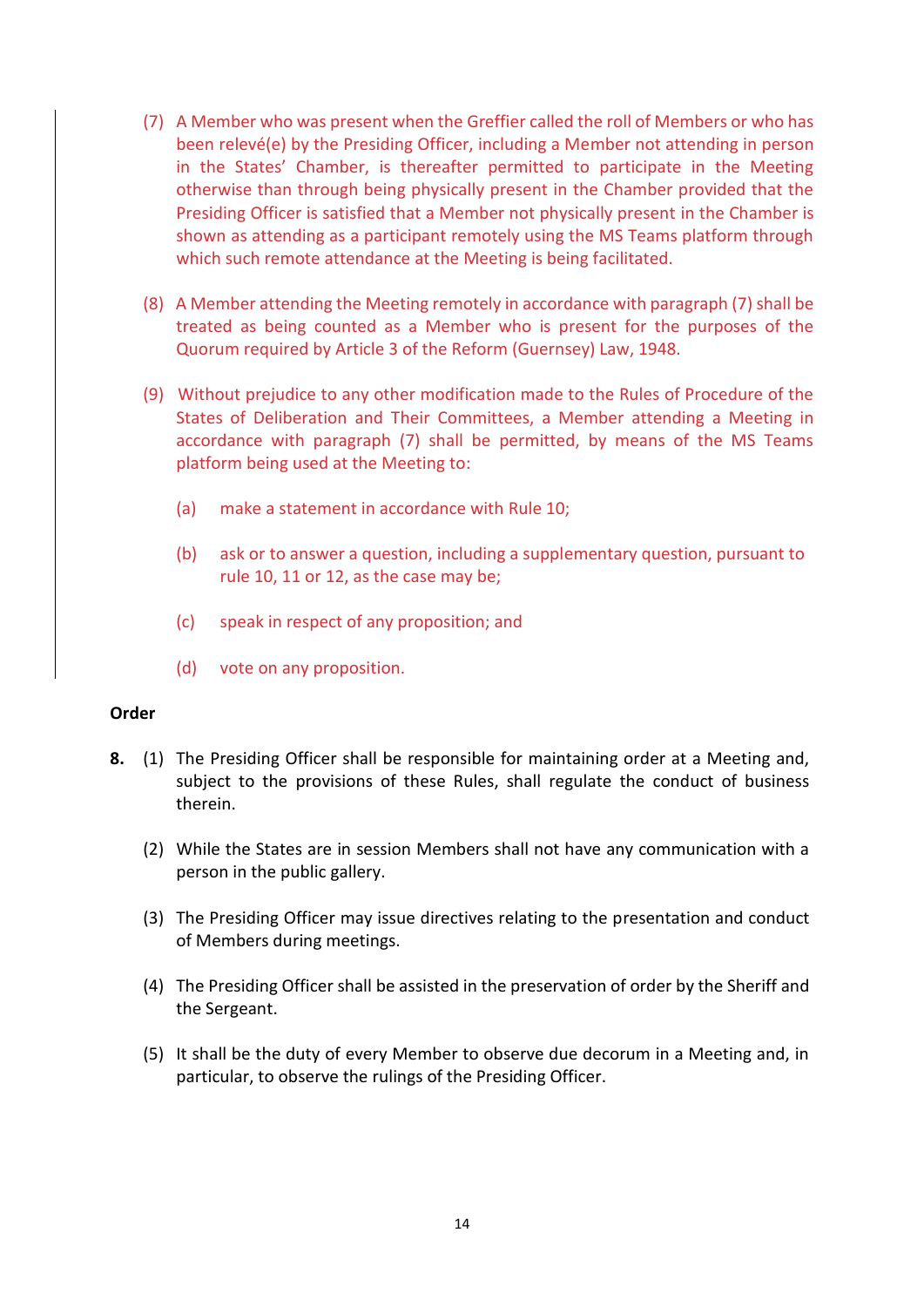- (6) The Presiding Officer, after having called the attention of the States to the conduct of a Member who persists in irrelevance or tedious repetition of his or her own or other Members' arguments in the debate, shall direct the said Member to discontinue his or her speech.
- (7) If on any occasion the Presiding Officer considers that the conduct of a Member is grossly disorderly or offensive he or she shall forthwith put the following proposition in relation to the said Member, namely –

"That ………………………………………… (naming the said Member) be suspended from the service of the States", and no debate on or amendment to any such proposition shall be permitted. If the proposition is carried, the Member suspended shall be directed forthwith by the Presiding Officer to withdraw from the Meeting and leave the precincts of the States' Chamber, and any such suspension shall continue to have effect until the close of the business of the Meeting on the day on which such suspension was imposed.

(8) Where a case of grave disorder arises in a Meeting the Presiding Officer may, if he or she thinks it necessary, adjourn the Meeting without putting a proposition.

## **The Business of the Meeting**

- **9.** (1) Unless the States resolve otherwise, the business at an ordinary Meeting shall be taken in the following order:
	- (a) communications by the Presiding Officer including *in memoriam* tributes;
	- (b) statements;
	- (c) questions;
	- (d) elections and appointments;
	- (e) motions to debate an appendix report (1st stage);
	- (f) items adjourned or deferred from previous Meetings of the States;
	- (g) all other types of business not otherwise named;
	- (h) motions to debate an appendix report (2nd stage);
	- (i) Schedule for future States' business.
	- (2) An ordinary Meeting shall not be closed until any matters to be considered under Rule 9(1)(i) have been resolved.
	- (3) The only business at a special Meeting shall be:
		- a) the Annual Budget of the States and the policy letter of the Committee *for* Employment & Social Security on the uprating of non-contributory benefits; or
		- b) the States' Accounts and the Government Work Plan,
		- as the case may be.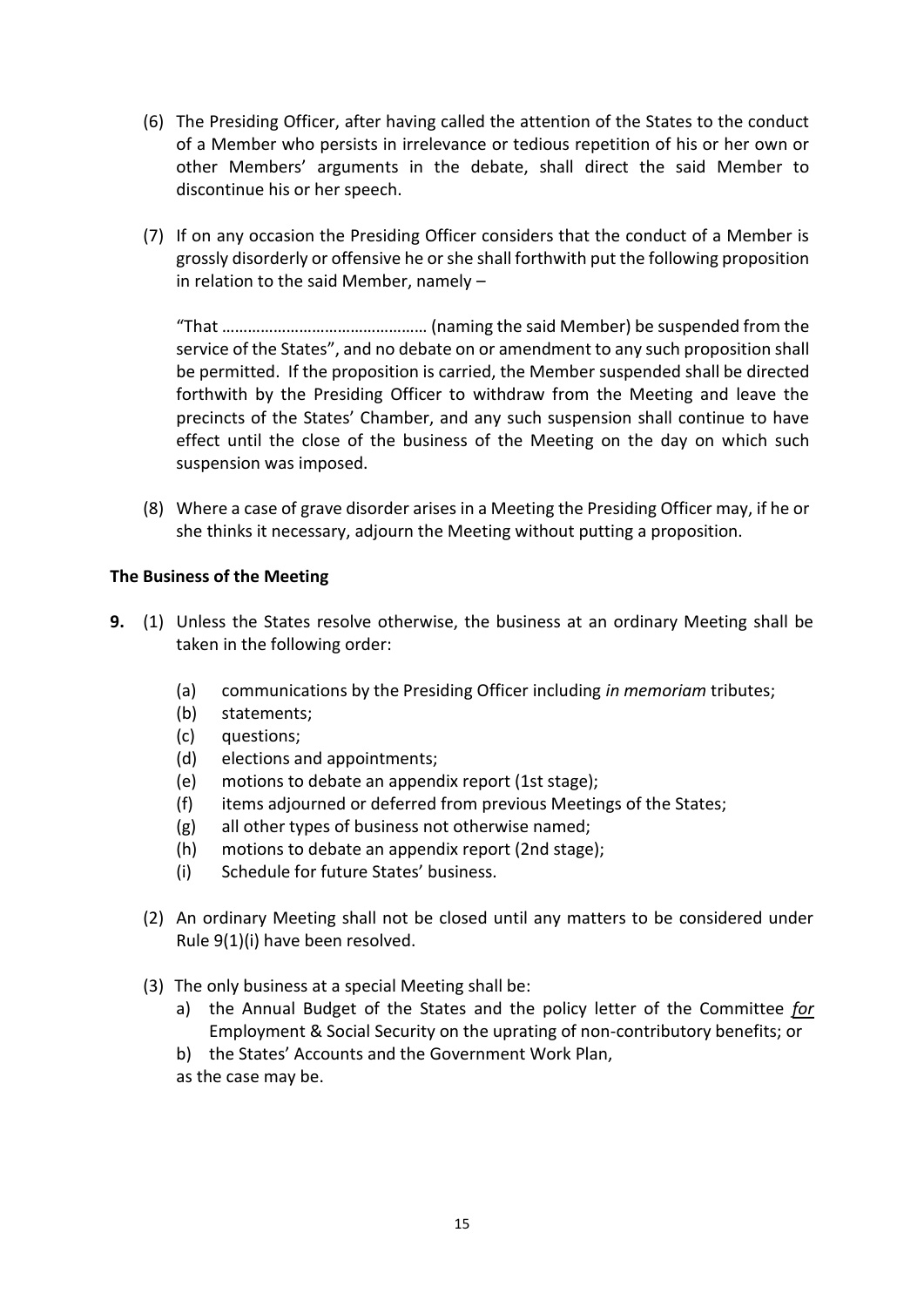(4) In the case of a proposition to which Rule 18 applies, the Presiding Officer may, in his or her discretion, permit such proposition to be submitted to the States at any convenient time.

#### **Statements**

- **10.** (1) Any Member who has obtained permission from the Presiding Officer to make a statement on a matter of a personal nature, or to correct information previously provided by that Member, which, in the opinion of the Presiding Officer, should be made may make that statement:
	- (a) at the time prescribed in Rule 9; or
	- (b) at such other time as the Presiding Officer may direct;

Provided that the Member has supplied the Presiding Officer with the text of the statement in advance and that the statement shall not exceed 15 minutes in duration.

- (2) Any Member holding the office of President or member of a Committee who has tendered a resignation from that office who wishes to make a statement regarding that resignation may do so at the next Meeting after tendering the resignation or during the meeting at which a successor to the vacated office is to be elected:
	- a) at the time prescribed in Rule 9; or
	- b) at such other time as the Presiding Officer may direct.

Provided that the statement shall not exceed 15 minutes in duration.

- (3) Any Member who has obtained permission from the Presiding Officer to make a statement on behalf of, and approved by, a Committee or otherwise relating to States' business which, in the opinion of the Presiding Officer, should be made may make that statement:
	- a) at the time prescribed in Rule 9; or
	- b) at such other time as the Presiding Officer may direct.

Provided that the statement shall not exceed 15 minutes in duration (which may be extended at the discretion of the Presiding Officer in exceptional circumstances). In respect of (3) only, after the Member has made the statement, the Presiding Officer shall allow a period not exceeding 15 minutes (which period may be extended at the discretion of the Presiding Officer) for questions to be asked within the context of the statement;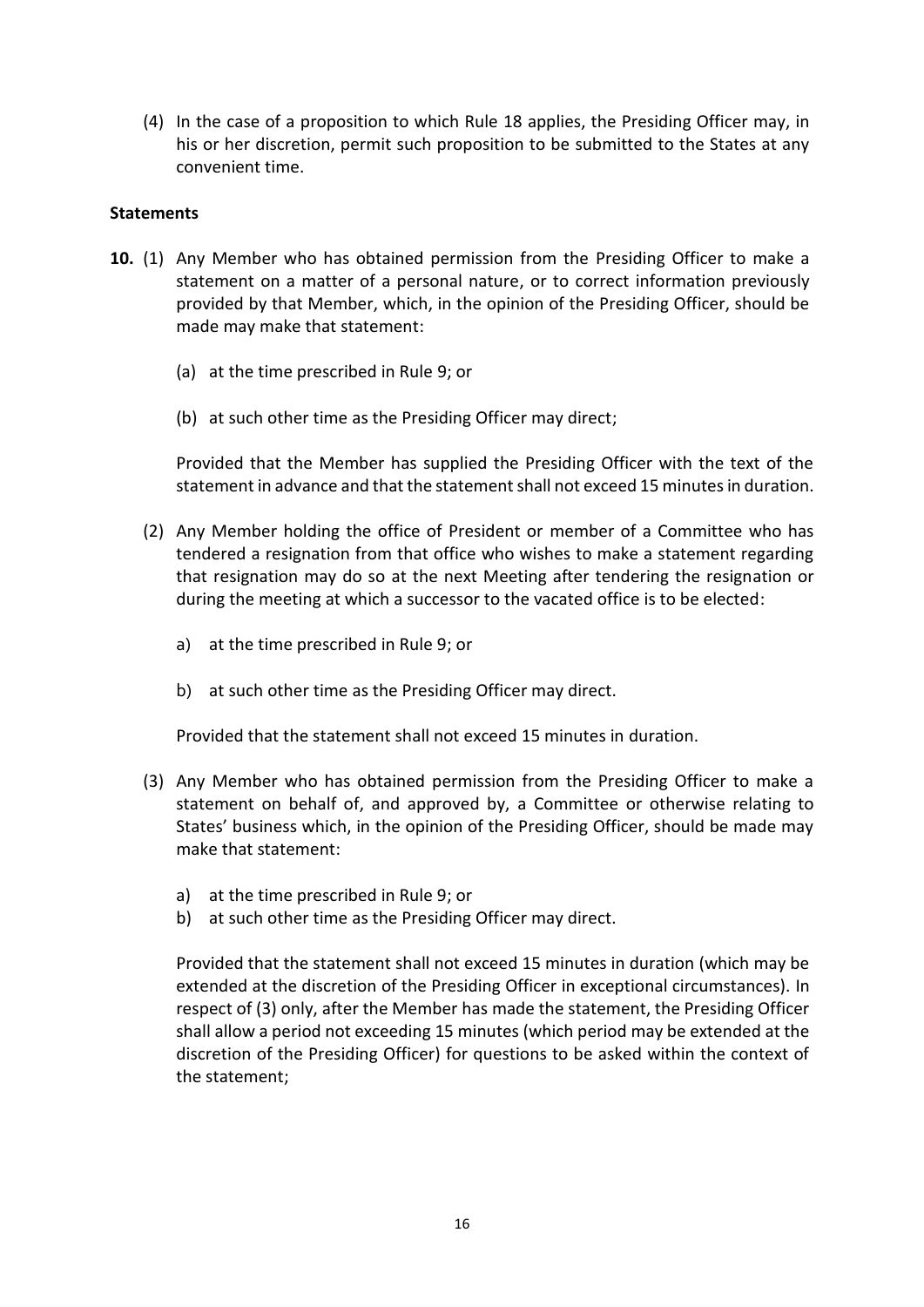- (4) In addition to the right to make a statement set out in paragraph (3) above, the President of the Policy & Resources Committee and the President of each Principal Committee shall be obliged twice every twelve months and the President of the following other Committees of the States, namely the Development & Planning Authority, Overseas Aid & Development Commission, Scrutiny Management Committee, States' Assembly & Constitution Committee, States' Trading Supervisory Board, and Transport Licensing Authority, and the nominated Alderney Representative on behalf of the States of Alderney, shall be obliged once every twelve months (or in the case of the absence of a Committee President, the Vice President of the Committee or in the case of the absence of the nominated Alderney Representative, the other Alderney Representative) to make a statement setting out his or her Committee's, or in the case of the nominated Alderney Representative the States of Alderney's, recent activities, forthcoming work and the like at an ordinary Meeting.
- (5) Any statement made under the provisions of paragraph (4) shall not exceed 10 minutes in duration and shall be approved by the Committee. In respect of statements made under the provisions of paragraph (4) only, after the statement has been made, the Presiding Officer shall allow a period not exceeding 20 minutes (which period may be extended at the discretion of the Presiding Officer) for questions to be asked on any matter within the mandate of the Committee, or in the case of any statement made on behalf of the States of Alderney any matter for which the States of Alderney has responsibility, except any topic which is part of another item of business at the Meeting in question.

#### Provided that:

after any question asked further to a statement made under Rule 10, the Member to whom questions are addressed may decline to answer a question if, in his or her opinion, any answer given might be inaccurate or misleading. Each individual question shall not exceed one minute in duration and the answer thereto shall not exceed one and a half minutes in duration.

 (6) For the purpose of paragraph (4) above the "nominated Alderney Representative" means the Alderney Representative nominated for the purpose of Rule 10 by the States of Alderney.

## **Question time**

- **11.** (1) At the time prescribed in Rule 9, unless the Presiding Officer otherwise directs, and subject to Rule 15 and the conditions set out in paragraph (2), a question may be addressed to the President of a Committee of the States.
	- (2) The conditions referred to in paragraph (1) are that the question:
		- (a) shall not seek information which is readily accessible in the public domain;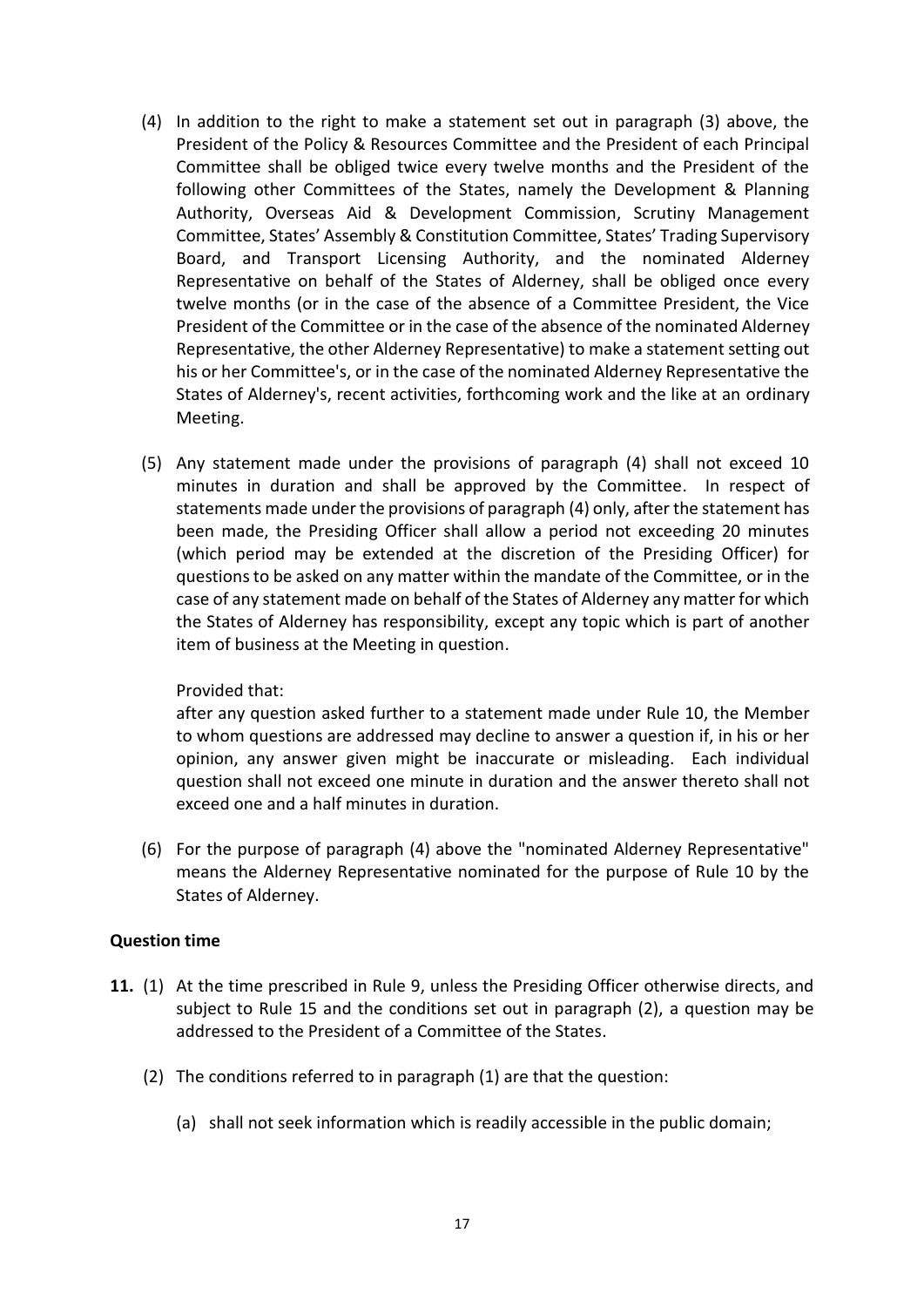- (b) shall be on a matter which falls within the mandate of that Committee;
- (c) shall not relate to the business of the day;
- (d) shall not relate to more than one topic and shall not exceed one minute in duration; and
- (e) shall be furnished, either in writing or electronic format, to the person to whom it is addressed, the Presiding Officer, Her Majesty's Procureur, the Greffier and to the official postal or e mail address of the relevant Committee not later than 15.00 on the day preceding the fifth clear day before the day of the Meeting, excluding Saturdays, Sundays and Public Holidays;

Provided that:

the time limit prescribed in sub-paragraph (e) may be shortened with the consent of the person to whom the question is addressed.

- (3) The Member replying to the question shall furnish, either in writing or electronic format, the proposed answer approved by the Committee to the Presiding Officer, to Her Majesty's Procureur and the Greffier not later than noon on the day (excluding Saturdays, Sundays and Public Holidays) preceding the Meeting of the States and by 17.00 of that same day to the Member asking the question. The answer, when given in the Assembly, shall not exceed one and a half minutes in duration.
- (4) Supplementary questions arising out of the reply to a question may be addressed to the Member answering the question, by any Member, as may be allowed by the Presiding Officer; Provided that:
	- (a) no Member may ask more than two supplementary questions in respect of each principal question;
	- (b) each supplementary question shall not exceed one minute in duration and the answer thereto shall not exceed one and a half minutes in duration;
	- (c) such supplementary questions are put before the next question of which notice has been given, or the business of the day is proceeded with, as the case may be; and
	- (d) a Member answering a supplementary question may decline to answer the question if, in his or her opinion, any answer given might be inaccurate or misleading but shall provide the answer to the said question in writing not later than five clear days (excluding Saturdays, Sundays and Public Holidays) following the date of the Meeting;

Provided also that: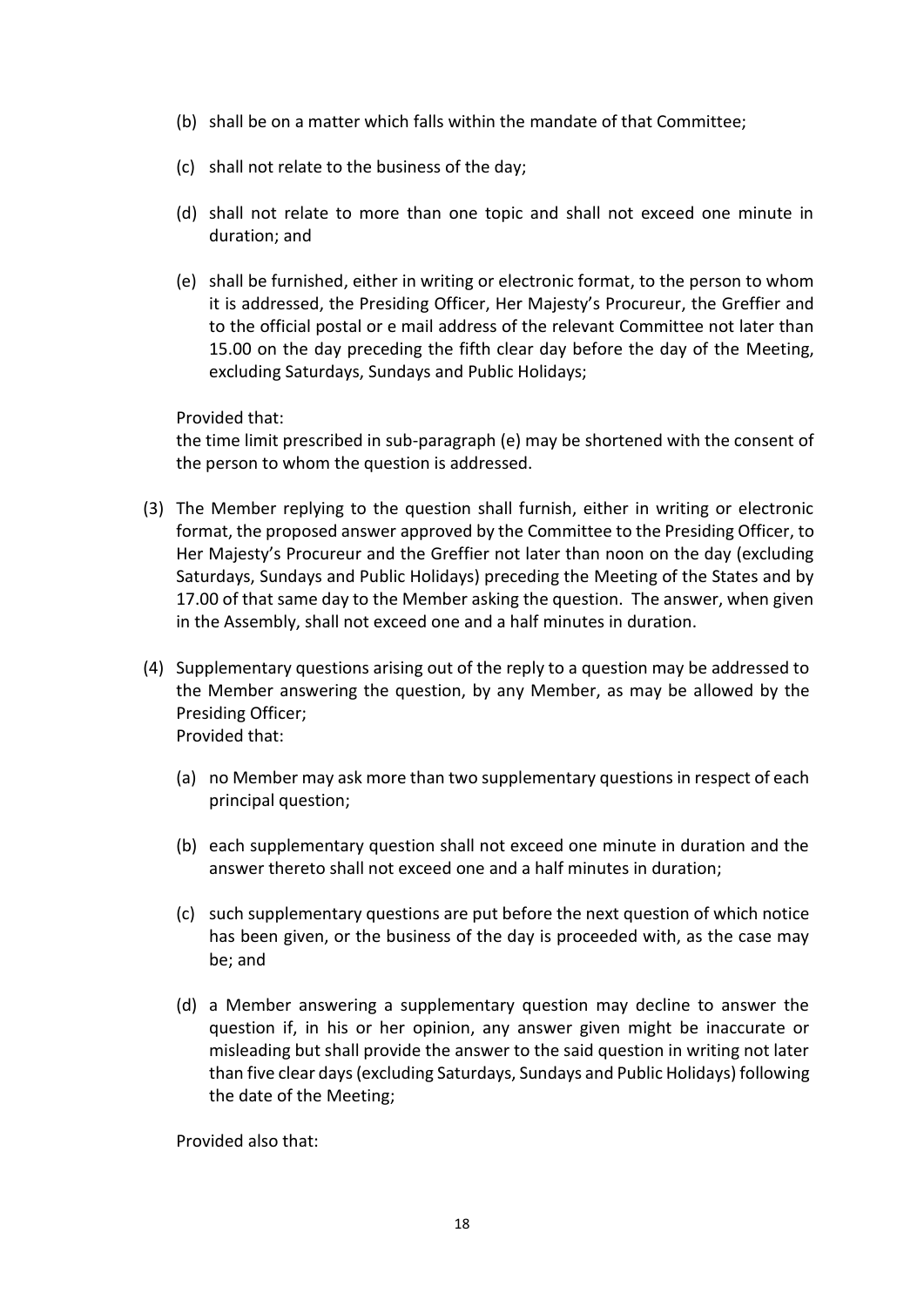the period of five clear days referred to in sub paragraph (d) may be extended to a period not exceeding ten clear days if in any particular case the Presiding Officer, on application of the President of the Committee, in the interests of good government so directs, and the President of the Committee advises the questioner of the Presiding Officer's direction as soon as reasonably practicable.

(5) When more than one question is asked at any Meeting the order in which questions are put shall be determined in accordance with the order of voting prescribed in Rule 26(8);

#### Provided that:

any Member who asks a question which is on the same topic as one asked by a Member earlier in the order shall immediately follow the earlier Member. It shall be for the Presiding Officer to determine whether the questions are on the same topic.

- (6) If, at the conclusion of one hour after the commencement of question time, all the questions have not been disposed of, the Presiding Officer may, in his or her discretion, postpone dealing with questions not then disposed of to no later than the conclusion of the meeting.
- (7) A Member asking or replying to a question or a supplementary question who:
	- (a) has a direct or special interest in the subject matter of the question; or
	- (b) is aware that his or her spouse, co-habiting partner, infant child or any company in which he or she has a controlling interest on his or her, or their, behalf has such an interest

shall, without prejudice to the requirements of Rule 29, before he or she asks or replies to the question declare the said interest by disclosing it to the Meeting.

#### **Urgent questions**

- **12.** (1) A Member may, not less than half an hour before a meeting commences, seek the leave of the Presiding Officer, subject to Rule 15 and to the conditions set out in paragraph (2), to address a question to the President of a Committee of the States.
	- (2) The conditions referred to in paragraph (1) are that no Member may ask more than one question pursuant to this Rule at any meeting and that the question:
		- (a) shall not seek information which is readily accessible in the public domain;
		- (b) shall be on a matter which falls within the mandate of that Committee;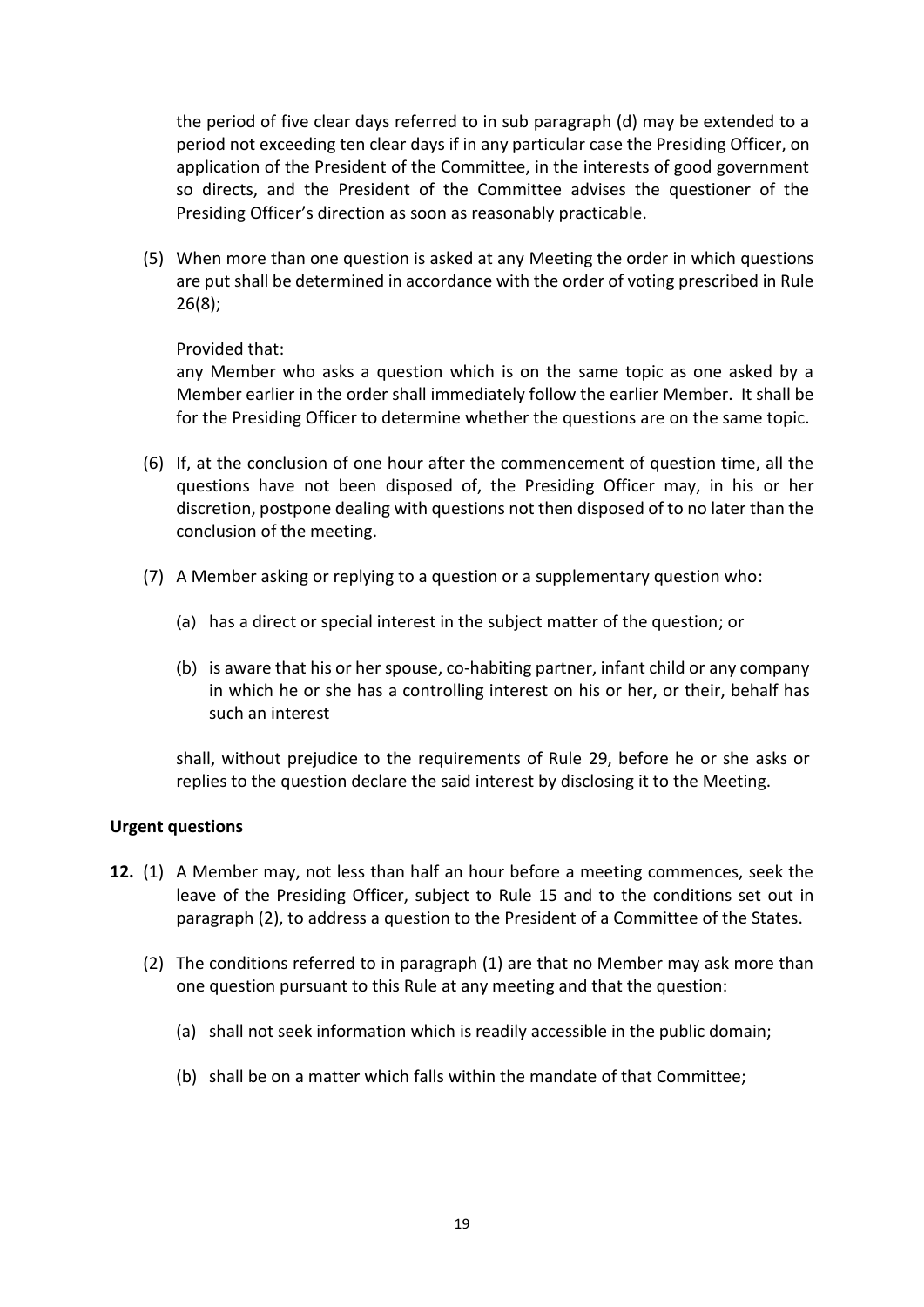- (c) shall relate to a matter of public importance and shall be of an urgent character or relate to a matter which has become known or been announced only in the preceding seven days;
- (d) shall not relate to the business of the day;
- (e) shall not relate to more than one topic and shall not exceed one minute in duration; and
- (f) shall be supplied in writing to the Presiding Officer, Her Majesty's Procureur and the Member to whom it is addressed.
- (3) If the Presiding Officer considers that the proposed question complies with the conditions set out in paragraph (2) he or she shall determine when the question shall be put.
- (4) The Member replying to the question shall furnish in writing a copy of the proposed answer to the Presiding Officer and to Her Majesty's Procureur as soon as possible before the time determined by the Presiding Officer in accordance with paragraph (3). The answer, when given in the Assembly, shall not exceed one and a half minutes in duration.
- (5) Supplementary questions arising out of the reply to a question may be addressed to the Member answering the question, by any Member, as may be allowed by the Presiding Officer;

Provided that:

- (a) no Member may ask more than two supplementary questions in respect of each principal question;
- (b) each supplementary question shall not exceed one minute in duration and the answer thereto shall not exceed one and a half minutes in duration;
- (c) such supplementary questions are put before the business of the day is resumed; and
- (d) a Member answering a supplementary question may decline to answer the question if, in his or her opinion, any answer given might be inaccurate or misleading but shall provide the answer to the said question in writing not later than five clear days (excluding Saturdays, Sundays and Public Holidays) following the date of the meeting;

Provided also that:

the period of five clear days referred to in sub paragraph (d) may be extended to a period not exceeding ten clear days if in any particular case the Presiding Officer, on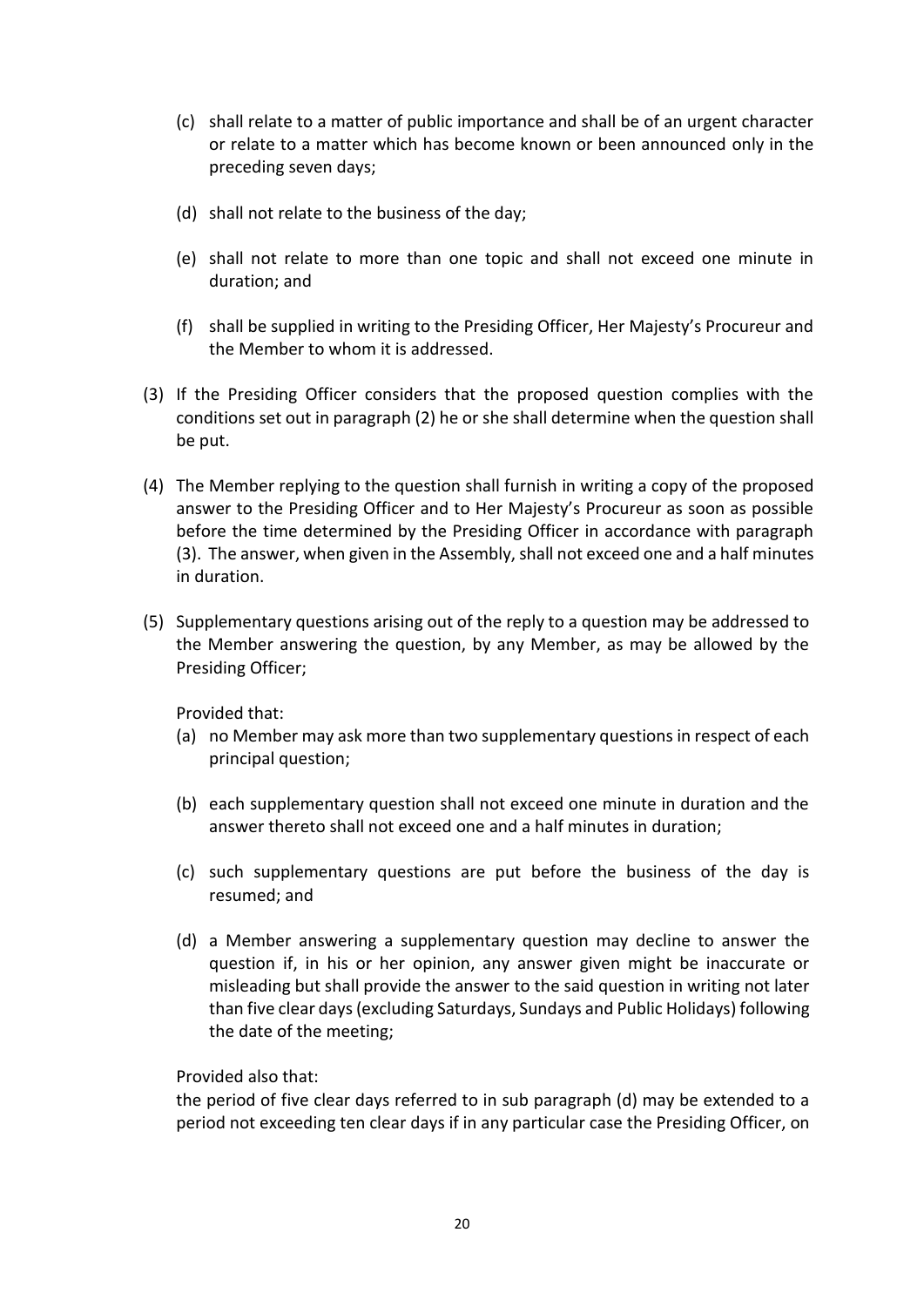application of the President of the Committee, in the interests of good government so directs, and the President of the Committee advises the questioner of the Presiding Officer's direction as soon as reasonably practicable.

- (6) If, at the conclusion of one half hour after the question is asked, any supplementary questions have not been disposed of, the Presiding Officer may, in his or her discretion, postpone dealing with questions not then disposed of to no later than the conclusion of ordinary business that day.
- (7) Paragraph (7) of Rule 11 shall apply to questions asked pursuant to this Rule.

## **Questions where information sought is in the public domain**

- **13.** (1) When, pursuant to Rule 11(2) or Rule 12(2), the President of the Committee is of the opinion that the answer is publicly and easily accessible he or she shall request the Presiding Officer to determine that the question is inadmissible on that ground.
	- (2) If the Presiding Officer so determines he or she shall forthwith advise the Member asking the question and the President of the Committee that the question is inadmissible on that ground.
	- (3) The President of the Committee shall reply to the questioner, in writing, advising where the information sought may be obtained.

## **Questions for written reply**

- **14.** (1) A Member may at any time place a question on any subject in accordance with this Rule for written reply by addressing the same to the President of a Committee and by furnishing a copy thereof to the Presiding Officer, Her Majesty's Procureur and to the official postal or email address of the relevant Committee. The recipient of the question shall acknowledge receipt in writing to the questioner by letter or e mail within three clear days (excluding Saturdays, Sundays and public holidays) of receipt. The subject matter of the question must relate to the mandate of the Committee to which it is addressed.
	- (2) Where a question is placed in accordance with this Rule the President of the Committee shall, subject to Rule 15, furnish a written reply approved by the Committee thereto to the Member who placed the question within 15 clear days of the receipt of the question; and the President of the Committee shall furnish a copy of the reply to the Presiding Officer and the Greffier;

## Provided that:

the President of the Committee shall furnish a copy of the proposed answer to the Presiding Officer and to Her Majesty's Procureur not later than noon on the day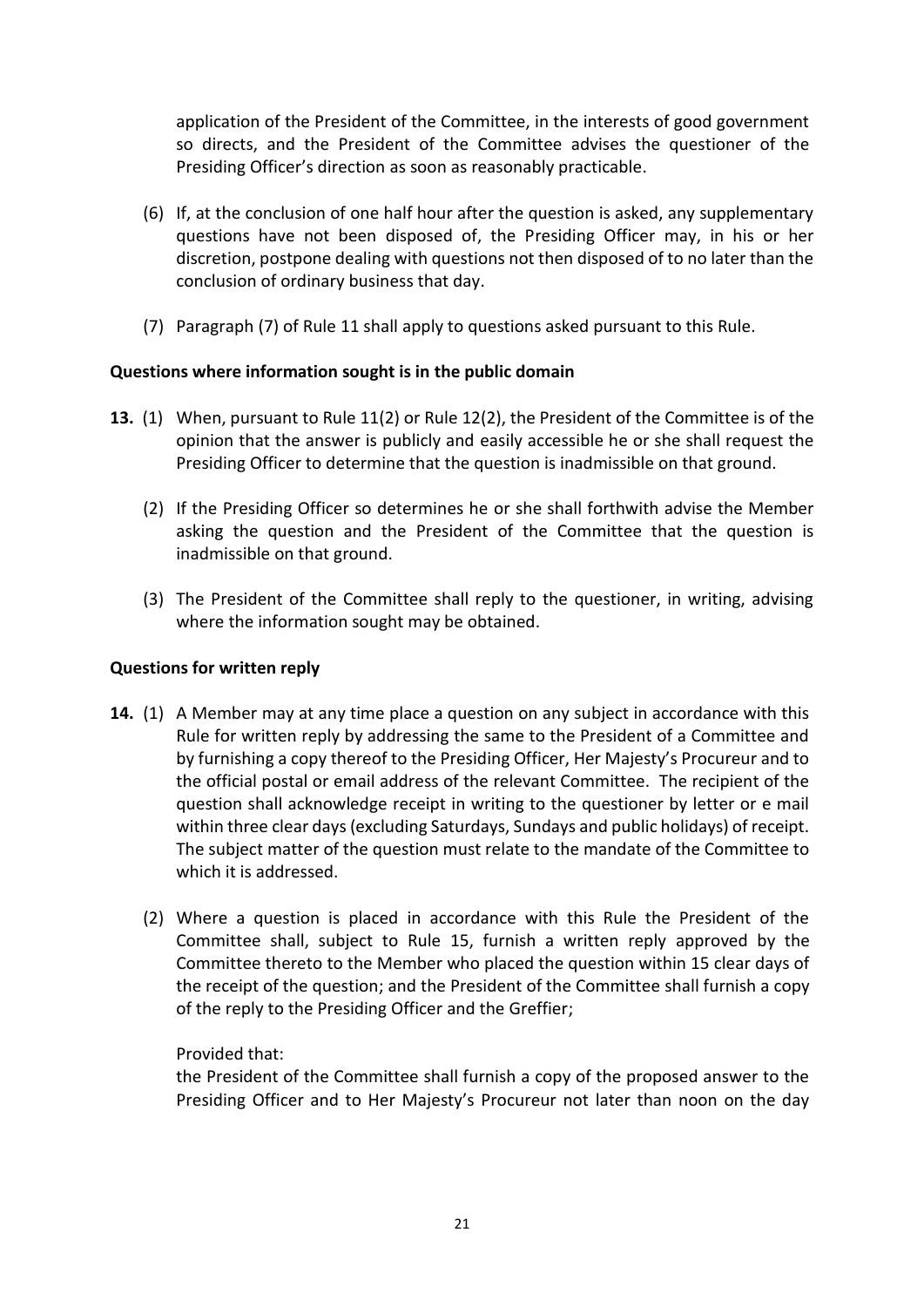(excluding Saturdays, Sundays and Public Holidays) preceding the day on which it is proposed to reply to the Member who placed the question;

## Provided also that:

the period of 15 clear days referred to in this paragraph may be extended to a period not exceeding 30 clear days if in any particular case the Presiding Officer, on application of the President of the Committee, determines that it would be unreasonable to expect the question to be answered within 15 clear days, and the President of the Committee advises the questioner of the Presiding Officer's direction as soon as reasonably practicable.

- (3) A copy of every question and of the reply thereto deposited in accordance with this Rule shall be available at the Greffe for public inspection whenever the Greffe is open for normal business.
- (4) The Greffier shall, subject to Rule 15, cause a copy of every question placed in accordance with this Rule and of the reply thereto to be sent as soon as reasonably practicable in electronic format to every Member who has furnished the Greffier with an e-mail address or, when no such address has been furnished, by such other means as shall be determined by the Greffier.
- (5) The placing of a question in accordance with this Rule or the receipt of a reply thereto shall not preclude the Member who placed the question or any other Member from addressing a question on the same subject at any Meeting in accordance with Rules 11 and 12.

#### **Questions not in the public interest**

**15.** The Presiding Officer may, on the ground of public interest, decline to allow a question to be put, or rule that a question need not be answered.

#### **Elections**

- **16**. (1) When at any time there are vacancies in two or more of the following offices, the elections to fill those vacancies shall be held in the following order:
	- (a) President, Policy & Resources Committee;
	- (b) Members of the Policy & Resources Committee;
	- (c) Presidents of the Principal Committees;
	- (d) President, Scrutiny Management Committee;
	- (e) Presidents of other Committees;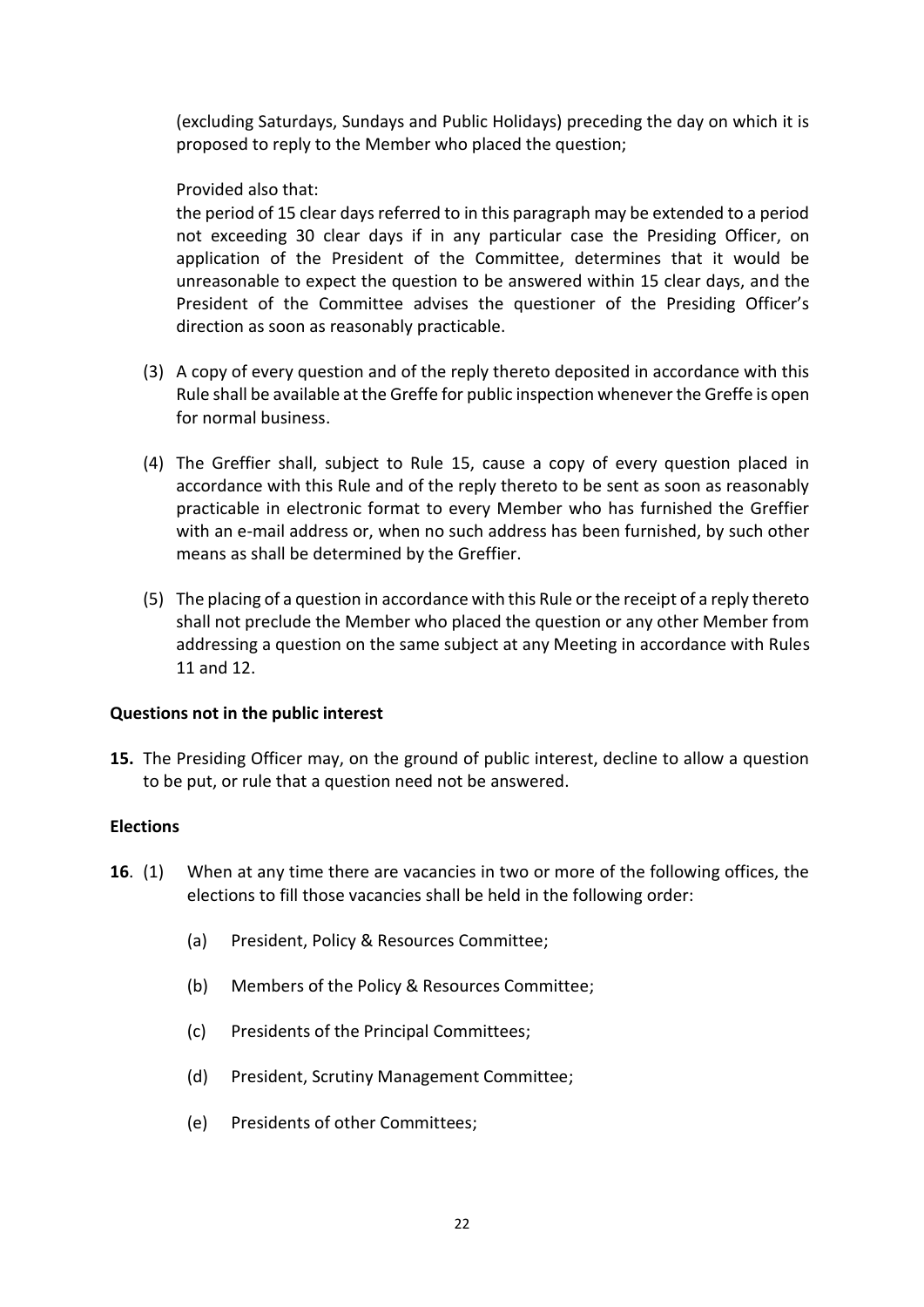- (f) Members of the Scrutiny Management Committee;
- (g) Members of Principal Committees;
- (h) Members of other Committees;
- (i) Chairmen and Members of Non-Governmental Bodies.
- (2) Where the Presidents and / or members of more than one Committee are elected at the same Meeting then the elections shall be held in the order in paragraph (1) and within each category in alphabetical order by the name of the Committee.
- (3) Where, in any election by the States, the number of candidates exceeds the number of vacancies:
	- (a) voting shall be carried out by secret ballot of those Members present in the States' Chamber and by electronic ballot, via an e-mail to the Greffier, of those Members attending remotely in accordance with Rule 7(7);
	- (b) if two or more candidates secure an equal number of votes and the addition of one vote to his or her poll would have entitled any such candidate to be declared elected, a second ballot shall be held in respect of such candidates only; and where in such a second ballot the addition of one vote to his or her poll would have entitled a candidate to be declared elected, the Presiding Officer shall allow Members to question the candidates for a period of not more than fifteen minutes. Following conclusion of the period of questions, a further ballot shall be held, and, where in such a third ballot the addition of one vote to his or her poll would have entitled a candidate to be declared elected, the Presiding Officer shall either rule that a further ballot, shall be held, or direct that the candidates shall draw lots to determine the matter;
	- (c) if there are more than two candidates for the office of President of a Committee and the candidate receiving the most votes does not receive a majority of the votes cast (disregarding any abstentions or spoilt papers), a further ballot, or ballots as required, shall be held, excluding every candidate who received fewer than six votes in the previous ballot or, when there are no such candidates, the candidate who received the fewest votes in the previous ballot;
	- (d) if two or more candidates having secured six votes or more are tied in polling the fewest votes, or if the process set out in sub-paragraph (c) would result in the elimination of all but one of the candidates, a further ballot shall be held in respect of such candidates only to determine which of them shall be eliminated from further ballots.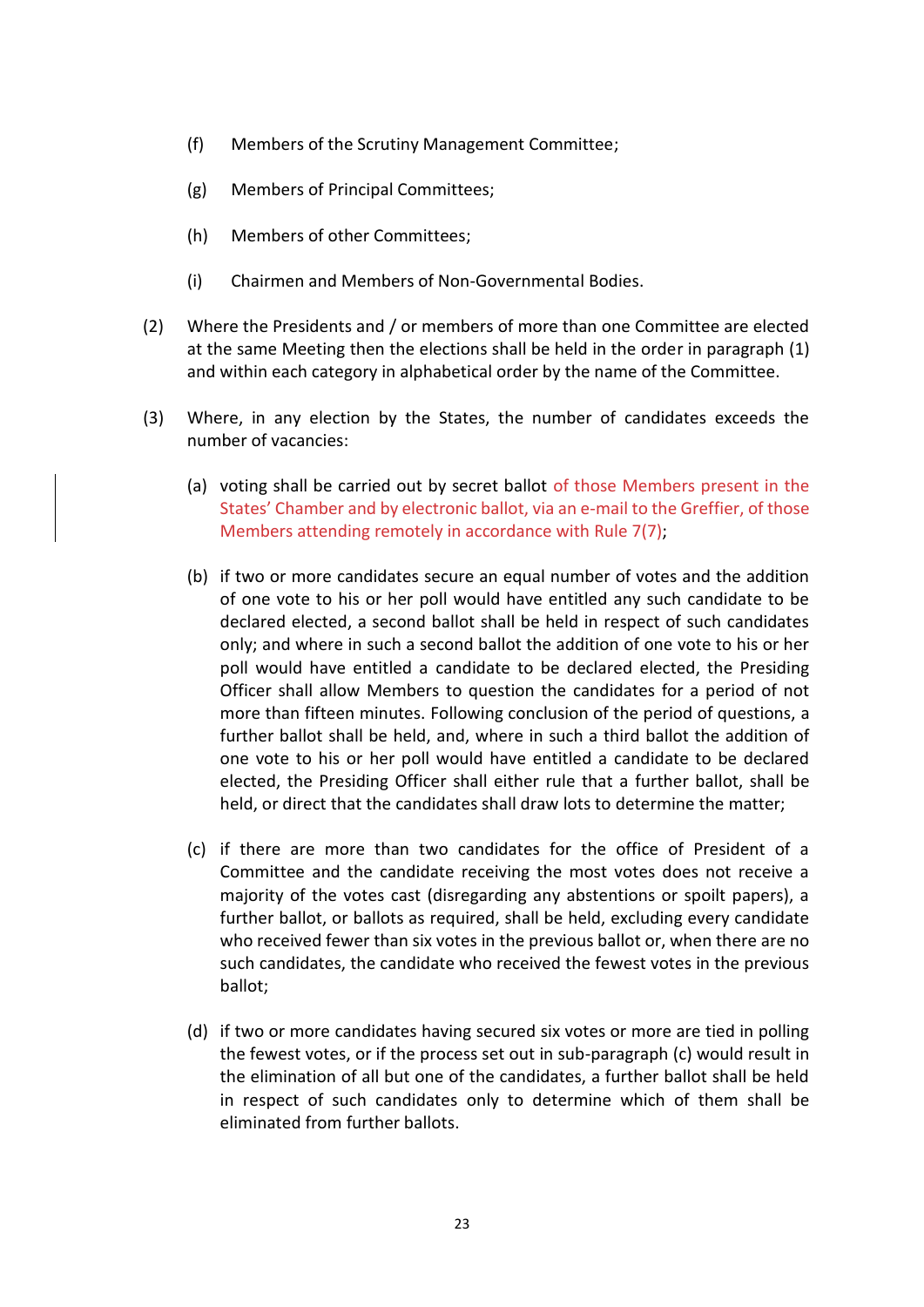- (4) On a proposition to elect a President of a Committee the Presiding Officer shall:
	- (a) first invite Members to propose eligible candidates; provided that where the proposition is to elect a President of the States' Trading Supervisory Board, he shall first invite the President of the Policy & Resources Committee to propose an eligible candidate, and thereafter other Members to propose eligible candidates. Candidates must be proposed and seconded. Nobody shall speak about a candidate at that stage;
	- (b) invite, in respect of each candidate in turn (or the candidate if there is only one), first the proposer to speak for not more than five minutes and then the candidate to speak for not more than ten minutes and thereafter, if there are two or more candidates, allow Members to question the candidates;

Provided that:

- i. the question shall relate to areas of policy included in the mandate of the Committee;
- ii. no Member may ask more than one question, save that if before the expiration of the period prescribed in sub-paragraph vi there are no further questions, Members who have already asked a question may be permitted to ask further questions;
- iii. the questioner may not speak for more than 30 seconds;
- iv. each candidate shall be entitled to respond to each question, but no response shall exceed 1 minute;
- v. candidates shall answer the first question in the order in which they are nominated and thereafter the order of answering the questions shall, after each question has been answered by the candidates, be rotated by moving the name of the candidate at the top of the list to the bottom of that list;
- vi. the session shall conclude at the expiration of the period calculated by multiplying 15 minutes by the number of candidates; and
- vii. no Member shall be entitled to speak other than in accordance with the provisions of this sub-paragraph.
- (5) On a proposition to elect members of the Policy & Resources Committee the Presiding Officer shall first invite the President of the Committee, and thereafter other Members, to propose eligible candidates. Candidates must be proposed and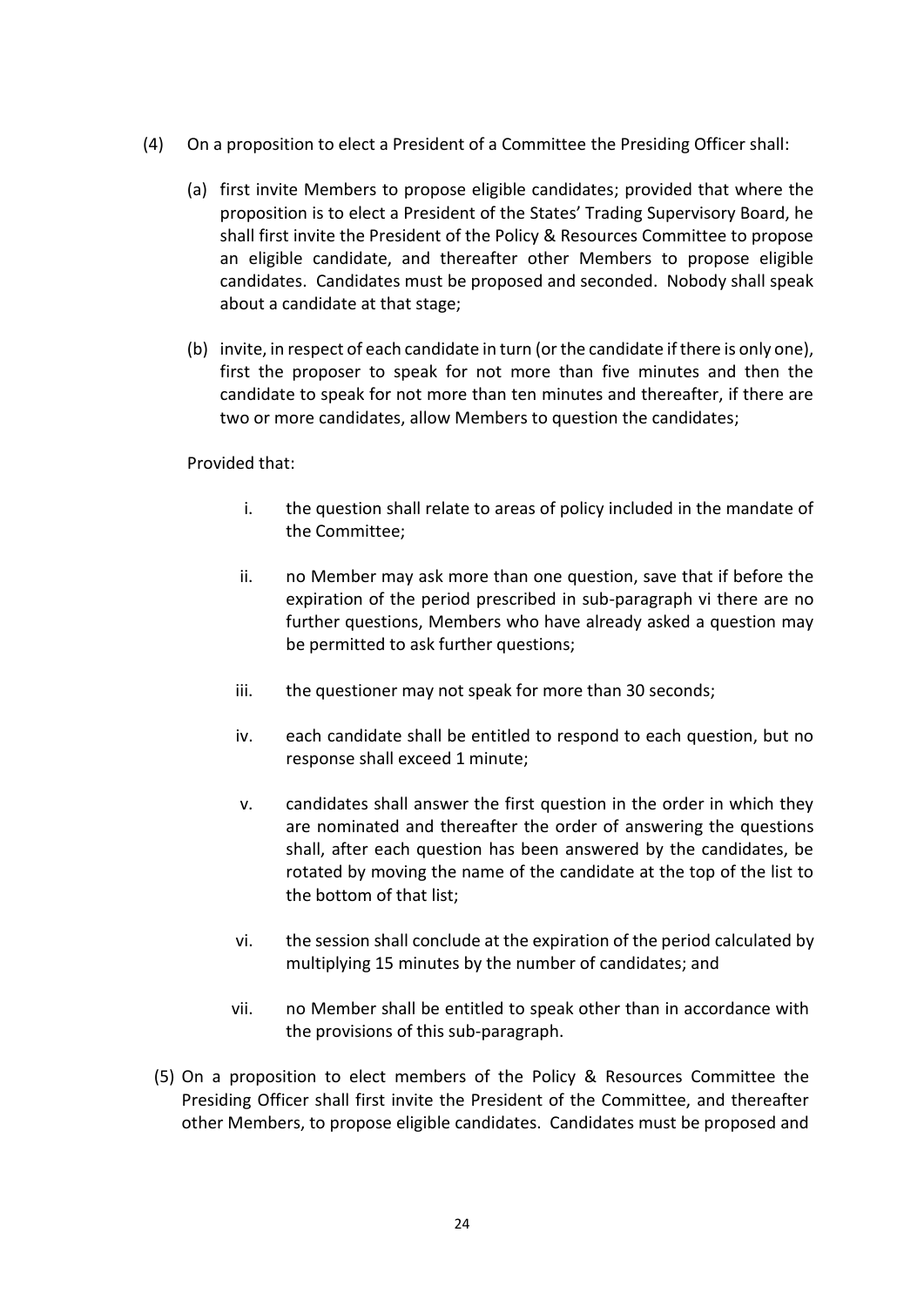seconded. Nobody shall speak about a candidate at that stage; and if no more candidates are proposed and seconded than there are vacancies the Presiding Officer shall put the election of the candidate(s) to the vote without speeches. If there are more candidates than vacancies the Presiding Officer shall invite each proposer to speak for not more than five minutes in respect of each candidate proposed by that person and then each candidate to speak for not more than ten minutes, before voting takes place.

- (6) On a proposition to elect members of a Committee (other than members of the States' Trading Supervisory Board who are not sitting members of the States), the Presiding Officer shall first invite the President of the Committee concerned, and thereafter other Members, to propose eligible candidates. Candidates must be proposed and seconded. Nobody shall speak about a candidate at that stage; and if no more candidates are proposed and seconded than there are vacancies the Presiding Officer shall put the election of the candidate(s) to the vote without speeches. If there are more candidates than vacancies the Presiding Officer shall:
	- (a) first propose that the election be deferred to the next Meeting of the States and, only if that deferral of the election is not supported
	- (b) invite each proposer to speak, for not more than three minutes in respect of each candidate proposed by that person; and each candidate to speak, for not more than three minutes, before voting takes place. No other member shall be entitled to speak.
- (7) On a Proposition to elect members of the States' Trading Supervisory Board who are not sitting Members of the States, the President of the States' Trading Supervisory Board shall have the exclusive right to propose eligible candidates and the Presiding Officer shall invite the President of the States' Trading Supervisory Board and no other Member to propose eligible candidates (who must then be seconded) and to speak, for not more than three minutes in respect of each such candidate. The Presiding Officer shall thereafter put the election of the candidate(s) to the vote without further speeches.
- (8) On a proposition to elect a Chairman or members of a non-governmental body, the Presiding Officer shall invite Members to propose eligible candidates. Candidates must be proposed and seconded. Nobody shall speak about a candidate at that stage; and if no more candidates are proposed and seconded than there are vacancies the Presiding Officer shall put the election of the candidate(s) to the vote without speeches. If there are more candidates than vacancies the Presiding Officer shall invite each proposer to speak, for not more than five minutes in respect of each candidate proposed by that person, before voting takes place; and neither the candidates nor any other member shall be entitled to speak.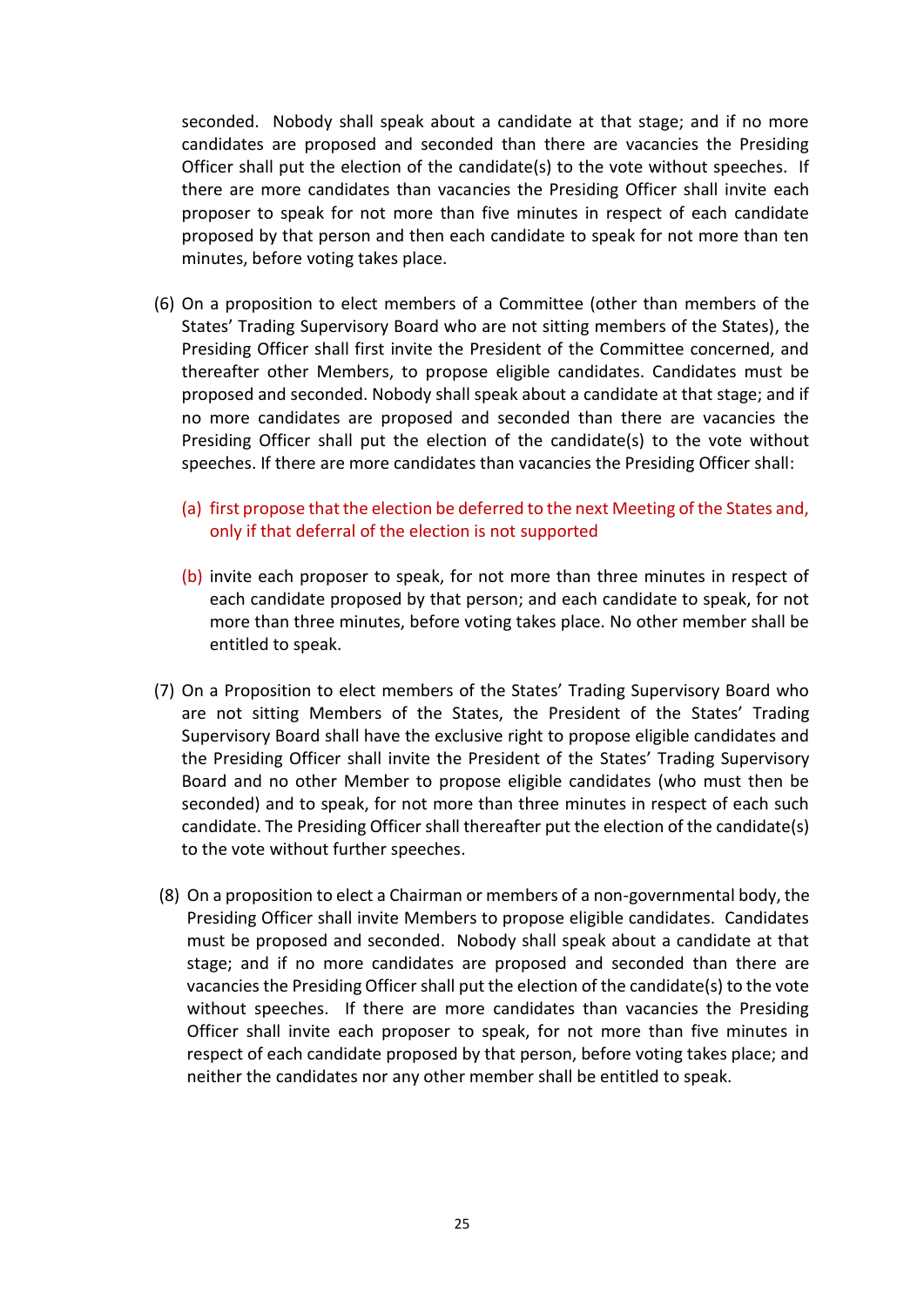#### **Rules of debate**

- **17.** (1) When speaking in the States a Member shall always address the Presiding Officer and must not address another Member.
	- (2) A debate on any matter before a Meeting (including any requête, amendment or sursis) shall be opened by a representative of the Committee or of those Members from whom the matter originated and that or some other representative of the Committee or of those Members shall be entitled to reply on the debate. The Member who replies on the debate may also have spoken during the course of ordinary debate. If the same Member opens and replies to the debate, he or she shall not be permitted to speak again during the course of ordinary debate.
	- (3) Immediately before opening or replying on a debate, the representative referred to in paragraph (2) may propose an adjournment of not more than 15 minutes. Such a proposal shall be put to the States by the Presiding Officer without debate.
	- (4) The Member who replies on the debate shall respond to the points made during the debate only and shall not rehearse any new or further arguments.
	- (5) When a Member wishes to be called to speak in the course of ordinary debate the Member shall stand in his or her place or, if attending the Meeting remotely in accordance with Rule 7(7), notify the Presiding Officer via electronic communications or telecommunications, and wait to be called to speak by the Presiding Officer. A Member who is not standing shall not be called to speak, except in the circumstances described in paragraph (7).
	- (6) Debate must be relevant to the matter before a Meeting.
	- (7) Before calling the next Member to speak the Presiding Officer may ask if any Member wishes to express a contrary view to the generality of the views expressed up to that point in the debate. If such a wish is expressed then the Presiding Officer may call the Member to speak at that point.
	- (8) Other than in the specific circumstances prescribed elsewhere in these Rules, no Member may speak more than once on the same motion without the leave of the Presiding Officer;

#### Provided that:

when a particular matter is to be or is being debated the States may suspend the operation of this paragraph as regards that matter if it appears that the matter can be more effectively dealt with by reason of such suspension.

(9) Where a Committee originating a matter for debate before the States is of the opinion that the proposals it is submitting to the States are of general policy, and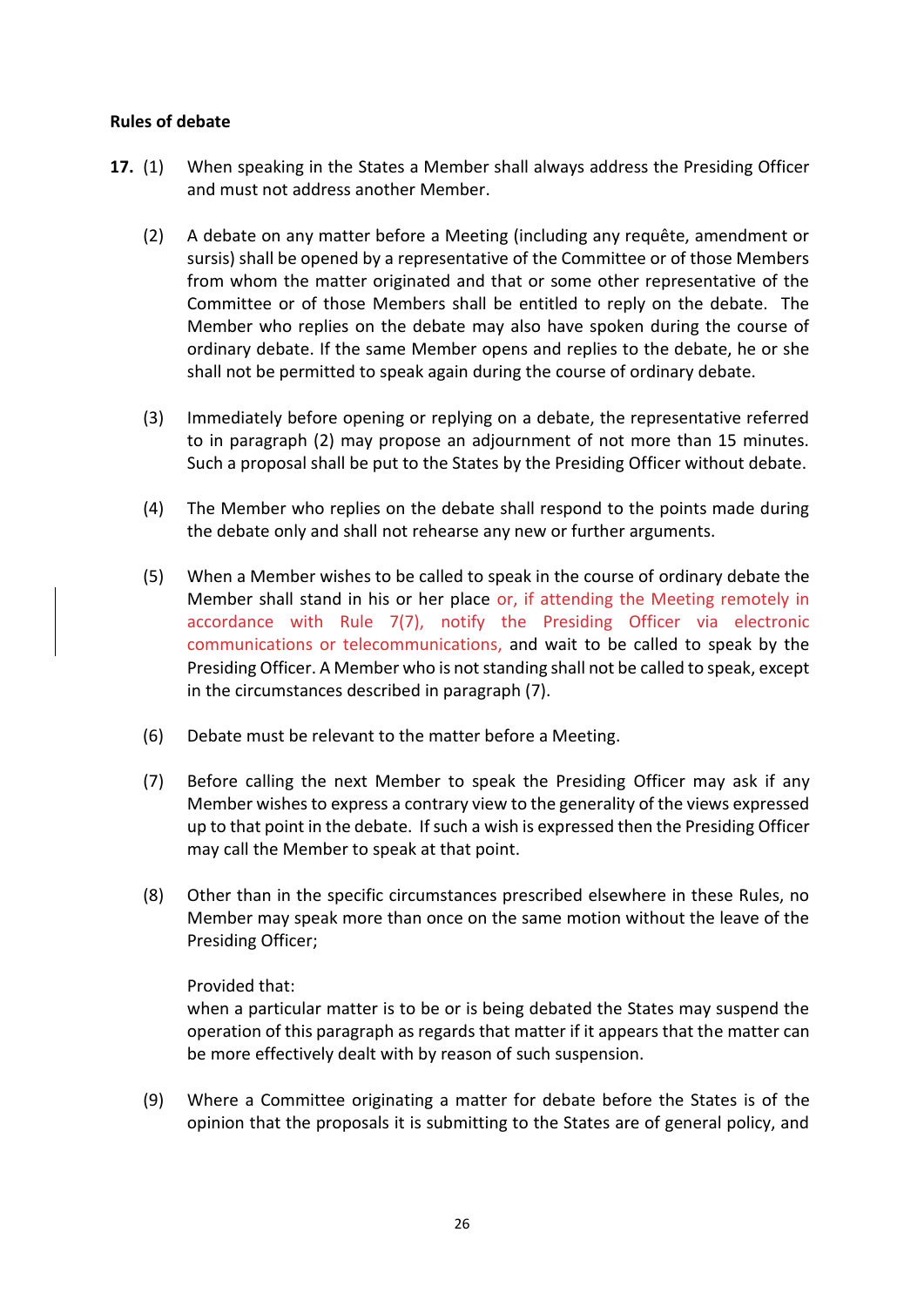where it is desirable that the principles of that policy should be considered, the Committee may have its propositions considered by the States without amendment on the understanding that if the propositions are accepted the Committee would return with detailed proposals which could be accepted or rejected with or without amendments. Where a Committee invokes the provisions of this paragraph it shall make express reference to it in its propositions.

- (10) A point of order may be raised only for the purpose of drawing attention to a breach of a Rule of Procedure.
- (11) A Member may interrupt another Member who is addressing a Meeting only:
	- (a) on a point of order; or
	- (b) on a point of correction, in respect of an inaccurate or misleading statement made by that other Member;

and shall do so by standing and calling "Point of Order" or "Point of Correction", or, if attending the Meeting remotely in accordance with Rule 7(7), by notifying the Presiding Officer via electronic communications or telecommunications using the same words or a recognisable abbreviation, as the case may be, and waiting to be invited to speak further by the Presiding Officer.

- (12) A Member who wishes to make an interjection relevant to the point being made by the Member speaking may do so if the Member speaking agrees to give way. Member speaking should at all times be aware that another Member may wish to interject. The Member speaking may, in his or her discretion, refuse to give way. A Member wishing to make the interjection shall so signify by standing and remaining silent until the Member speaking either gives way or refuses to give way. When a request to give way has been refused the Member standing shall resume his or her seat immediately.
- (12) An interruption or interjection in accordance with paragraphs (11)  $\theta$  (12) shall be permissible notwithstanding that the Member concerned has already spoken on the matter then under debate, and shall not prejudice the right of a Member who has not exhausted his or her right to speak in that debate to speak therein.
- (13) Where a Member is speaking in accordance with paragraphs  $(11)$ -or  $(12)$ , the Member who had been speaking until the interruption or interjection shall resume his seat and shall not stand again until the Member making the interruption or interjection has resumed his seat.
- (14) A Member who has a direct or special interest in the subject matter of a proposition submitted to a Meeting at which he or she is present, or who is aware that his or her spouse, co-habiting partner, infant child or any company in which he or she has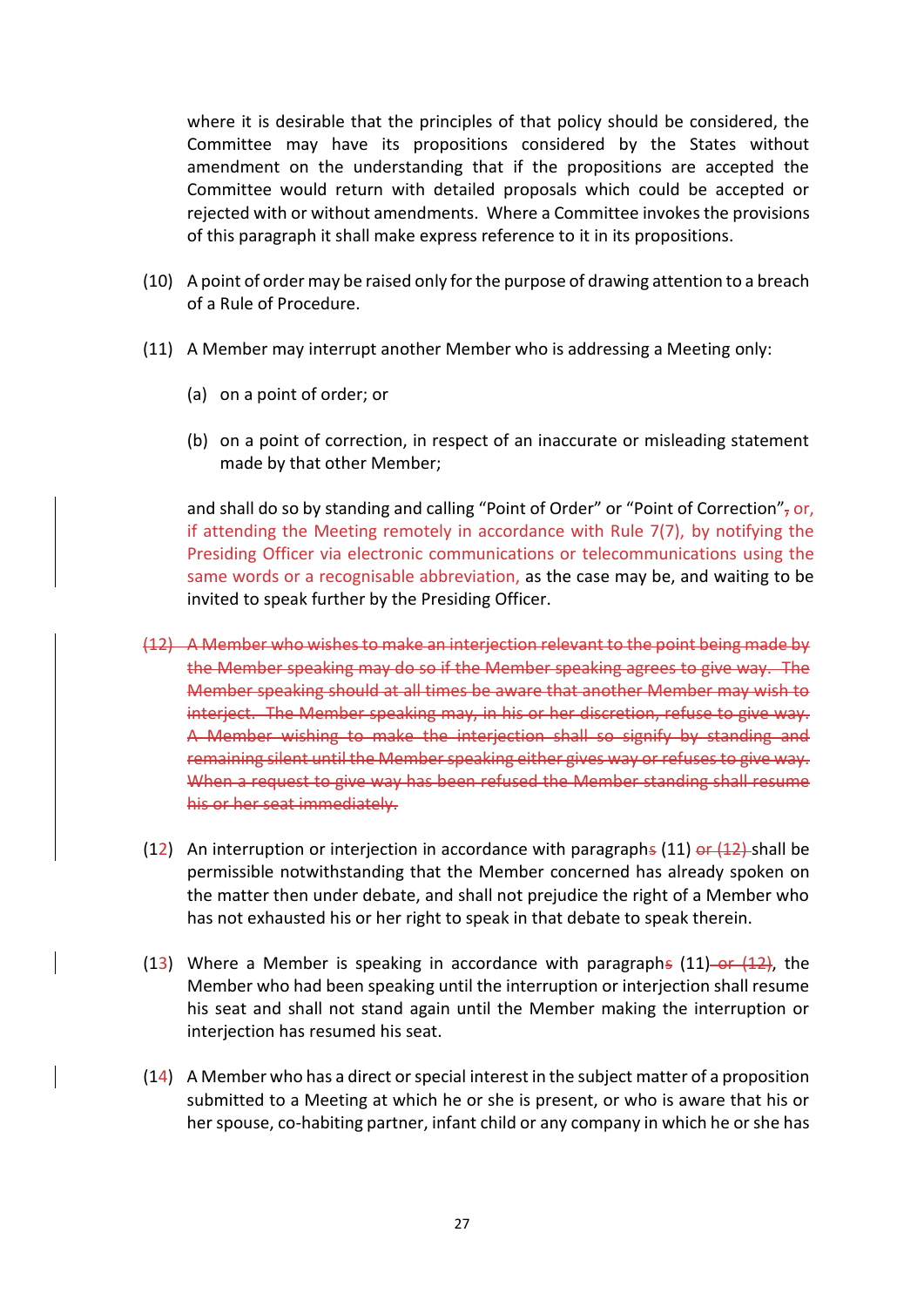a controlling interest on his or her, or their, behalf has such an interest, shall, without prejudice to the requirements of Rule 29:

- (a) before he or she speaks on the proposition; or
- (b) if he or she does not speak, before a vote is taken on the proposition

declare the said interest by disclosing it to the Meeting.

- (15) Where a Member declares an interest in accordance with paragraph (15), he or she may declare the extent of the interest.
- (16) A Member shall not, by reason only of declaring an interest in accordance with paragraph (15), be precluded from voting on the proposition.

#### **Urgent propositions**

**18.** A proposition as regards which an immediate decision is necessary or desirable may, with the permission of the Presiding Officer, be submitted to the States on behalf of a Committee or by the Presiding Officer in his or her own right at any Meeting, and may be debated and decided upon, with or without amendment, at that Meeting. Such proposition shall be in writing and shall be headed "Proposition in pursuance of Rule 18 submitted by the [President of the … Committee / Presiding Officer]", and copies thereof shall be delivered beforehand to the Presiding Officer, Her Majesty's Procureur and the President of the Policy & Resources Committee;

Provided that:

- (a) if the postponement of the debate, or of the taking of a decision, on the proposition be moved and be supported by not less than one third of the Members voting on the motion, the debate, or the taking of a decision, on the proposition, as the case may be, shall be postponed until a date to be fixed by the Presiding Officer; and
- (b) on any such postponement, a motion for the immediate publication or circulation, in such manner as the Presiding Officer shall decide, of all relevant material shall have effect if supported by not less than one third of the Members voting on the motion.

#### **Motion to annul a Statutory Instrument, Ordinance or appointment**

**19.** (1) This rule applies to any Statutory Instrument or appointment laid before the States pursuant to a Law or Ordinance providing that it may be annulled and to any Ordinance laid before States pursuant to Article 66 (3) of the Reform (Guernsey) Law, 1948, as amended.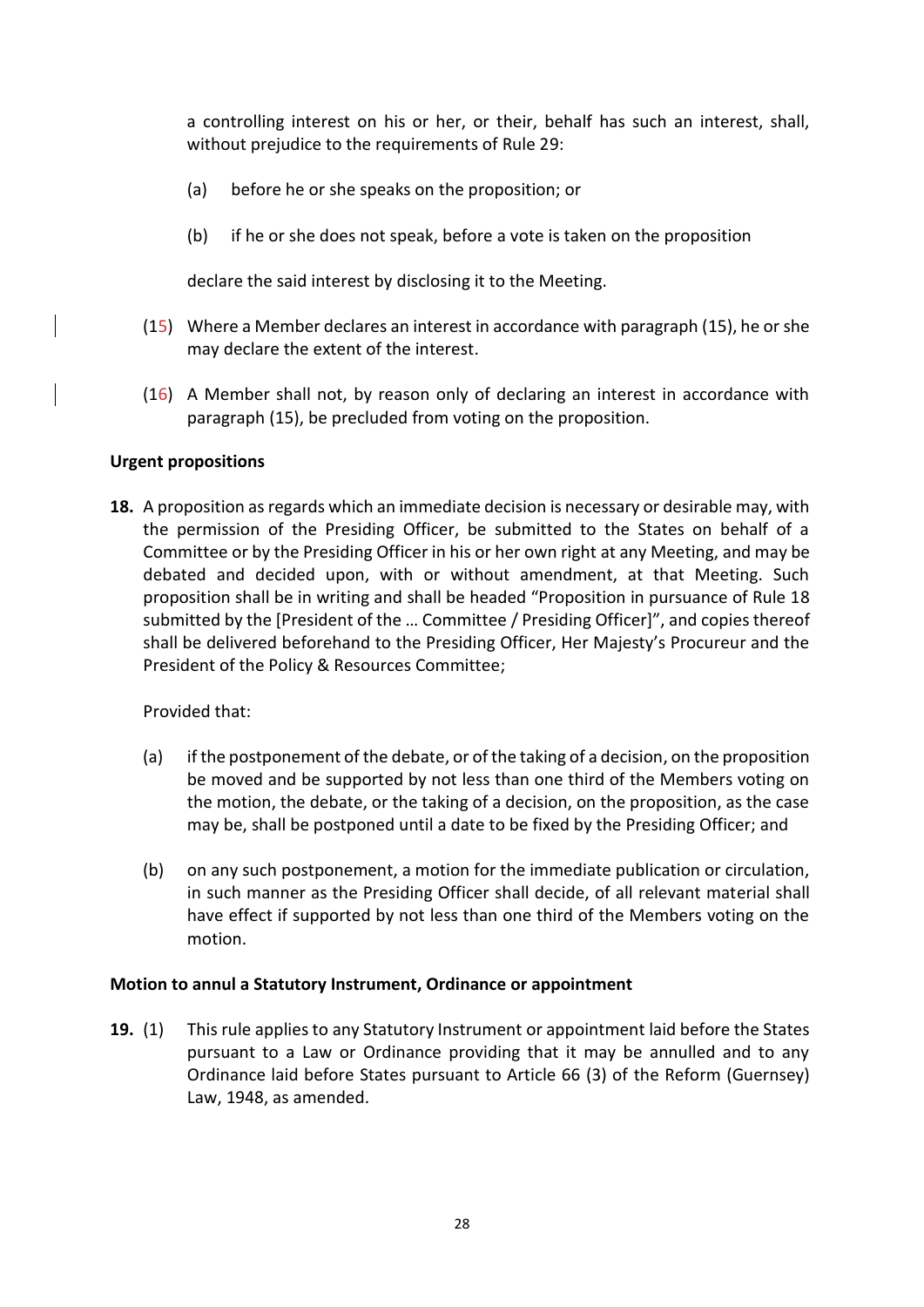- (2) Every motion to annul a Statutory Instrument, Ordinance or appointment must be in writing and must state the names of its proposer and seconder.
- (3) A Member who proposes to move a motion of annulment must furnish the proposed motion to the Presiding Officer and copies thereof:
	- (a) to the President, Policy & Resources Committee;
	- (b) to the President of the Committee concerned with the Statutory Instrument, Ordinance or appointment to which the proposed motion relates;
	- (c) to H. M. Procureur; and
	- (d) to the Greffier

not later than five clear days (excluding Saturdays, Sundays and Public Holidays) before the Meeting of the States at which the motion is proposed to be moved. Immediately after the closing date for the receipt of such motions the Greffier shall cause a copy thereof to be delivered to every Member.

- (4) Unless the enactment governing the instrument otherwise provides, a motion to annul may be proposed either at the Meeting at which the Statutory Instrument, Ordinance or appointment is laid before the States or at the next subsequent Meeting.
- (5) When notice of a proposed motion of annulment has been given in accordance with paragraph (3), the Presiding Officer shall invite the President of the Committee which made the Statutory Instrument or proposed the enactment of the Ordinance or agreed the appointment to speak on the matter:
	- (a) if the motion is to be proposed at the Meeting when the Statutory Instrument, Ordinance or appointment is laid before the States, immediately after it has been so laid by the Greffier; or
	- (b) if the motion is to be proposed at the next subsequent Meeting of the States following the Meeting at which the Statutory Instrument, Ordinance or appointment is laid before the States, immediately before consideration of any business which would be debated in category 9(1)(g).
- 6) The motion of annulment shall then be proposed and seconded, following which general debate shall be permitted. After general debate, if any, the President of the Committee concerned shall be entitled to respond to the debate, following which the proposer of the motion shall be entitled to respond to the debate.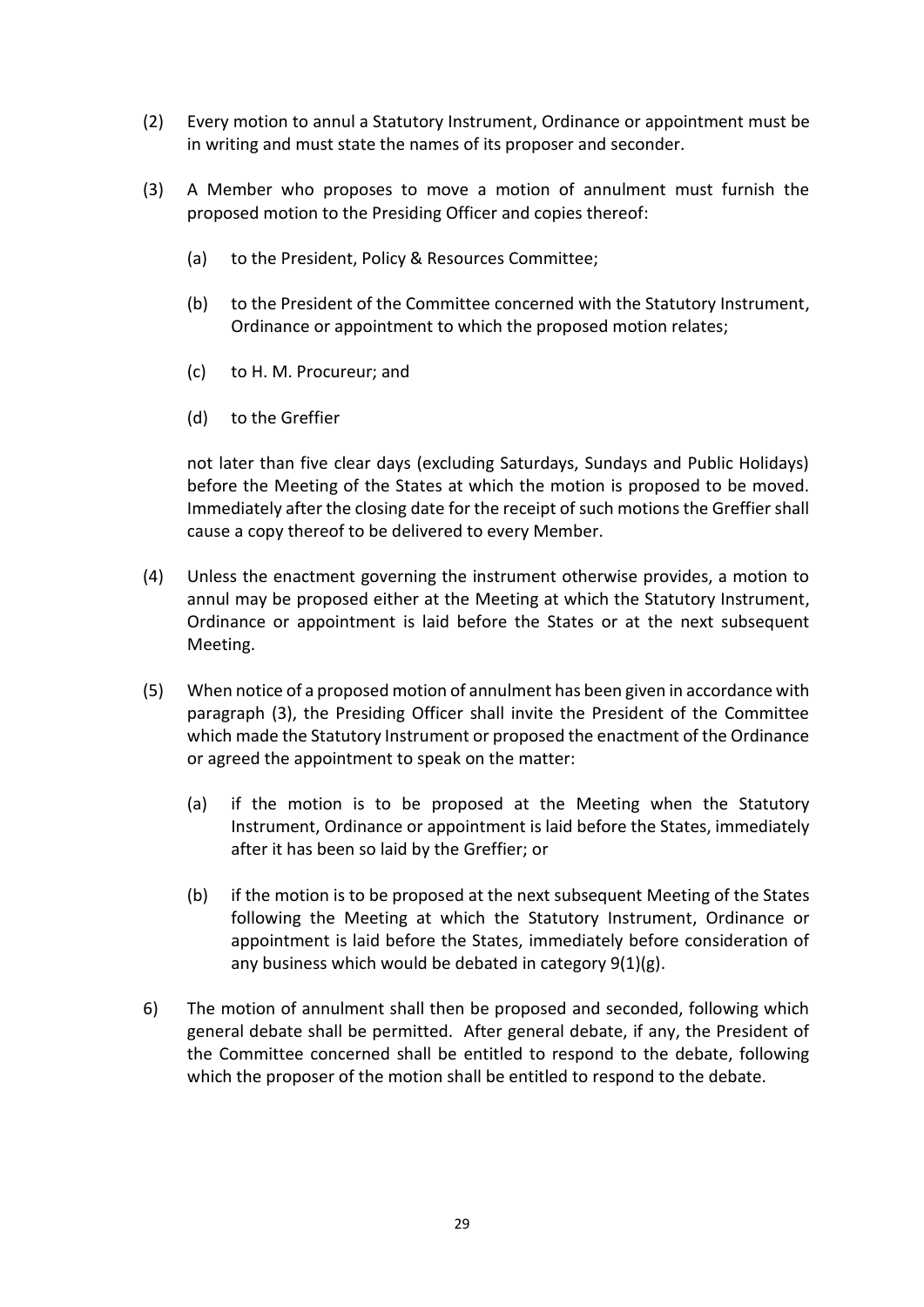#### **Motion to debate an appendix report**

- **20.** (1) This rule applies to any report of a Committee published as an appendix to a Billet d'État.
	- (2) Every motion to debate an appendix report must be in writing and must state the name of its proposer and seconder.
	- (3) A Member who proposes to move a motion to debate an appendix report must furnish the proposed motion to the Presiding Officer and copies thereof to:
		- (a) the President, Policy & Resources Committee;
		- (b) the President of the Committee concerned with the appendix report to which the motion relates;
		- (c) H. M. Procureur; and
		- (d) the Greffier

not later than five clear days (excluding Saturdays, Sundays and Public Holidays) before the Meeting of the States at which the motion is proposed to be moved. Immediately after the closing date for the receipt of such a motion the Greffier shall cause a copy thereof to be delivered to every Member.

- (4) When notice of a motion to debate an appendix report has been given in accordance with paragraph (3), the Presiding Officer shall, at the meeting convened to consider the business listed in the Billet d'État containing the appendix report to which the motion relates and at the time prescribed in Rule 9, invite:
	- (a) the proposer of the motion to speak thereon;
	- (b) the seconder to second the motion, but not speak thereon;
	- (c) the President of the Committee concerned to speak on the matter

following which, without further debate, the Presiding Officer shall immediately put the said motion to the vote.

- (5) If the motion to debate an appendix report is carried the matter shall stand adjourned to the time prescribed in Rule 9, at which time:
	- (a) the President of the Committee concerned shall open the debate on the appendix report and he or she shall reply to the debate;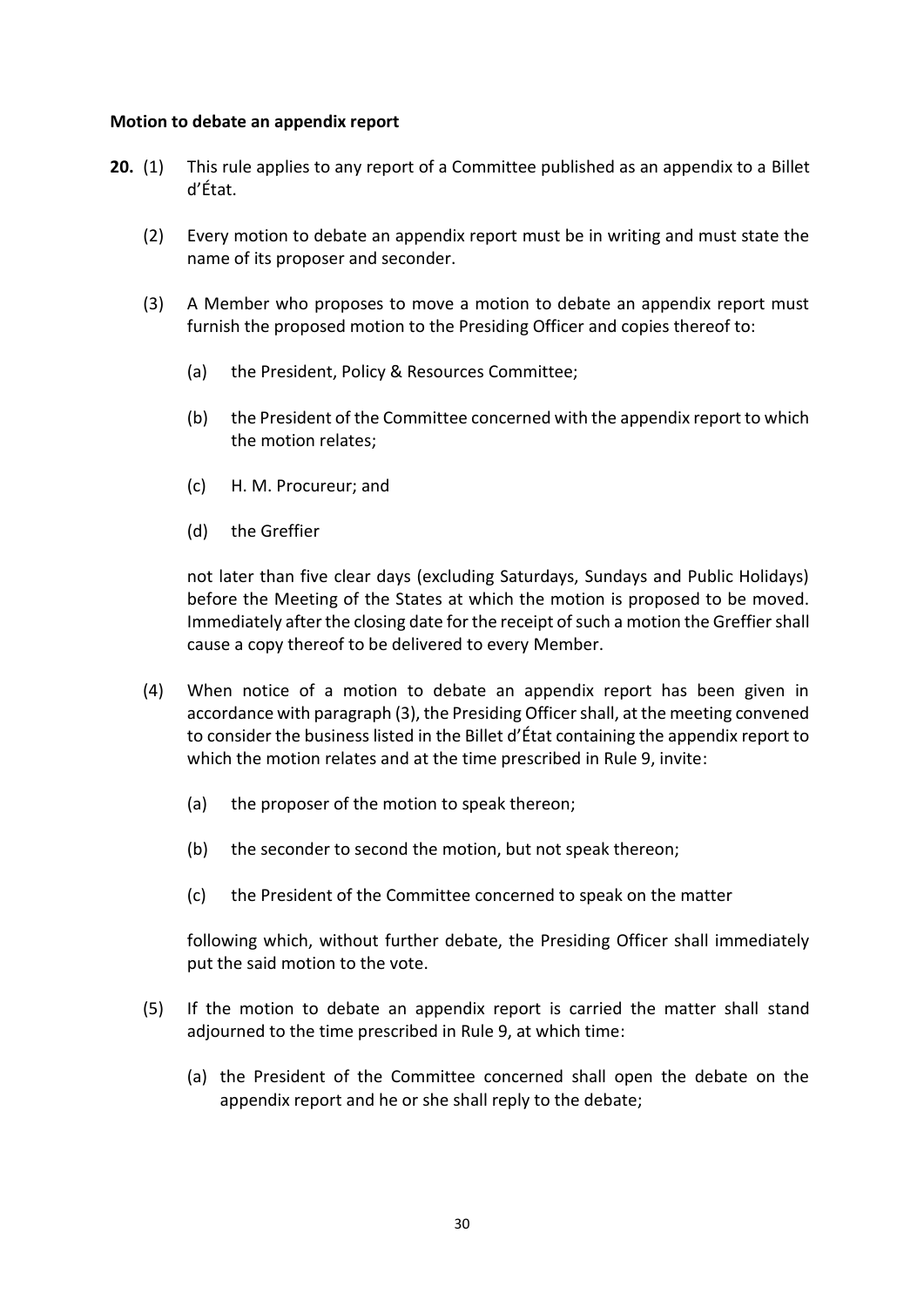- (b) the proposer and seconder of the motion to debate an appendix report shall not speak more than once in the debate;
- (c) the proposition shall be "To take note of the Report"; and
- (d) no Member shall propose a sursis of the debate or amendment of the proposition.

#### **Motions of no confidence**

- **21.** (1) If any seven Members (but not more than seven) address a request in writing to the Presiding Officer that a motion of no confidence in a Committee be laid before the States, the Presiding Officer shall include that request in a Billet d'État as soon as reasonably practicable.
	- (2) For the purposes of this Rule a "motion of no confidence" is one that, if carried, requires the immediate resignation in accordance with this Rule of all the members of a particular Committee, including the President of that Committee.
	- (3) Before submitting the request to the Presiding Officer the seven Members shall invite in writing all the Members of the particular Committee, including the President thereof, to tender their resignations, which invitation shall have attached to it the full text of the proposed request.
	- (4) A motion of no confidence shall include within its petition:
		- (a) a statement that it is a motion of no confidence for the purposes of this Rule, and shall set out the full details of the basis on which the petitioners propose the motion of no confidence; and
		- (b) a statement that all the members of the Committee, including the President thereof, were invited in writing to tender their resignations and that all or some of them had not done so within five days (excluding Saturdays, Sundays and Public Holidays) of that invitation.
	- (5) Where a motion of no confidence in respect of a Committee is approved by the States:
		- (a) all the members of that Committee, including the President thereof, shall thereupon be deemed to have tendered their resignations and those resignations shall be deemed to have been accepted by the States; and
		- (b) the motion shall be deemed to include such propositions to the States as may be appropriate for the election at that Meeting of new members of the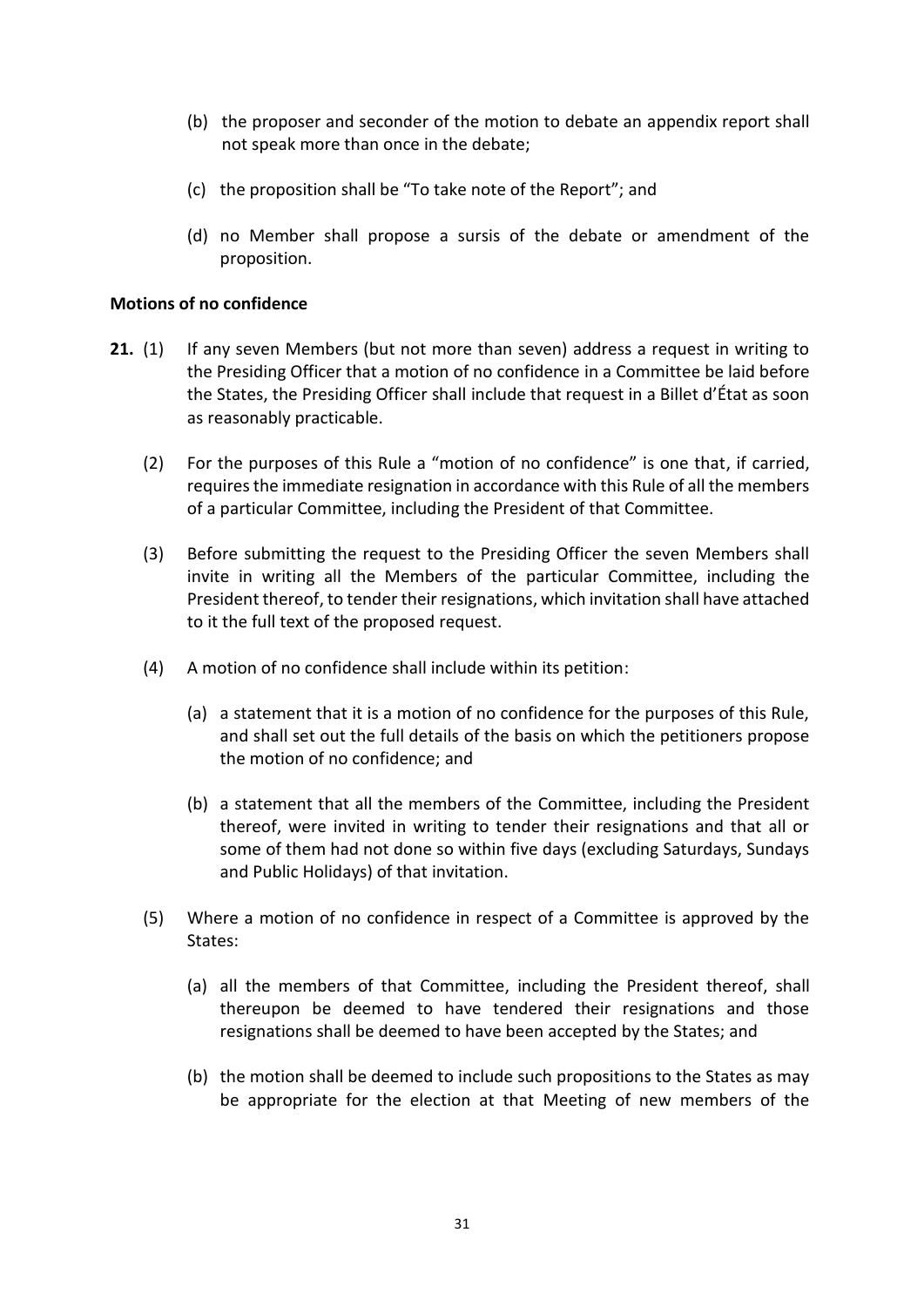Committee, and a President thereof, to complete the respective unexpired portions of the terms of office of the previous members and President.

## **Motions of censure**

- **22.** (1) If any seven Members (but not more than seven) address a request in writing to the Presiding Officer that a motion of censure of a Committee be laid before the States, the Presiding Officer shall include that request in a Billet d'État as soon as reasonably practicable.
	- (2) A motion of censure shall include within its petition a statement that it is a motion of censure for the purposes of this Rule, and shall set out full details of the basis on which the petitioners propose the motion of censure.

## **Policy planning and reporting**

- **23.** An annual Special Meeting for the reporting and review of the States' policy planning and its implementation shall include:
	- a) commentary on progress and emerging issues;
	- b) identification of States' Resolutions which remain outstanding and updates from responsible Committees; and
	- c) a proposed order of priority for the drafting of significant items of legislation for the year ahead;

and must be included by the States' Assembly & Constitution Committee when setting the Schedule for future States' Meetings.

#### **Secondary propositions - amendments, sursis, etc.**

**24.** (1) Any Member who intends to lay before the States a secondary proposition shall submit it to the Greffier and it must state the names of the proposer and seconder*,*  and it can include a brief explanatory note. A supporting report may be attached to the secondary proposition at the time of submission. As soon as possible thereafter, the Greffier shall cause it to be published on the States' website and in such other form as he or she shall determine and shall circulate it simultaneously to the Presiding Officer and all Members of the States. If the secondary proposition was submitted to the Greffier by 15.00 on the day preceding the seventh clear day before the Meeting (excluding Saturdays, Sundays and public holidays), the Greffier shall circulate it in the way the Member has requested. If the secondary proposition was submitted between that time and the day of the Meeting the Greffier shall circulate it by electronic means. The Greffier shall provide a paper copy of each secondary proposition, whenever it may have been submitted to him or her, at the start of each Meeting or as soon as practicable if he or she receives it during the Meeting.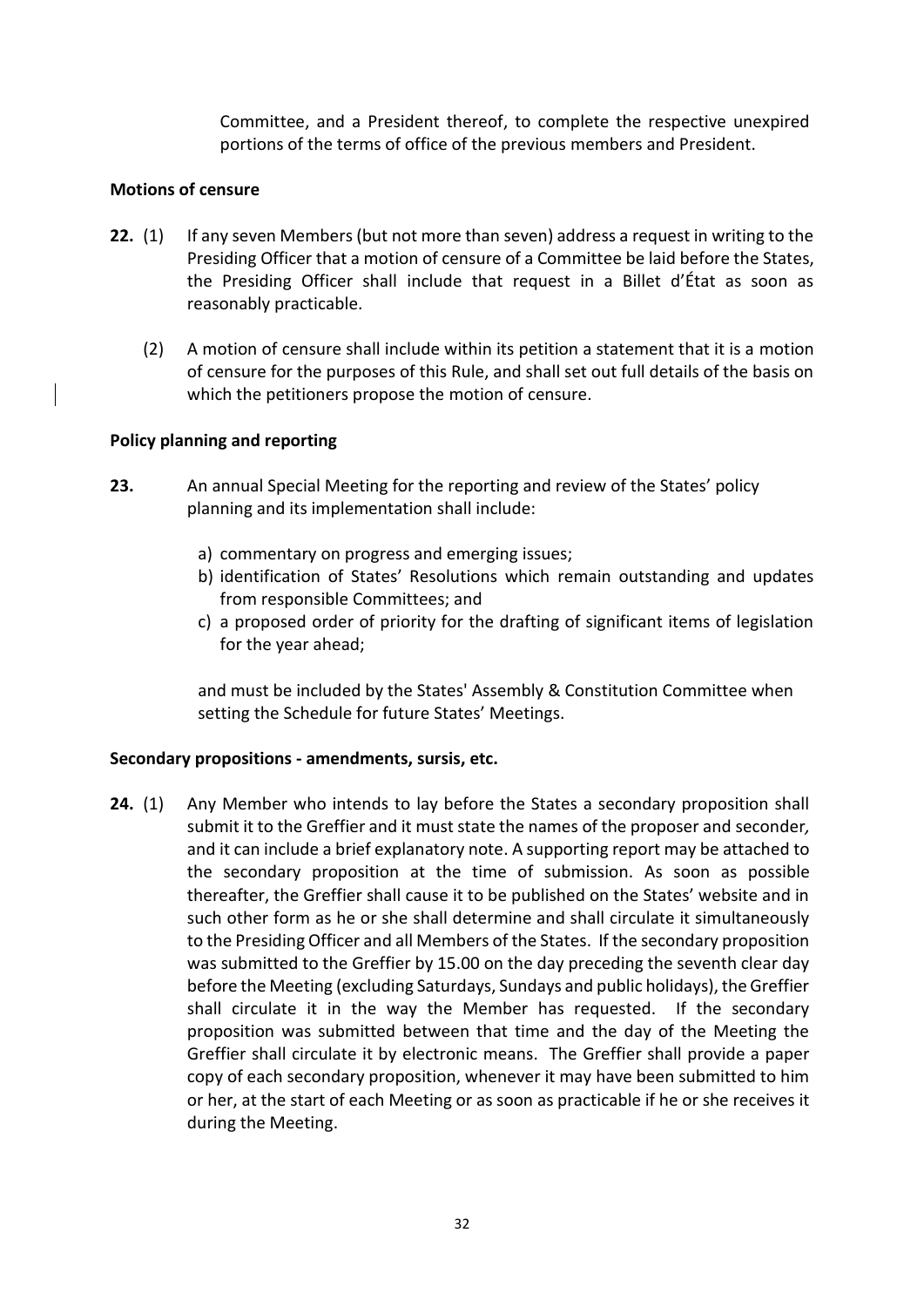- (2) A Member who proposes to move an amendment or sursis (other than one proposed on behalf of the Committee submitting the original proposal or one proposed on behalf of requérants in the case of a requête) to a proposition:
	- (a) to approve a Projet de Loi or draft Ordinance; or
	- (b) which may have the effect of increasing expenditure; or substituting another contractor; or altering the timing of any works; or
	- (c) relating to the Annual Budget; or
	- (d) relating to taxation, fees or other charges bearing on the revenues of the States; or
	- (e) relating to a Government Work Plan; or
	- (f) relating to a draft Strategic Land Use Plan, or any amendment to such a Plan, which is laid before the States pursuant to section 5(3) of the Land Planning and Development (Guernsey) Law, 2005; or
	- (g) relating to any proposals for a Development Plan, Subject Plan or Local Planning Brief or any amendment to such a Plan or Brief, which is laid before the States pursuant to section 9(4) of the Land Planning and Development (Plans) Ordinance, 2007; or
	- (h) to set or approve social insurance and other related benefit and contribution rates or otherwise relating to the annual policy letter concerning those benefit and contribution rates,

must furnish the proposed amendment or sursis to the Greffier not later than 15.00 on the day preceding the fifth clear day before the meeting (excluding Saturdays, Sundays and Public Holidays) or, in respect of an amendment to propositions which have financial implications and which is proposed to be moved by the President or another representative of the Policy & Resources Committee, not later than 15.00 on the day preceding the second clear day before the meeting (excluding Saturdays, Sundays and Public Holidays).

(3) A Member who wishes to lay an amendment, sursis or motion to withdraw shall state the name of the proposed seconder and the proposition to which it relates. The Member may then read out the text of the amendment, sursis or motion to withdraw; or that Member or any other Member may ask that the text be read out by the Greffier. After it has been read out, if that right has been exercised, the proposer shall formally propose it and make any speech supporting it.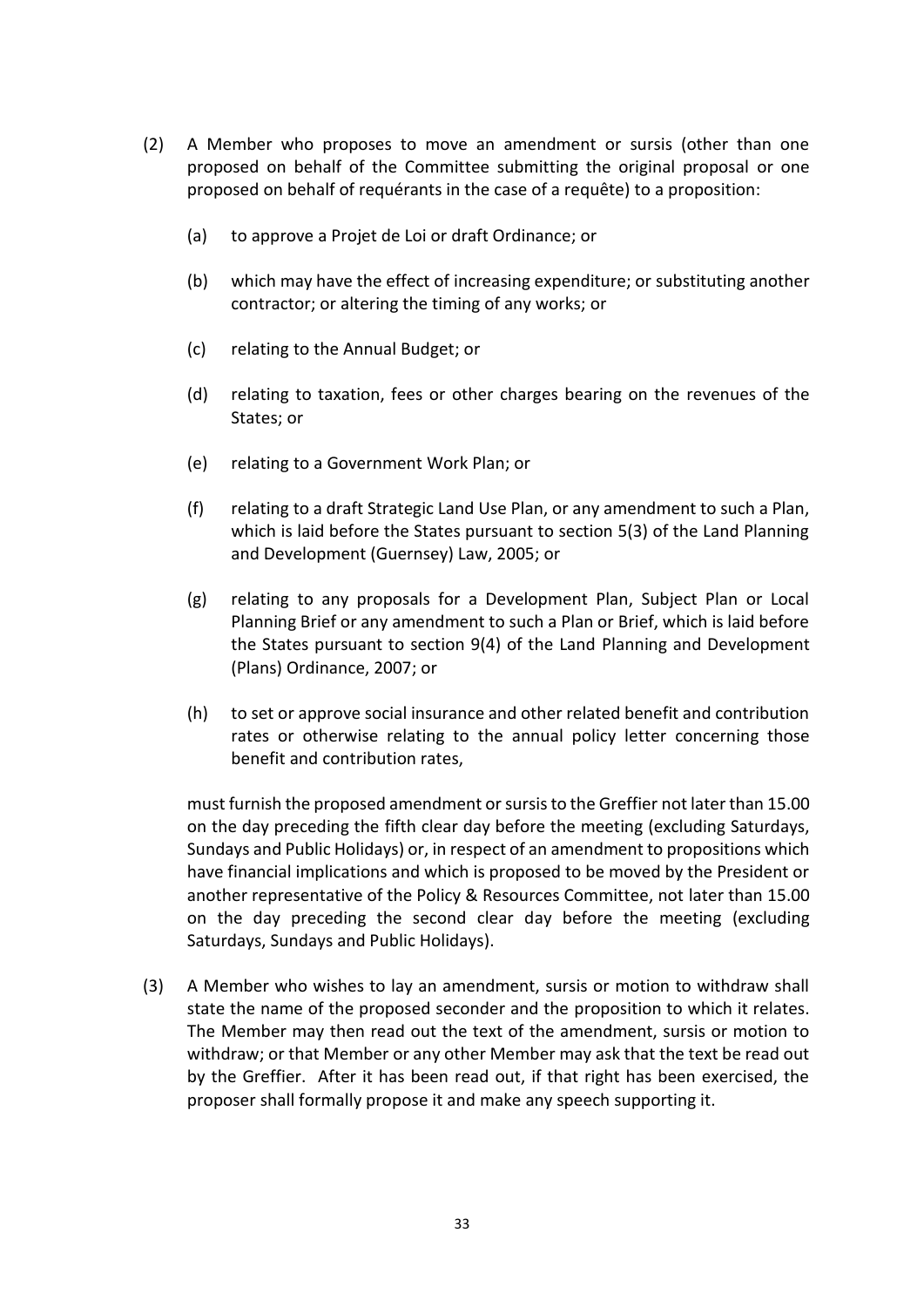- (4) Immediately after an amendment or sursis has been proposed and formally seconded (i.e. before any speech by its seconder or further debate) any Member may request the Presiding Officer to invite Members who support debate on the amendment or sursis to stand in their places or, if attending the Meeting remotely in accordance with Rule 7(7), indicate this via electronic communications or telecommunications; neither the Member making that request nor any other may address the Meeting about it; and if fewer than seven Members stand or indicate this via electronic communications or telecommunications when so invited the amendment or sursis shall not be debated, and no vote thereon shall be taken.
- (5) Subject to paragraph (4), when a sursis of a matter has been proposed and seconded debate shall be limited strictly to the sursis, and no other issues relating to that matter (including proposed amendments) shall be debated until the sursis has been voted upon.
- (6) An amendment which goes further than the original proposition shall not, on that account, be ruled out of order, but a motion that the amendment be not debated and no vote be taken thereon may be laid only immediately after the amendment has been proposed and formally seconded (i.e. before any speech by its seconder or further debate) and shall have effect if supported by a majority of the Members voting on the motion.
- (7) Where an amendment or sursis is debated the President (or a representative) of the Committee from which, or in the case of a requête a representative of those Members from whom, the matter originated shall have the right to speak on the amendment or sursis immediately after its proposer has proposed the amendment or sursis or immediately before its proposer replies to the debate under Rule 17(2) or at any other time during the debate but at one of those points in the debate only.
- (8) If a sursis is carried, which was proposed and seconded after the commencement of general debate on a matter, the person who would otherwise have been entitled to reply on that debate under Rule 17(2) shall be so entitled notwithstanding that sursis.
- (9) If several amendments relating to the same matter are proposed the Presiding Officer shall decide the order in which they are debated and voted upon.
- (10) An amendment within sub-paragraph (2)(g) shall (unless the States, with the agreement of the Development & Planning Authority ("the Authority"), otherwise resolve) be treated as an amendment to defer adoption (but not debate) of the Plan or Brief or amendment thereto, until:
	- (a) the Authority has been given the opportunity to withdraw the proposals to consider any implications of such amendment within paragraph (2)(g) in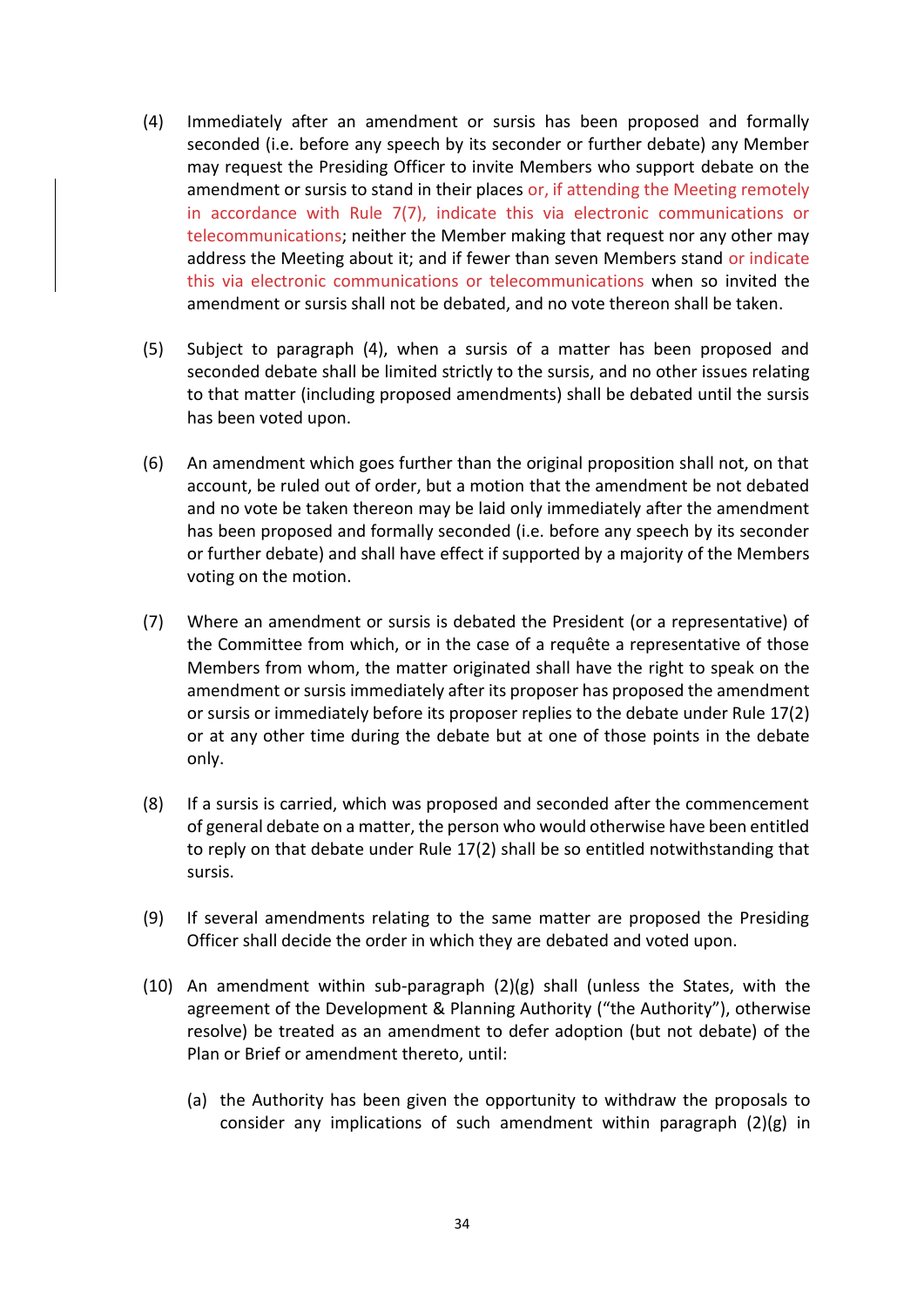accordance with section 10(2) of the Land Planning and Development (Plans) Ordinance, 2007;

- (b) where relevant, the inspector has reported on the amendment within paragraph (2)(g) pursuant to section 10(3) of that Ordinance; and
- (c) the Authority has caused to be submitted to the States any alterations or additions to the documentation laid before the States pursuant to section 9(4) of that Ordinance as a result of the consideration of the implications of the amendment.
- (11) Where the procedure envisaged by paragraph (10) has been followed, and alterations or additions are accordingly laid before the States:
	- (a) that paragraph shall not then apply as respects any matter referred to in any amendment dealt with in those alterations or additions; but
	- (b) no other matter may then be the subject of any further amendment or debate.
- (12) Where a Committee (or in the case of a requête, the requérants) has resolved to request that an article or proposition be withdrawn, a motion to withdraw the said article or proposition shall be in writing and must state the names of its proposer and seconder. Debate on such a motion shall be limited strictly thereto and no other issues relating to the article or proposition shall be debated until the motion to withdraw has been voted upon.

#### **Sittings in committee**

- **25.** (1) Before a debate commences or during the debate, the Presiding Officer or any Member may propose a motion that the States sit "in committee" on the grounds that the matter being debated would be better considered subject to the specific provisions of this Rule.
	- (2) For the duration of when the States are sitting in committee the following provisions will apply notwithstanding that they may be contrary to specific other provisions of these Rules.
	- (3) A Member may be called to speak more than once in the same debate.
	- (4) A person who is not a Member may be called to speak. That person shall have no other rights held by Members other than to speak while the States are sitting in committee.
	- (5) The Presiding Officer shall determine the rules of debate.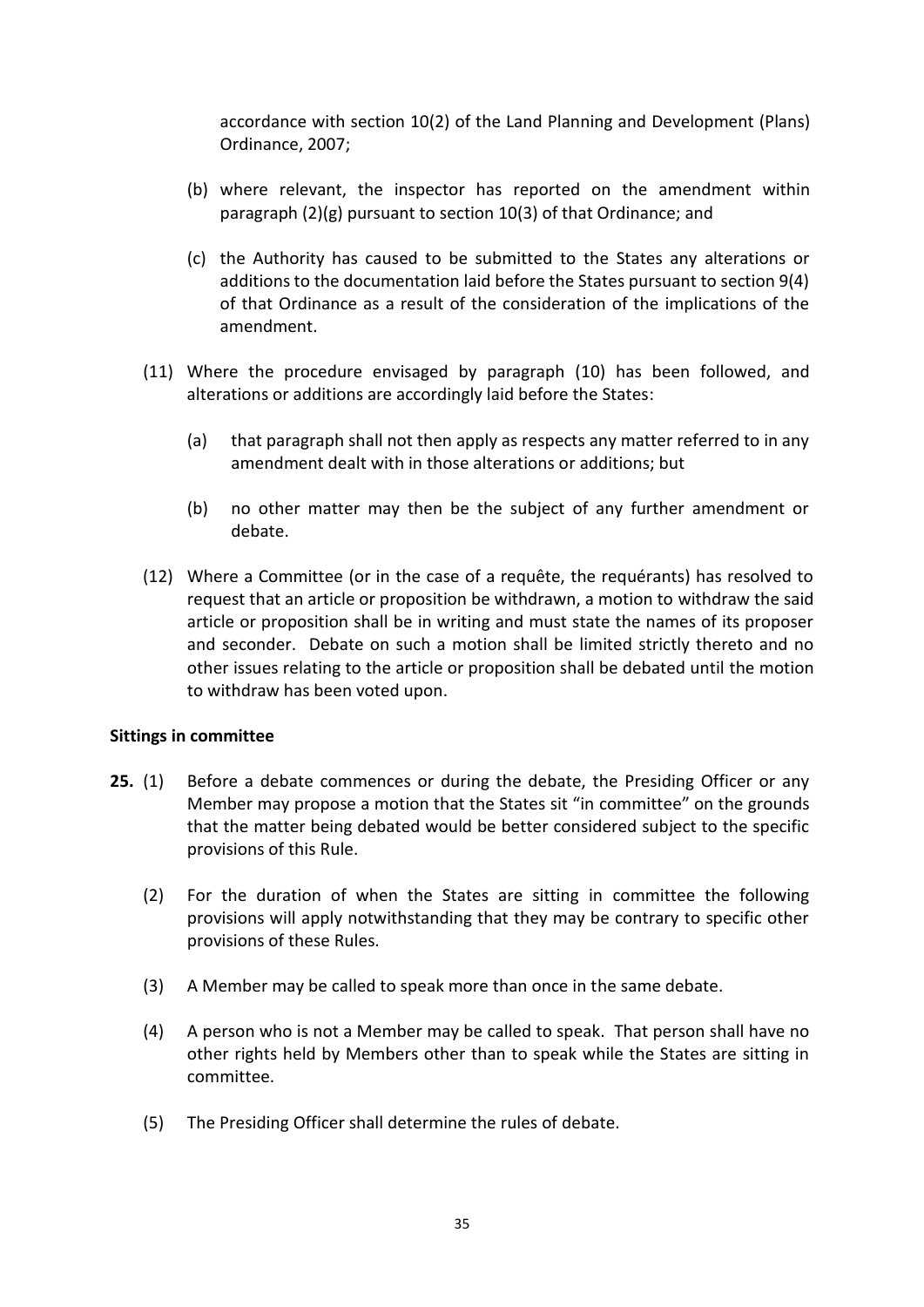(6) No vote shall be taken while the States are sitting in committee.

#### **Closure and voting**

- **26.** (1) A Member who has not already spoken in the debate, otherwise than in pursuance of Rule 17(3), (11) or (12), may at any time (but without interrupting another Member who is addressing the Meeting) request the Presiding Officer to close a debate on any matter (including an amendment or a sursis). Neither the Member making that request nor any other may address the Meeting about it. Members who would be entitled to speak and who would intend to speak should the debate continue shall be invited by the Presiding Officer to stand in their places or, if attending the Meeting remotely in accordance with Rule 7(7), indicate this via electronic communications or telecommunications, and thereafter the Presiding Officer shall ask the Member making the request to close the debate whether he or she still so requests, and if he or she does still so request the Presiding Officer shall put the said request to the vote and if the majority of the Members voting support it then (except that the President, Policy & Resources Committee shall be entitled to comment on any financial implications, if he or she has not already done so, and subject to Rules 17(2), 24(7) or 28(3)), the debate shall be closed, and (subject to Rule 27) the matter shall be put to the vote.
	- (2) A Member may vote only from his or her seat in the States' Chamber or if attending the Meeting remotely in accordance with Rule 7(7), by means of electronic communications or telecommunications (except where the Member has been issued with a certificate by the Presiding Officer to vote by proxy). In presidential elections where there are two or more candidates, a Member may vote only from a seat in the States' Chamber. Immediately before announcing his or her vote in a division (appel nominal), a Member must switch on his or her microphone and switch it off again immediately after he or she has voted.
	- (3) A Member may, by reason only of absence from a Meeting of the States of Deliberation for the purpose of childbirth or care for an infant or newly-adopted child, by written notice in the form set out in Schedule 4 to these Rules arrange for their vote to be cast in accordance with this Rule by another Member acting as a proxy (a proxy vote) for a maximum duration of six continuous months.
	- (3A) The Presiding Officer may, from time to time, upon representations from the Civil Contingencies Authority in light of circumstances prevailing in the Island, prescribe certain reasons for absence ('Authorised Absence') from a meeting of the States, which shall entitle a Member to arrange for their vote to be cast by another Member acting as a proxy (a proxy vote) if their circumstances require them to take an Authorised Absence from one or more States Meetings. The manner in which the proxy arrangements between Members will operate in respect of an Authorised Absence will be as directed by the Presiding Officer. Proxy voting arrangements in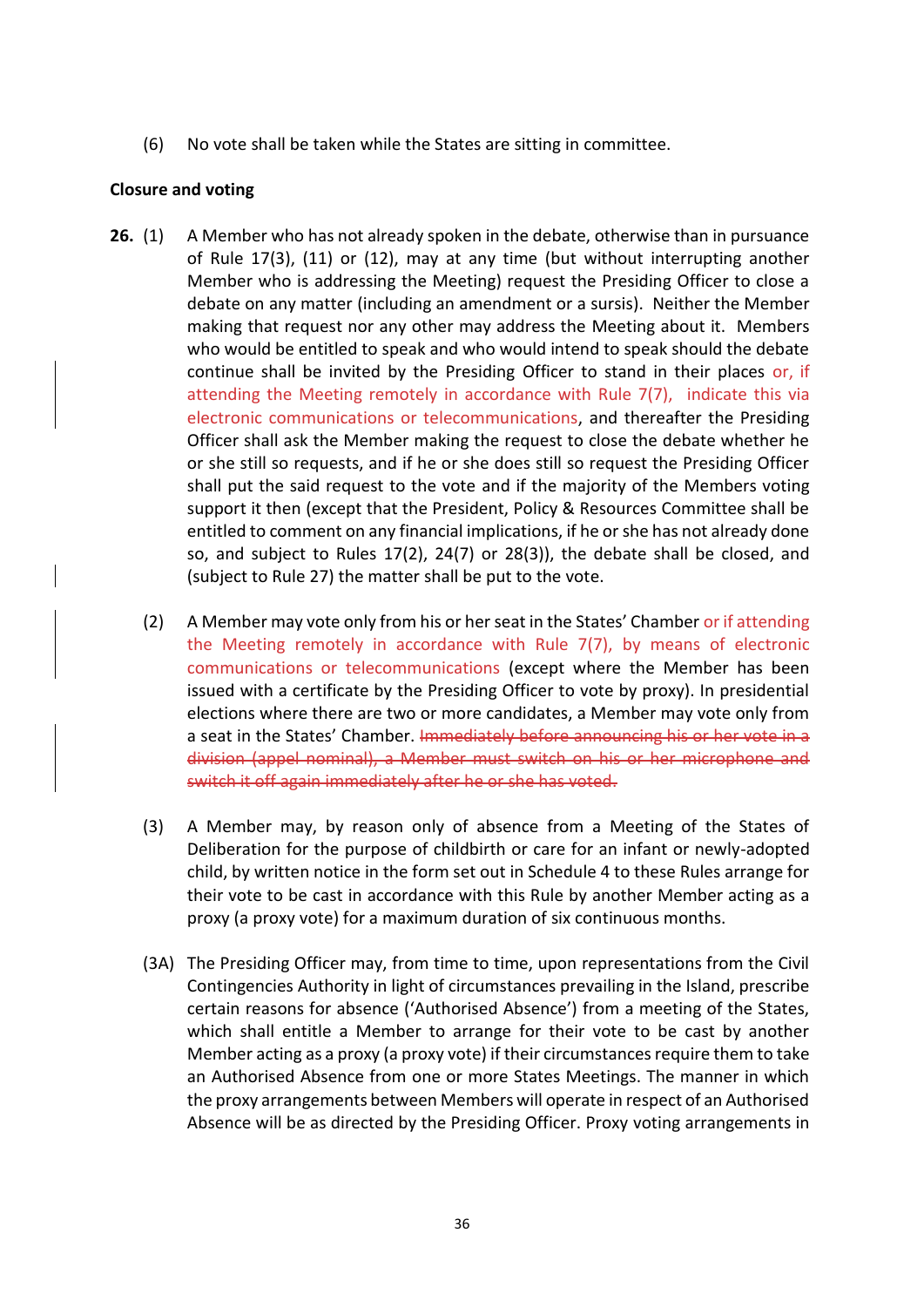respect of an Authorised Absence shall only be valid during the period prescribed by the Presiding Officer.

- (4) A proxy vote may be cast on the following propositions:
	- a) original propositions (excluding any propositions from the Presiding Officer);
	- b) secondary propositions; and
	- c) amended propositions.
- (5) A proxy vote, other than one being cast pursuant to Authorised Absence, may be cast only if the Presiding Officer has first certified that the Member for whom the vote is to be cast is eligible under the terms of this Rule and if that certificate, including the name of the Member nominated as a proxy, has been submitted to HM Greffier before the commencement of the States Meeting in question.
- (6) A vote cast by a proxy shall be clearly indicated as such in the Official Report and voting records published.
- (7) Where voting on any matter is carried out otherwise than by a division or by ballot, any Member may, before the Presiding Officer rules that the matter was carried or was lost, or immediately after such a ruling, claim a division.
- (8) The order of voting on a division at any Meeting of the States shall be the same for each division taken at that Meeting (including a Meeting adjourned in accordance with Rule 6, and including a division on a matter adjourned from a previous meeting) but shall be rotated by groups of five members, listed alphabetically, between each Meeting and the next.
- (9) On the announcement of the result of a division, any Member may challenge the accuracy thereof and thereupon a fresh division shall take place. Such further division cannot be challenged.
- (10) Unless otherwise stated, in order for a proposition to be carried it needs to be supported by the nearest whole number above one-half of the Members voting on the proposition.
- (11) Where a Proposition is rejected which had proposed that a particular action not be taken, such rejection is not a positive instruction for the action to be undertaken.
- (12) A vote recorded by electronic equipment authorised for that purpose by the States of Deliberation shall have the same status as a vote by appel nominal.
- (13) The provisions of paragraph (3) that enable a Member to vote by proxy do not apply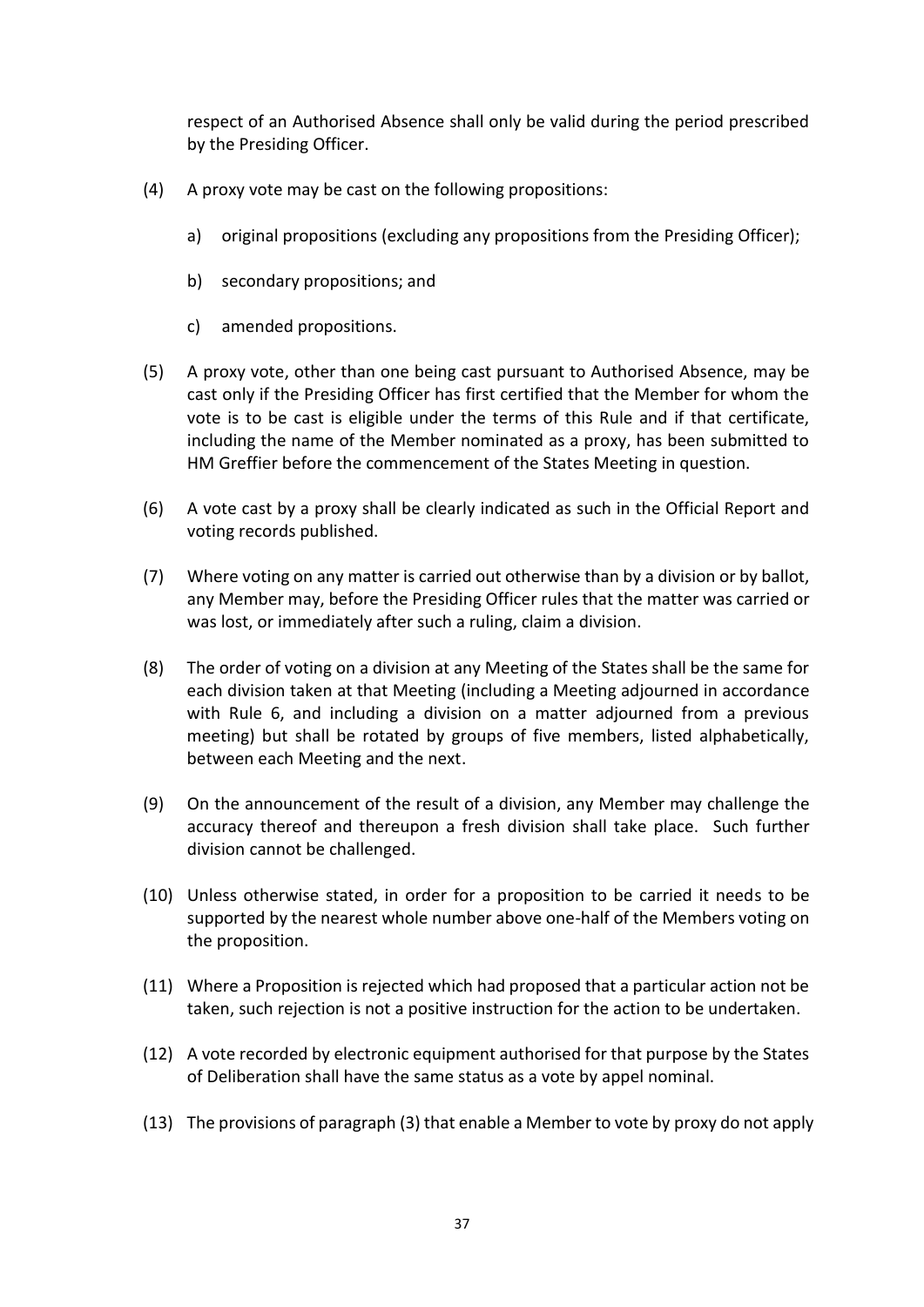to the Alderney Representatives;

Provided that:

an Alderney Representative may act as a proxy for another Member, other than a Member who is an Alderney Representative.

## **Proposals relating to taxation and the financial implications of proposals**

**27.** Where, in relation to taxation, any alteration is moved and is opposed or is not assented to by the Policy & Resources Committee, the Presiding Officer, if he or she considers that more mature consideration should be given to the advisability of passing or rejecting the proposed alteration, shall rule that a vote thereon shall be postponed until the views of the Policy & Resources Committee have been laid before a Meeting.

## **Requêtes**

- **28.** (1) If any seven Members (but not more than seven) desire that a requête be laid before a Meeting they shall submit it to the Greffier who shall treat it as an item to be put to the States for consideration in accordance with the provisions of Rule 3. The Greffier shall also provide a copy to the Policy & Resources Committee, for that Committee's opinion on the matters referred to therein.
	- (2) Upon notification of a requête the Policy & Resources Committee shall:
		- (a) consult any Committees appearing to that Committee to have a particular interest in the subject matter of the requête; and
		- (b) if considered necessary, set out its opinion in a letter of comment, appending thereto the views of all Committees so consulted.
	- (3) When a requête is laid before the States, the President, Policy & Resources Committee and the President of each of the Committees referred to in the preceding paragraph shall be entitled to speak
		- (a) immediately after a representative of the requérants has opened the debate; and
		- (b) immediately before a representative of the requérants replies to the debate.

## **Register of Members' Interests and Register of Members' Unspent Convictions**

**29.** (1) The Greffier shall maintain (whether electronically or otherwise) a Register to be known as the Register of Members' Interests in which shall be kept all Declarations of Interest lodged in accordance with paragraph (3).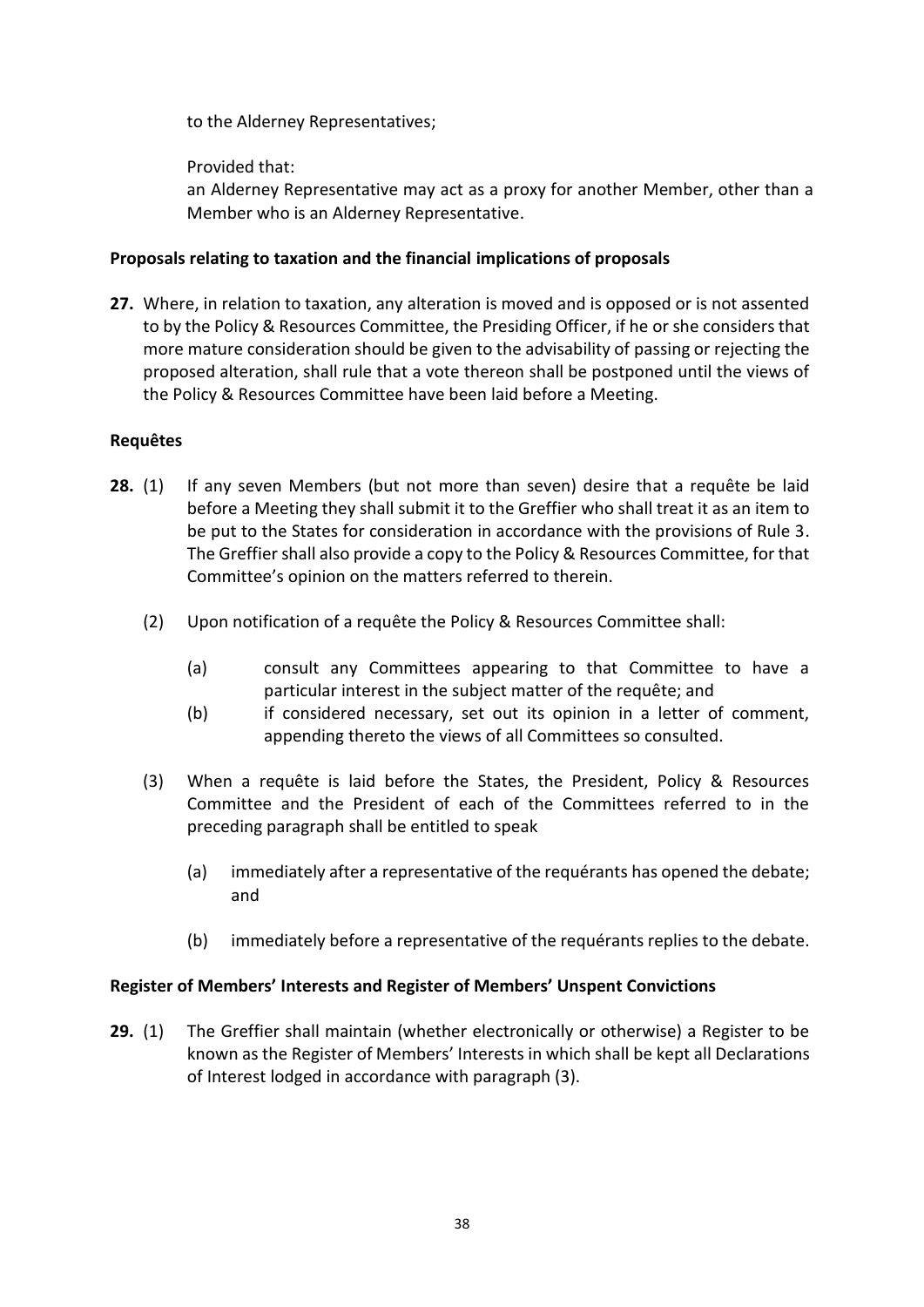- (2) The Register of Members' Interests shall be available at the Greffe for public inspection whenever the Greffe is open for normal business. Current entries in the Register of Members' Interests shall also be published on the States' website.
- (3) All persons elected shall within seven days of being elected or re-elected and subsequently during the month of July annually make and lodge with the Greffier a Declaration of Interest.
- (4) All Declarations of Interest required to be lodged with the Greffier under paragraph (3) shall be in the form set out in Schedule 2 to these Rules.
- (5) The Greffier shall maintain (in paper form only) a Register to be known as the Register of Members' Unspent Convictions in which shall be kept all Declarations of Unspent Convictions lodged in accordance with paragraph (7).
- (6) The Register of Members' Unspent Convictions shall be available at the Greffe for public inspection whenever the Greffe is open for normal business.
- (7) All persons elected shall within seven days of being elected or re-elected and subsequently during the month of July annually make and lodge with the Greffier a Declaration of Unspent Convictions.
- (8) All Declarations of Unspent Convictions required to be lodged with the Greffier under paragraph (7) shall be in the form set out in Schedule 3 to these Rules.
- (9) The unspent convictions which must be declared are any criminal convictions in a court in any jurisdiction which resulted in sentences of imprisonment which are not to be treated as spent pursuant to the provisions of the Rehabilitation of Offenders (Bailiwick of Guernsey) Law, 2002, unless they were in respect of conduct which would not constitute an offence if committed in Guernsey at the time the declaration is made.
- (10) A Member in whose case a conviction becomes spent may immediately provide a revised Declaration to the Greffier. The Greffier shall remove from the Register and immediately destroy any Declaration which has been superseded by another.
- (11) The Greffier shall remove from the Register and immediately destroy any Declaration which relates to a person who is no longer a Member.

#### **Interpretation**

**30.** (1) In this section: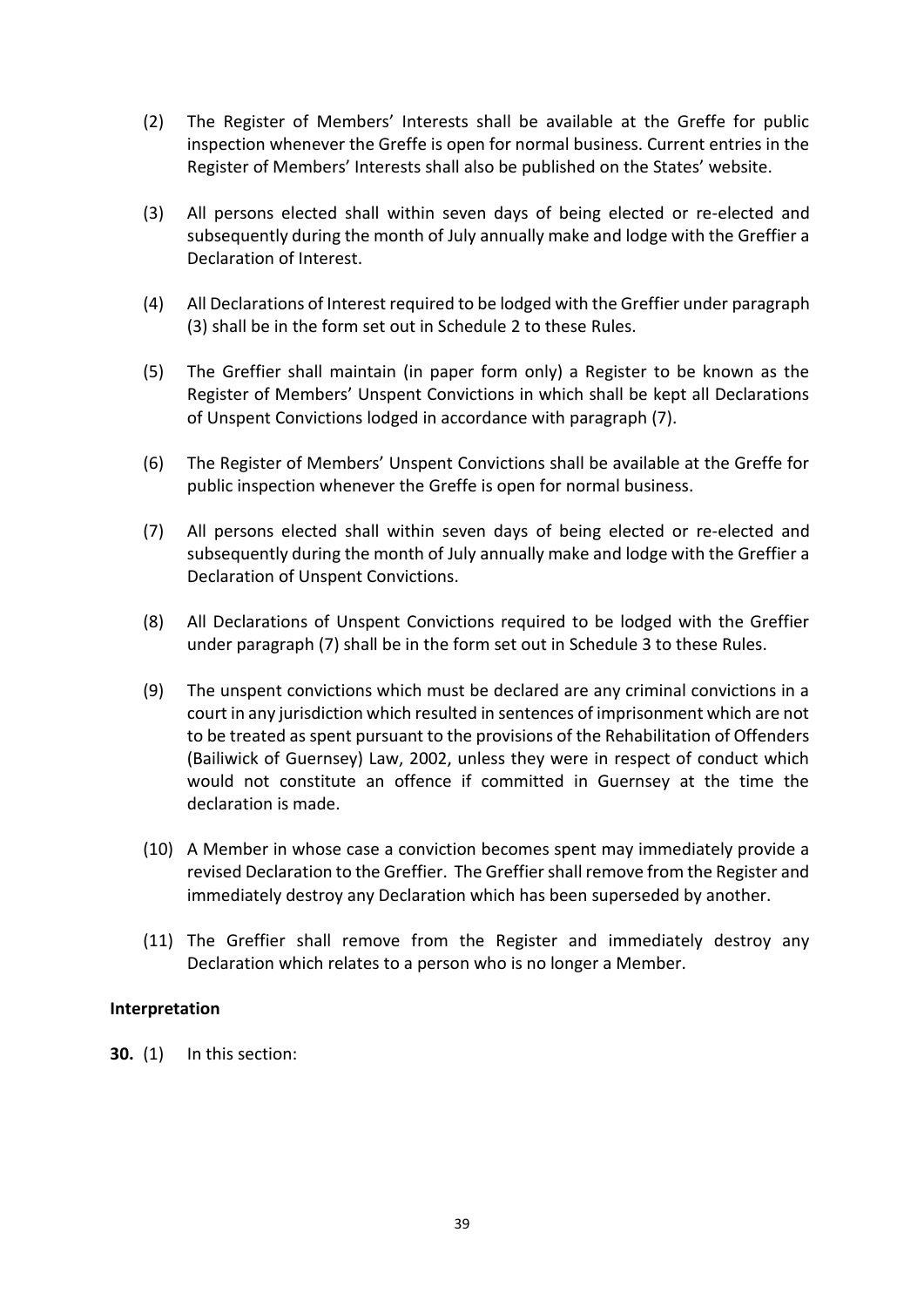"**clear days**" means the number of consecutive whole days referred to, regardless (unless otherwise indicated) of whether or not any such day falls on a weekend or public holiday;

**"Her Majesty's Procureur"** includes Her Majesty's Comptroller;

**"Meeting"** means a meeting of the States convened in accordance with these Rules;

**"Member"** means any Member of the States other than (except in Rule 10) Her Majesty's Procureur (and note qualification in Rule 26 (13) for purposes of proxy voting);

"**ordinary Meeting**" means any Meeting of the States which is not a special Meeting;

"**original proposition**" means any of the following: propositions from the Presiding Officer; propositions from a Committee of the States; propositions arising from a requête; propositions proposing the approval or adoption of legislation; motions of no confidence; motions of censure; urgent propositions; and propositions in relation to the adoption of the Schedule for future States' business;

**"Presiding Officer"** means the Presiding Officer of the States, and includes the Deputy Presiding Officer of the States and any Acting Presiding Officer of the States;

**"requête"** means a request to the Presiding Officer, made in writing and signed by any seven Members (but not more than seven), that a matter other than a motion of no confidence be laid before a Meeting;

"**secondary proposition**" means any of the following: amendments; sursis; motions to withdraw; motions to annul an Ordinance or Statutory Instrument; motions to debate an appendix report;

**"special Meeting"** means any Meeting of the States convened to consider the Annual Budget of the States and the policy letter of the Committee *for* Employment & Social Security on the uprating of non-contributory benefits or the States' Accounts and the Government Work Plan;

**"sursis"** means a motion the effect of which is to defer debate on an article or proposition and includes a "**sursis motivé**" which has the same effect but which also directs a course of action during the period of deferral;

**"the Greffier"** means Her Majesty's Greffier, and includes the States' Greffier and any Deputy Greffier;

**"the Sergeant"** means Her Majesty's Sergeant, and includes any Deputy Sergeant;

**"the Sheriff"** means Her Majesty's Sheriff, and includes any Deputy Sheriff;

**"the States"** means the States of Deliberation.